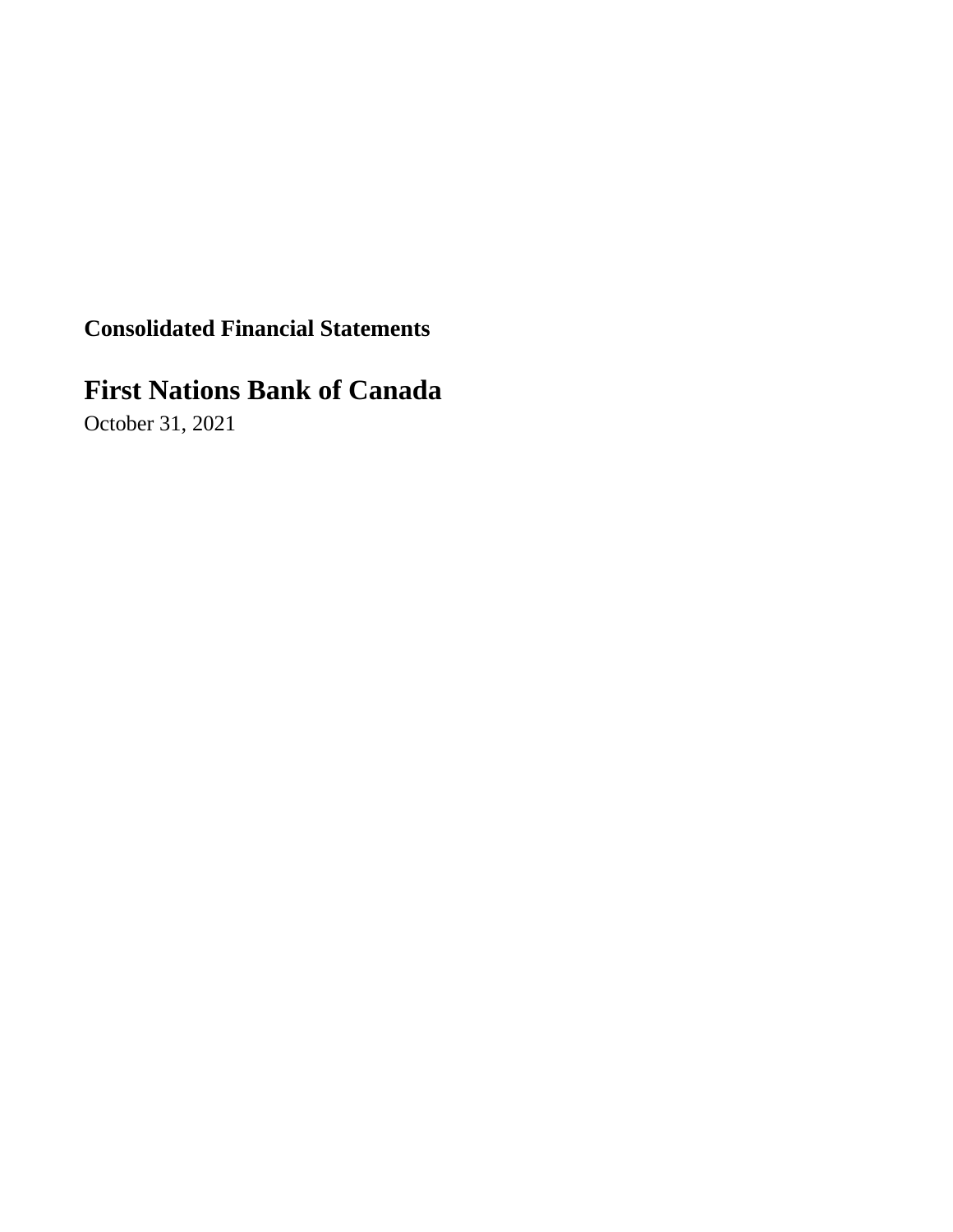# Independent auditor's report

#### To the Shareholders of First Nations Bank of Canada

#### Opinion

We have audited the accompanying consolidated financial statements of First Nations Bank of Canada ["the Bank"], which comprise the consolidated statement of financial position as at October 31, 2021 and the consolidated statement of comprehensive income, consolidated statement of changes in equity and consolidated statement of cash flows for the year then ended, and a summary of significant accounting policies and other explanatory information.

In our opinion, the accompanying consolidated financial statements present fairly, in all material respects, the financial position of First Nations Bank of Canada as at October 31, 2021, and its financial performance and its cash flows for the year then ended in accordance with International Financial Reporting Standards.

#### Basis for opinion

We conducted our audit in accordance with Canadian generally accepted auditing standards. Our responsibilities under those standards are further described in the Auditor's responsibilities for the audit of the financial statements section of our report. We are independent of the Bank in accordance with the ethical requirements that are relevant to our audit of the consolidated financial statements in Canada, and we have fulfilled our other ethical responsibilities in accordance with these requirements. We believe that the audit evidence we have obtained is sufficient and appropriate to provide a basis for our opinion.

#### Responsibilities of management and those charged with governance for the consolidated financial statements

Management is responsible for the preparation and fair presentation of these consolidated financial statements in accordance with International Financial Reporting Standards, and for such internal control as management determines is necessary to enable the preparation of consolidated financial statements that are free from material misstatement, whether due to fraud or error.

In preparing the consolidated financial statements, management is responsible for assessing the Bank's ability to continue as a going concern, disclosing, as applicable, matters related to going concern and using the going concern basis of accounting unless management either intends to liquidate the Bank or to cease operations, or has no realistic alternative but to do so.

Those charged with governance are responsible for overseeing the Bank's financial reporting process.

#### Auditor's responsibility for the audit of the consolidated financial statement

Our objectives are to obtain reasonable assurance about whether the consolidated financial statements as a whole are free from material misstatement, whether due to fraud or error, and to issue an auditor's report that includes our opinion. Reasonable assurance is a high level of assurance, but is not a guarantee that an audit conducted in accordance with Canadian generally accepted auditing standards will always detect a material misstatement when it exists. Misstatements can arise from fraud or error and are considered material if, individually or in the aggregate, they could reasonably be expected to influence the economic decisions of users taken on the basis of these consolidated financial statements.

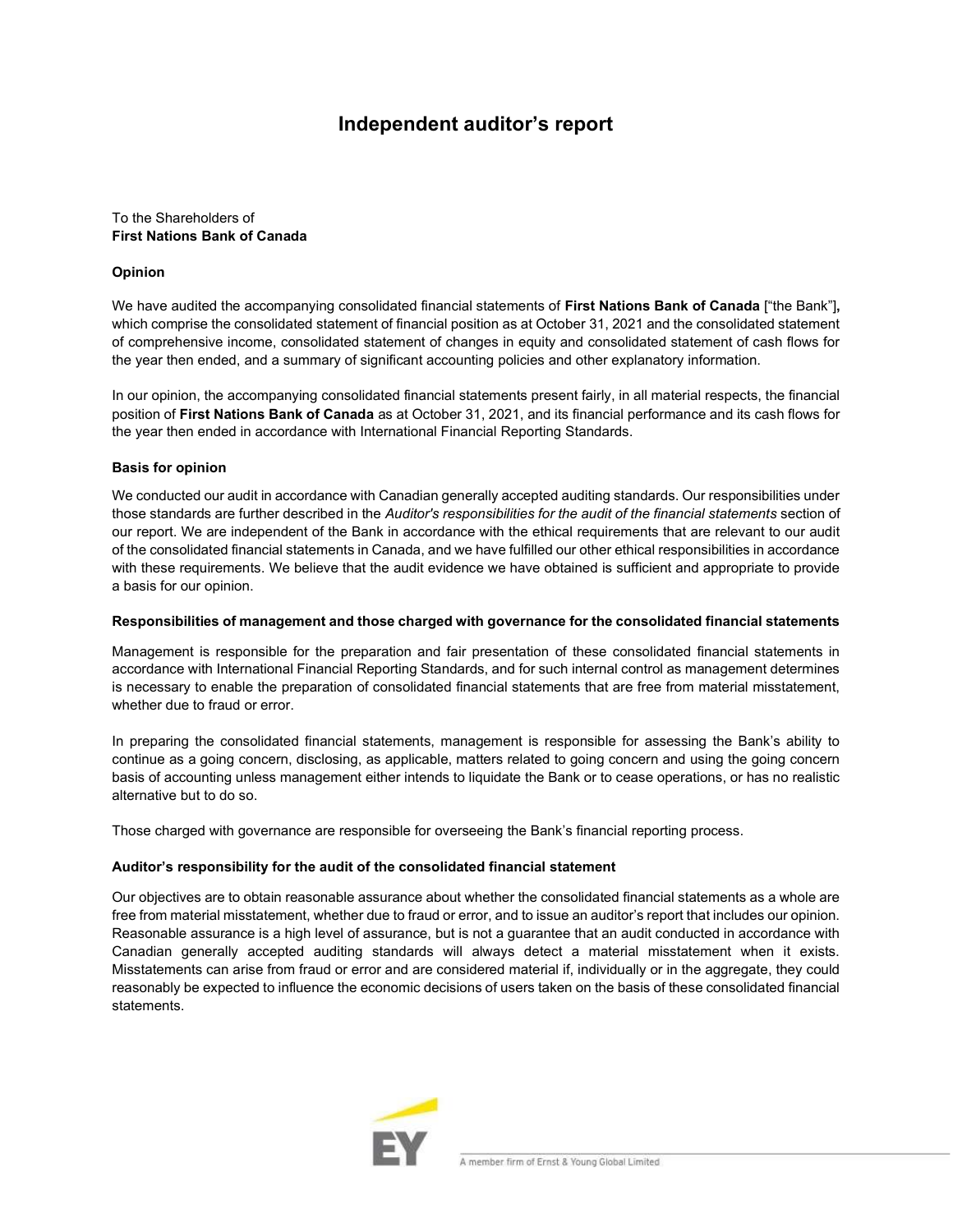As part of an audit in accordance with Canadian generally accepted auditing standards, we exercise professional judgment and maintain professional skepticism throughout the audit. We also:

- Identify and assess the risks of material misstatement of the consolidated financial statements, whether due to fraud or error, design and perform audit procedures responsive to those risks, and obtain audit evidence that is sufficient and appropriate to provide a basis for our opinion. The risk of not detecting a material misstatement resulting from fraud is higher than for one resulting from error, as fraud may involve collusion, forgery, intentional omissions, misrepresentations, or the override of internal control.
- Obtain an understanding of internal control relevant to the audit in order to design audit procedures that are appropriate in the circumstances, but not for the purpose of expressing an opinion on the effectiveness of the Bank's internal control.
- Evaluate the appropriateness of accounting policies used and the reasonableness of accounting estimates and related disclosures made by management.
- Conclude on the appropriateness of management's use of the going concern basis of accounting and based on the audit evidence obtained, whether a material uncertainty exists related to events or conditions that may cast significant doubt on the Bank's ability to continue as a going concern. If we conclude that a material uncertainty exists, we are required to draw attention in our auditor's report to the related disclosures in the consolidated financial statements or, if such disclosures are inadequate, to modify our opinion. Our conclusions are based on the audit evidence obtained up to the date of our auditor's report. However, future events or conditions may cause the Bank to cease to continue as a going concern.
- Evaluate the overall presentation, structure and content of the consolidated financial statements, including the disclosures, and whether the consolidated financial statements represent the underlying transactions and events in a manner that achieves fair presentation.

We communicate with those charged with governance regarding, among other matters, the planned scope and timing of the audit and significant audit findings, including any significant deficiencies in internal control that we identify during our audit.

Saskatoon, Canada December 15, 2021

Ernet + Young LLP

**Chartered Professional Accountants** 

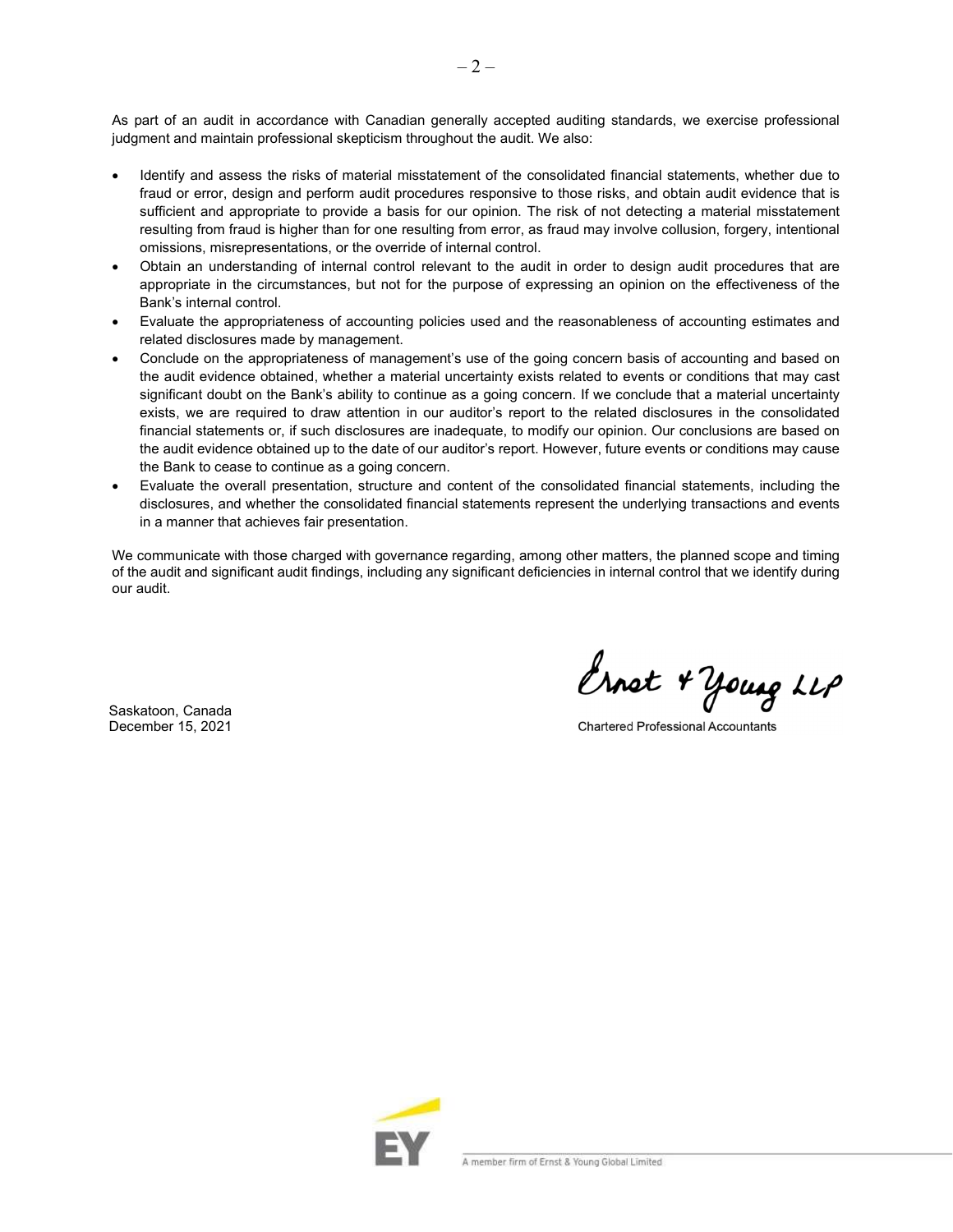# **CONSOLIDATED STATEMENT OF FINANCIAL POSITION**

As at October 31

[in thousands of Canadian dollars]

|                                                       | <b>Notes</b> | 2021      | 2020    |
|-------------------------------------------------------|--------------|-----------|---------|
| <b>ASSETS</b>                                         |              |           |         |
| Cash and cash equivalents                             | 5            | 469,419   | 441,737 |
| Treasury bills                                        | 6            | 186,821   |         |
| Interest-bearing deposits with financial institutions | 7            | 77,011    | 76,510  |
| Loans and advances to customers                       | 8            |           |         |
| Mortgage loans                                        |              | 105,046   | 99,771  |
| Personal loans                                        |              | 14,028    | 13,390  |
| <b>Business loans</b>                                 |              | 338,158   | 322,528 |
|                                                       |              | 457,232   | 435,689 |
| Derivative financial instrument                       | 20           | 1,564     | 74      |
| Right of use assets                                   | II           | 4,030     | 4,657   |
| Deferred tax asset                                    | 18           | 557       | 376     |
| Property and equipment                                | 12           | 2,286     | 2,797   |
| Intangible assets                                     | 13           | 821       | 1,627   |
| Other assets                                          | 9            | 2,619     | 2,267   |
| <b>Total assets</b>                                   |              | 1,202,360 | 965,734 |
| <b>LIABILITIES</b><br>Due to customers                |              |           |         |
| Notice deposits                                       |              | 975,197   | 757,694 |
| Medium-term certificates                              |              | 159,756   | 140,134 |
|                                                       |              | 1,134,953 | 897,828 |
| Lease liabilities                                     | 14           | 4,180     | 4,747   |
| Other liabilities                                     | 10           | 8,845     | 12,541  |
| Subordinated debentures                               | 16           | 4,310     | 4,270   |
| <b>Total liabilities</b>                              |              | 1,152,288 | 919,386 |
|                                                       |              |           |         |
| <b>Guarantees</b>                                     | 21           |           |         |
| <b>EQUITY</b>                                         |              |           |         |
| Issued capital                                        | 17           | 30,396    | 30,212  |
| Retained earnings                                     |              | 18,807    | 16,136  |
| Cash flow reserve                                     |              | 869       |         |
| Total equity                                          |              | 50,072    | 46,348  |
| <b>Total liabilities and equity</b>                   |              | 1,202,360 | 965,734 |

*The accompanying notes are an integral part of these financial statements.*

Approved by the Board of Directors

Director Director

 $H\!\!\!\!\!\!/$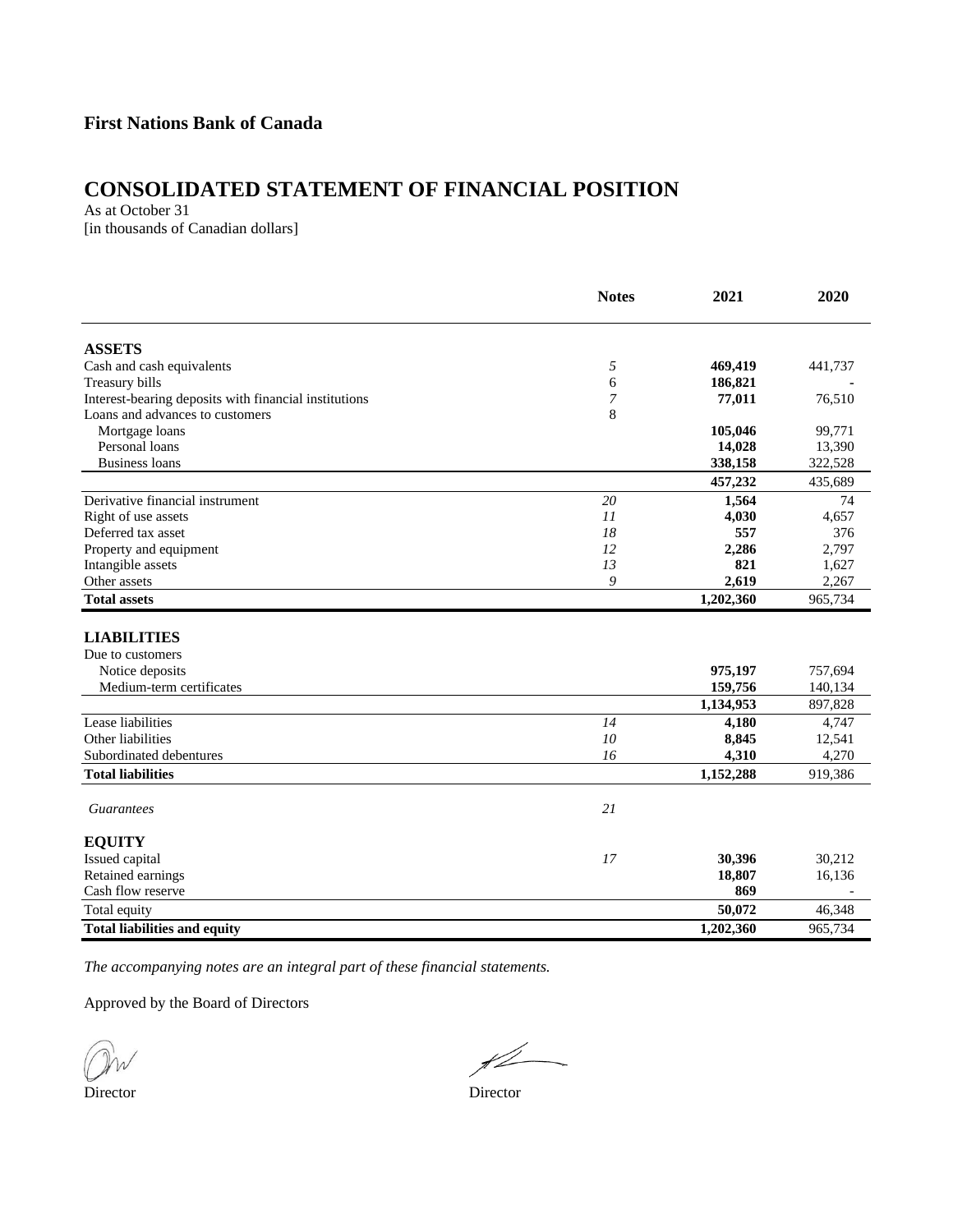# **CONSOLIDATED STATEMENT OF COMPREHENSIVE INCOME**

For the year ended October 31 [in thousands of Canadian dollars]

|                                                       | <b>Notes</b> | 2021   | 2020   |
|-------------------------------------------------------|--------------|--------|--------|
| <b>INTEREST INCOME</b>                                |              |        |        |
| Term, bank deposits and treasury bills                |              | 2,283  | 4,306  |
| Loans and advances to customer                        |              |        |        |
| Mortgage loans                                        |              | 3,144  | 3,313  |
| Personal loans                                        |              | 927    | 961    |
| <b>Business loans</b>                                 |              | 13,490 | 13.543 |
|                                                       |              | 19,844 | 22,123 |
| <b>INTEREST EXPENSE</b>                               |              |        |        |
| Notice deposits                                       |              | 1,769  | 2,392  |
| Medium-term certificates                              |              | 1,182  | 2,192  |
| Subordinated debentures                               |              | 258    | 295    |
| Interest on lease liabilities                         |              | 163    | 169    |
|                                                       |              | 3,372  | 5,048  |
| Net interest income                                   |              | 16,472 | 17,075 |
| Provision for credit losses                           | 8            | 275    | 874    |
| Net interest income after provision for credit losses |              | 16,197 | 16,201 |
| Fees, commissions and FNB Trust revenue               |              | 7,139  | 5,136  |
|                                                       |              | 23,336 | 21,337 |
| <b>NON-INTEREST EXPENSES</b>                          |              |        |        |
| Salary and staff benefits                             |              | 9,519  | 8,769  |
| Rent and occupancy                                    |              | 960    | 1,311  |
| Marketing                                             |              | 295    | 290    |
| Professional fees                                     |              | 1,374  | 1,353  |
| Banking platform                                      |              | 3,223  | 2,765  |
| Travel                                                |              | 130    | 251    |
| Other operating expenses                              |              | 880    | 524    |
| Depreciation and amortization                         |              | 2.816  | 2,591  |
| Total operating expenses                              |              | 19.197 | 17.854 |
| Income before income taxes                            |              | 4,139  | 3,483  |
| Income tax expense                                    | 18           | 1,092  | 866    |
| Net income for the year                               |              | 3,047  | 2,617  |
| Other comprehensive income for the year net of tax    | 20           | 869    |        |
| Total comprehensive income                            |              | 3,916  | 2,617  |

*The accompanying notes are an integral part of these financial statements.*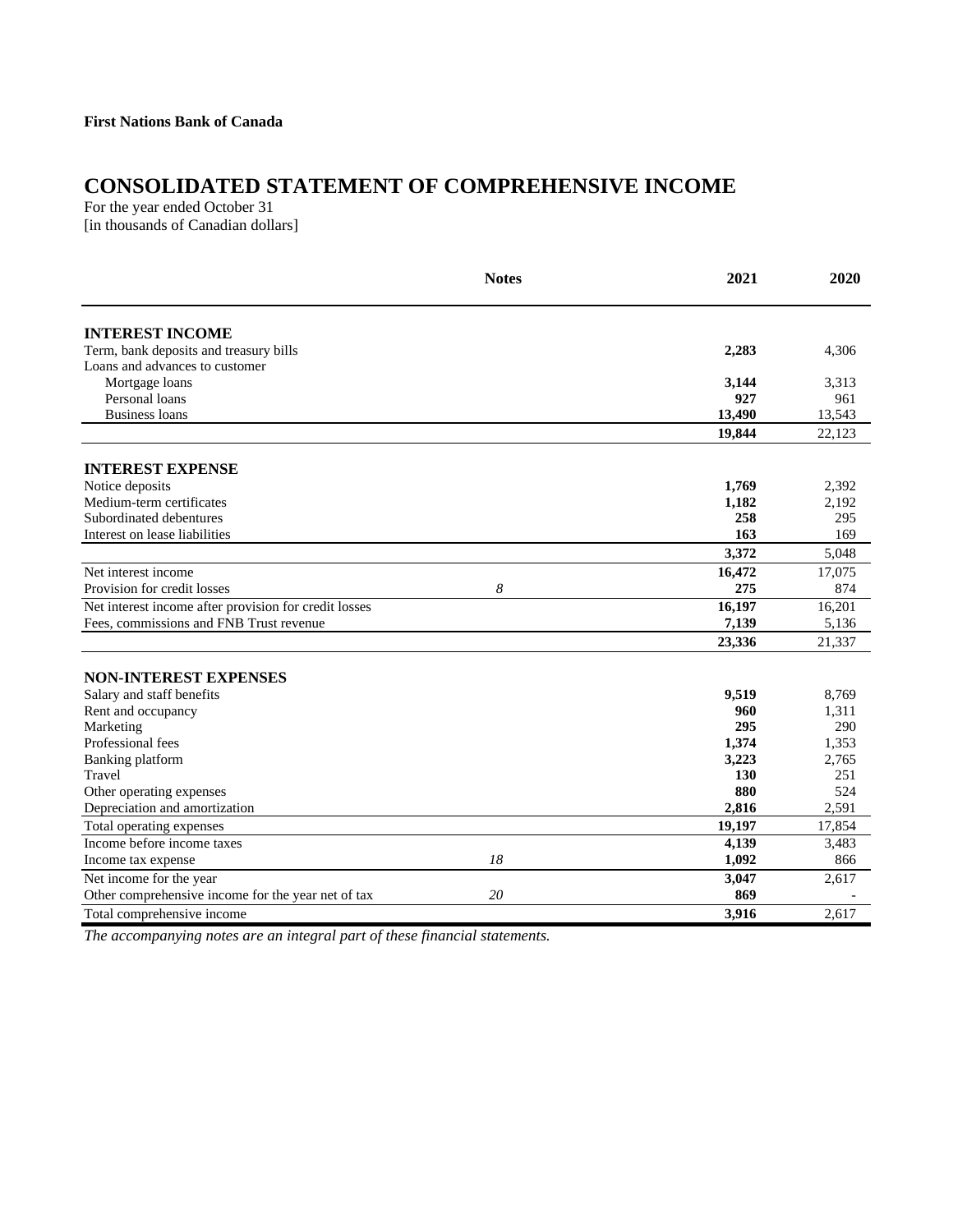# **CONSOLIDATED STATEMENT OF CHANGES IN EQUITY**

[in thousands of Canadian dollars]

|                                          | <b>Issued</b><br>capital | <b>Retained</b><br>earnings | Cash flow<br>hedge reserve | <b>Total</b><br>equity |
|------------------------------------------|--------------------------|-----------------------------|----------------------------|------------------------|
|                                          |                          |                             |                            |                        |
| As at November 1, 2019                   | 30,030                   | 13,893                      |                            | 43,923                 |
| Total comprehensive income for the year  |                          |                             |                            |                        |
| Net income for the year.                 |                          | 2,617                       |                            | 2,617                  |
| Total comprehensive income for the year  |                          | 2,617                       |                            | 2,617                  |
| Share capital issuance                   | 182                      |                             |                            | 182                    |
| Dividends to equity holders              |                          | (374)                       |                            | (374)                  |
| As at October 31, 2020                   | 30,212                   | 16,136                      |                            | 46,348                 |
| Net unrealized gains on cash flow hedges |                          |                             | 869                        | 869                    |
| Net income for the year.                 |                          | 3,047                       |                            | 3,047                  |
| Share capital issuance                   | 184                      |                             |                            | 184                    |
| Dividends to equity holders              |                          | (376)                       |                            | (376)                  |
| As at October 31, 2021                   | 30.396                   | 18,807                      | 869                        | 50,072                 |

*The accompanying notes are an integral part of these financial statements.*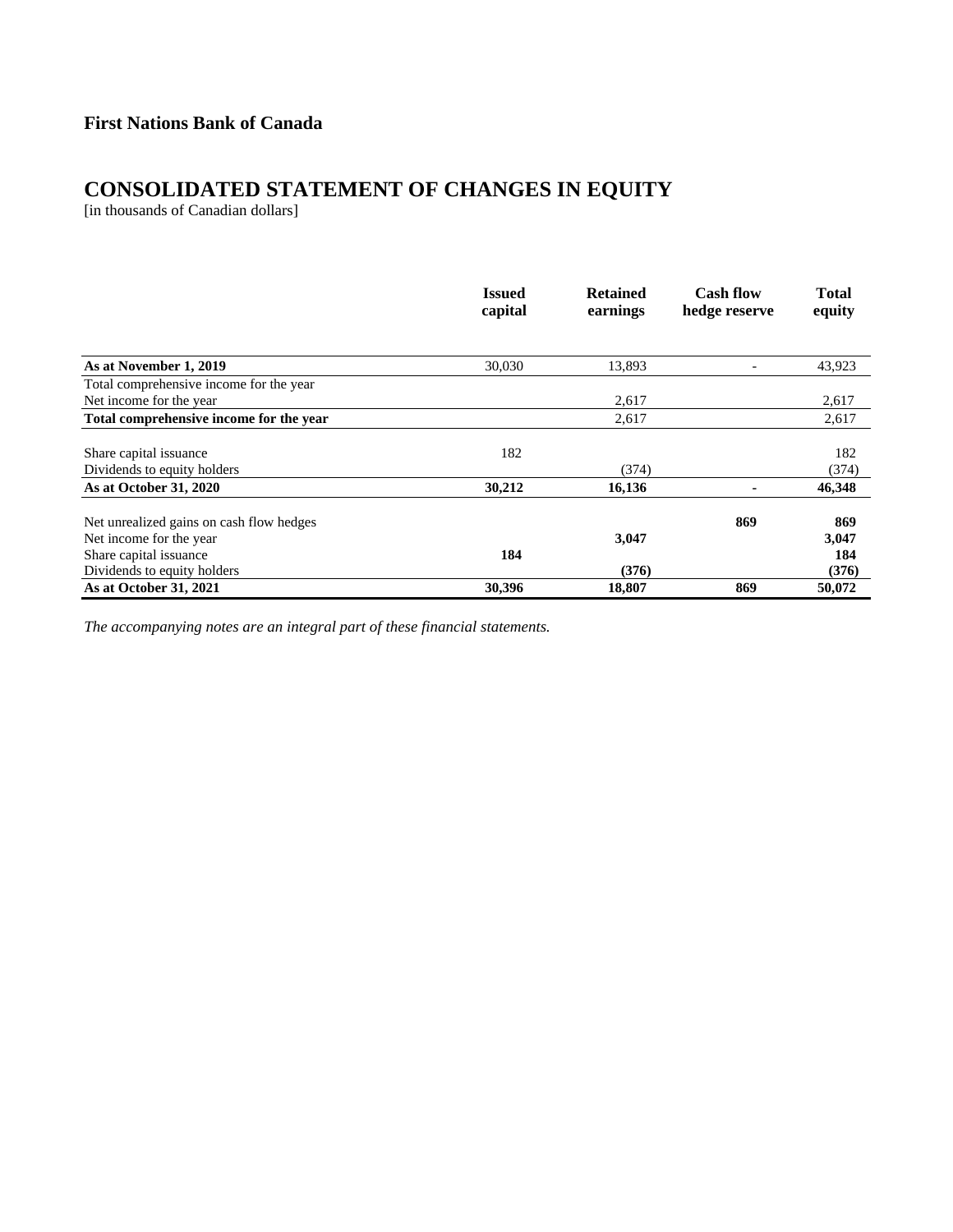# **CONSOLIDATED STATEMENT OF CASH FLOWS**

For the year ended October 31 [in thousands of Canadian dollars]

|                                                           | 2021       | 2020     |
|-----------------------------------------------------------|------------|----------|
| <b>OPERATING ACTIVITIES</b>                               |            |          |
| Comprehensive income for the year                         | 3,916      | 2.617    |
| Adjustments:                                              |            |          |
| Provision for credit losses                               | 275        | 874      |
| Deferred income taxes                                     | (181)      | (530)    |
| Depreciation and amortization                             | 2,816      | 2,591    |
| Amortization of subordinated debentures                   | 40         | 37       |
|                                                           | 6.866      | 5,589    |
| Adjustments for changes in:                               |            |          |
| Interest receivable                                       | 177        | (13)     |
| Interest payable                                          | (318)      | (147)    |
| Other receivables                                         | (529)      | (16)     |
| Derivative financial instrument                           | (1,490)    | (138)    |
| Other liabilities                                         | (3,378)    | (120)    |
|                                                           | (5,538)    | (434)    |
| Changes in:                                               |            |          |
| Mortgage loans                                            | (5,254)    | 278      |
| Personal loans                                            | (702)      | (651)    |
| <b>Business loans</b>                                     | (15, 863)  | (50,272) |
| Notice deposits                                           | 217,503    | 275,078  |
| Medium-term certificates                                  | 19,622     | 11,762   |
|                                                           | 215,306    | 236,195  |
| Net cash provided by operating activities                 | 216,634    | 241,350  |
|                                                           |            |          |
| <b>INVESTING ACTIVITIES</b>                               |            |          |
| Purchase of property and equipment                        | (215)      | (84)     |
| Additions to intangible assets                            | (82)       | (371)    |
| Treasury bills                                            | (186, 821) |          |
| Interest-bearing deposits with financial institutions     | (501)      | (713)    |
| Net cash used in investing activities                     | (187,619)  | (1,168)  |
|                                                           |            |          |
| <b>FINANCING ACTIVITIES</b>                               |            |          |
| Repayment of lease liability                              | (1,141)    | (938)    |
| Dividends paid to equity holders                          | (192)      | (192)    |
| Net cash used in financing activities                     | (1,333)    | (1,130)  |
| Net increase in cash and cash equivalents during the year | 27,682     | 239,052  |
| Cash and cash equivalents, beginning of year              | 441,737    |          |
|                                                           |            | 202,685  |
| Cash and cash equivalents, end of year                    | 469,419    | 441,737  |
|                                                           |            |          |
| <b>Operational cash flows from:</b>                       |            |          |
| Interest paid                                             | 3,745      | 5,195    |
| Income taxes paid                                         | 1,631      | 1,199    |

*The accompanying notes are an integral part of these financial statements.*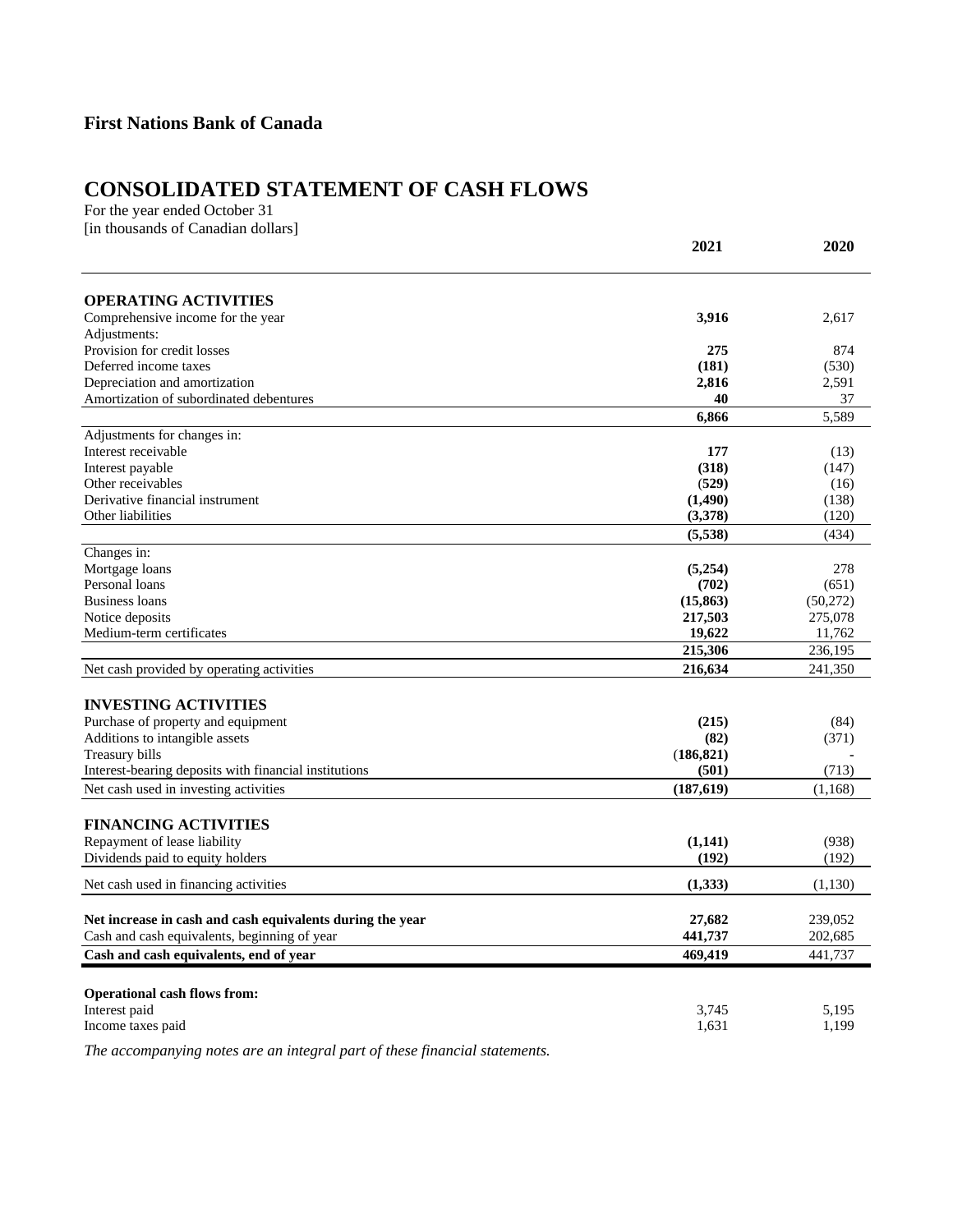[in thousands of Canadian dollars, unless otherwise indicated]

October 31, 2021

### **1. INCORPORATION AND NATURE OF OPERATIONS**

First Nations Bank of Canada (the Bank) is a bank domiciled in Canada. The Bank was incorporated under the Bank Act [1992 as amended] by Letters Patent dated November 19, 1996. The Bank's registered office is on the Yellow Quill First Nation at 224 4<sup>th</sup> Avenue South, Saskatoon, Saskatchewan. The Bank is primarily involved in providing financial services to the Indigenous marketplace in Canada.

### **2. BASIS OF PRESENTATION**

#### **Statement of compliance**

The consolidated financial statements have been prepared in accordance with International Financial Reporting Standards (IFRS) as issued by the International Accounting Standards Board (IASB) and as set out in the Handbook of the Chartered Professional Accountants of Canada (CPA Canada Handbook).

The accounting policies followed by the Bank, including the accounting requirements of the Office of the Superintendent of Financial Institutions Canada (OSFI), conform to IFRS and interpretations issued by the IFRS Interpretations Committee (IFRIC), as published by the International Accounting Standards Board (IASB). The principal accounting policies applied in the preparation of the financial statements are set out below.

The financial statements were authorized for issue by the Board of Directors on December 14, 2021.

#### **Basis of measurement**

The financial statements have been prepared on the historical cost basis except for derivative financial instruments that have been measured at fair value. The carrying values of recognized assets that are hedged items in fair value hedges, and otherwise carried at amortized cost, are adjusted to record changes in fair value attributable to the risks that are being hedged.

#### **Basis of consolidation**

The consolidated financial statements include the balances of the Bank and its wholly owned subsidiary FNB Trust as at October 31, 2021, after the elimination of intercompany transactions. The Bank consolidates those entities which it controls. The Bank has control when it is exposed, or has rights, to variable returns from its involvement with the investee and has the ability to affect those returns through its power over the investee. The financial statements of the subsidiary are prepared for the same reporting period as the Bank, using consistent accounting policies, with operations being reflected from the date of incorporation of FNB Trust on April 8, 2020.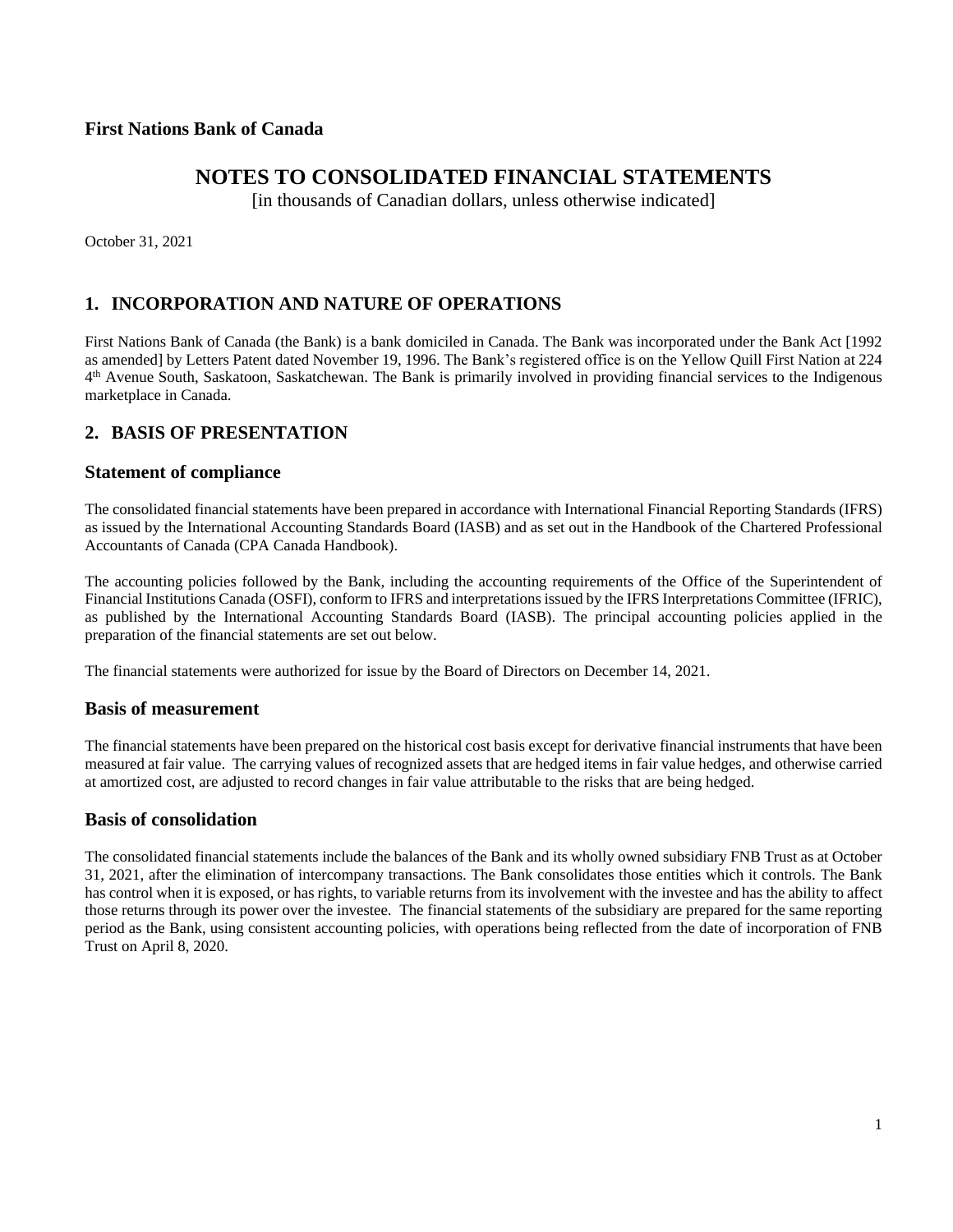[in thousands of Canadian dollars, unless otherwise indicated]

October 31, 2021

### **2. BASIS OF PRESENTATION (continued)**

#### **Use of estimates and judgements**

The preparation of the financial statements of the Bank in accordance with IFRS requires management to make judgements, estimates and assumptions that affect the application of accounting policies and the reported amounts of assets, liabilities, income and expenses. Actual results could differ from those estimates.

Estimates and underlying assumptions are reviewed on an ongoing basis. Revisions to accounting estimates are recognized in the period in which the estimate is revised and in any future periods affected.

Information about significant areas of estimation uncertainty and critical judgements in applying accounting policies that have the most significant effect on the amounts recognized in the financial statements is discussed below and included in notes 8 and 18. Other significant estimates are discussed below.

#### *Depreciation/amortization policies and useful lives*

The Bank depreciates property and equipment and amortizes intangible assets over the estimated useful lives of the assets. In determining the estimated useful life of these assets, significant judgment by management is required. In determining these estimates, the Bank takes into account expectations of the in-service period of these assets. The Bank assesses the estimated useful life of these assets on an annual basis to ensure that they match the anticipated life of an asset from a revenue producing perspective. If the Bank determines that the useful life of an asset is different from the original assessment, changes to depreciation and amortization will be applied prospectively.

#### *Leases*

The Bank used its incremental borrowing rate ("IBR") to measure all lease liabilities at the inception of a lease. The IBR is the rate of interest that the Bank would have to pay to borrow over a similar term, and with similar security, the funds necessary to obtain an asset of similar value to the right of use asset in a similar economic environment. When no observable rates are available, the Bank estimates the IBR using observable inputs.

#### *Impairment losses on loans and advances*

The measurement of impairment losses under IFRS 9, *Financial Instruments* (IFRS 9) across all categories of financial assets in scope requires judgement, in particular, the estimation of the amount and timing of future cash flows and collateral values when determining impairment losses and the assessment of a significant increase in credit risk. These estimates are driven by a number of factors, changes in which can result in different levels of allowances.

The Bank's expected credit loss (ECL) calculations are outputs of model with several underlying assumptions regarding the choice of variable inputs and their interdependencies. Elements of the ECL models that are considered accounting judgements and estimates include:

- The Bank's internal credit risk rating model, which is used to assess if there has been a significant increase in credit risk
- The Bank's assignment of loss rates to each individual risk rating
- The segmentation of financial assets when their ECL is assessed on a collective basis
- Development of ECL models, including the various formulas and the choice of inputs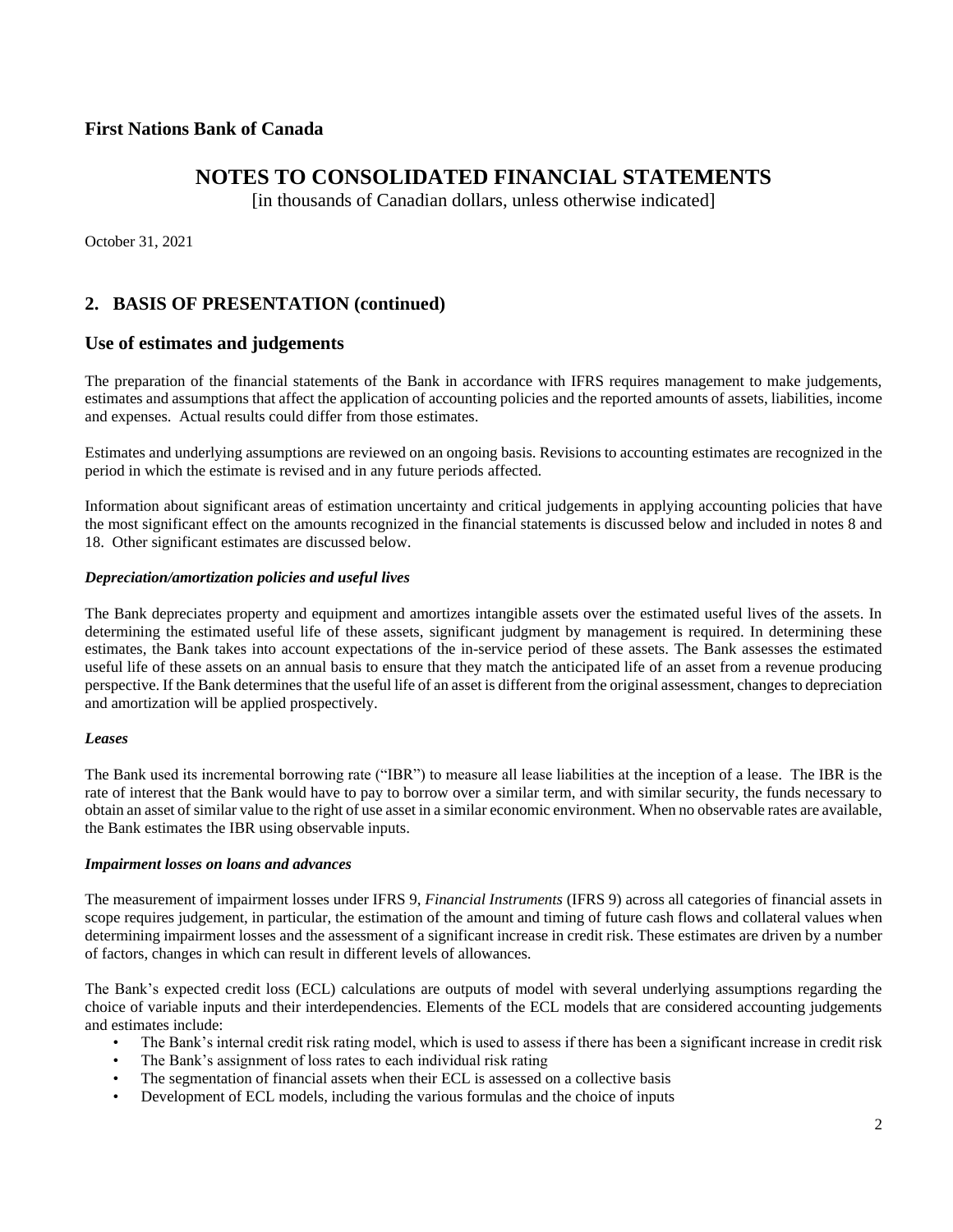[in thousands of Canadian dollars, unless otherwise indicated]

October 31, 2021

### **2. BASIS OF PRESENTATION (continued)**

- Determination of associations between macroeconomic scenarios and, economic inputs, such as unemployment levels and collateral values, and the effect on loss rates, exposure at default, and losses given default
- Selection of forward-looking macroeconomic scenarios and their probability weightings, to derive the economic inputs into the ECL models
- Qualitative adjustments or overlays using expert credit judgment in the calculations of ECLs

It has been the Bank's policy to regularly review its models in the context of actual loss experience and adjust when necessary.

#### *Taxes*

The Bank's income tax expense reflects an estimate of the cash taxes it expects to pay for the current year, as well as a provision for changes arising in the values of deferred tax assets and liabilities during the year. The tax value of these assets and liabilities is impacted by factors such as accounting estimates inherent in these balances, management's expectations about future operating results, and previous tax audits and differing interpretations of tax regulations by the taxable entity and the responsible tax authorities. Management assesses the likelihood of recovering value from deferred tax assets and adjusts the tax provision. Deferred tax assets are recognized for all unused tax losses to the extent that it is probable that taxable profit will be available against which the losses can be utilized. Significant management judgment is required to determine the amount of deferred tax assets that can be recognized, based on the likely timing and the level of future taxable profits together with future tax planning strategies.

### **3. SIGNIFICANT ACCOUNTING POLICIES**

The accounting policies set out below have been applied consistently to all periods presented in these financial statements.

#### **Functional and presentation currency**

The financial statements are presented in Canadian dollars, which is the Bank's functional and presentation currency. All financial information presented in Canadian dollars has been rounded to the nearest thousand unless otherwise indicated.

#### **Foreign currency translation**

Transactions denominated in a foreign currency are translated into Canadian dollars at actual exchange rates prevailing at the time the transactions occurred. Monetary assets and liabilities denominated in foreign currencies are translated at the exchange rate prevailing on the financial position date and transactions are translated using the exchange rate prevailing at the date of transaction. Exchange gains or losses on translation of monetary assets and liabilities are included in net income in the period incurred.

#### **Cash and cash equivalents**

Cash and cash equivalents comprise cash on hand, non-restricted current accounts and balances with financial institutions as referred to in the statements of cash flow comprise cash on hand, non-restricted current accounts with financial institutions and amounts due on demand or with an original maturity of three months or less.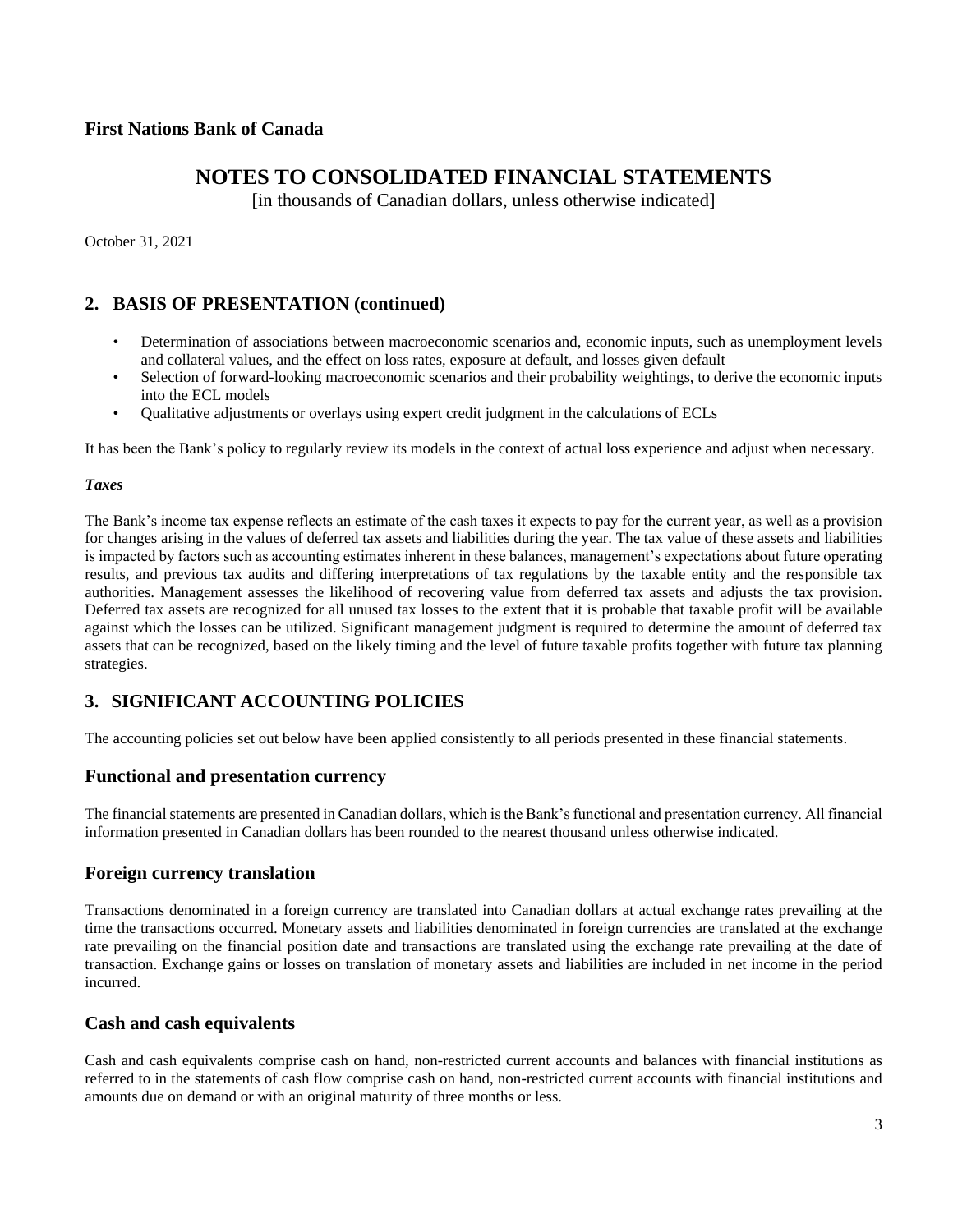[in thousands of Canadian dollars, unless otherwise indicated]

October 31, 2021

## **3. SIGNIFICANT ACCOUNTING POLICIES (continued)**

#### **Financial instruments**

Financial assets and financial liabilities are initially recognized in the Bank's statement of financial position when the Bank becomes a party to the contractual provisions of the instrument. Loans and advances to customers are recognized when funds are transferred to the customers' accounts. The Bank recognizes balances due to customers when funds are transferred to the Bank.

Financial assets and financial liabilities are initially measured at fair value. Transaction costs that are directly attributable to the acquisition or issue of financial assets and financial liabilities (other than financial assets and financial liabilities at FVTPL) are added to or deducted from the fair value of the financial assets or financial liabilities, as appropriate, on initial recognition. Transaction costs directly attributable to the acquisition of financial assets or financial liabilities at FVTPL are recognized immediately in profit or loss.

### **Financial assets**

All recognized financial assets are measured subsequently in their entirety at either amortized cost or fair value, depending on the classification of the financial assets.

#### *Classification and measurement*

The classification of financial instruments is dependent on the business model used for managing the instrument, and the cash flow characteristics of the instrument.

Financial assets are not reclassified subject to their initial recognition, unless the Bank changes its business model for managing financial assets, in which case all affected financial assets are reclassified on the first day of the first reporting period following the change.

#### *Amortized cost*

The Bank classifies financial assets as amortized cost where they meet the following conditions and are not designated at fair value through profit or loss:

- Held to collect contractual cash flows; and
- Contractual terms give rise on specified dates to cash flows that are solely payments of principal and interest (SPPI) on the principal amount outstanding.

The carrying amount of these assets is adjusted by any expected credit loss allowance.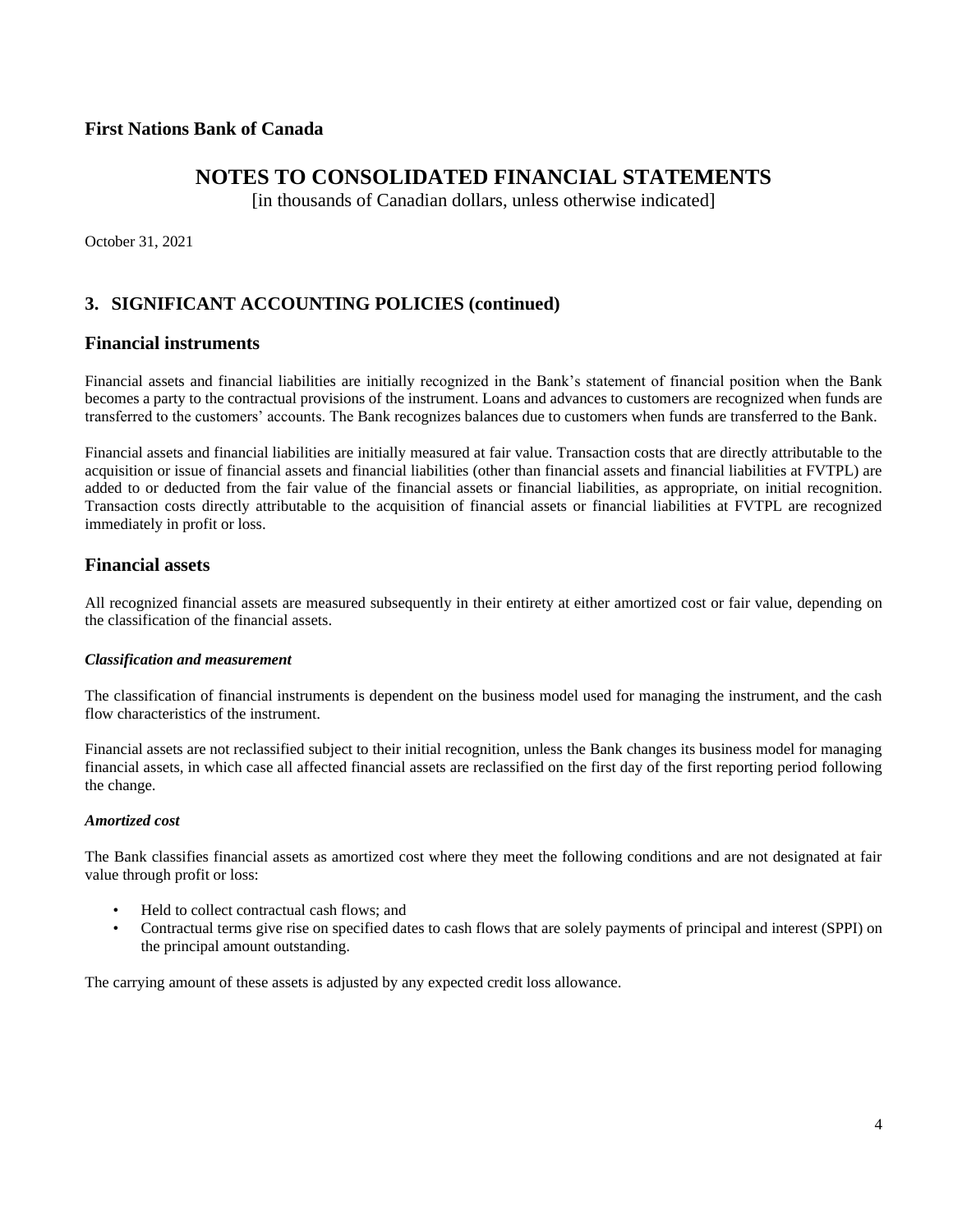[in thousands of Canadian dollars, unless otherwise indicated]

October 31, 2021

### **3. SIGNIFICANT ACCOUNTING POLICIES (continued)**

#### *Fair value through other comprehensive income – debt instruments*

The Bank classifies financial assets as FVTOCI where they meet the following conditions and are not designated at FVTPL:

- Held to collect contractual cash flows and to sell the corresponding financial assets; and
- Contractual terms give rise on specified dates to cash flows that are SPPI on the principal amount outstanding.

FVTOCI debt instruments are subsequently measured at fair value with gains and losses arising due to changes in the fair value recognized in OCI. Interest income is recognized in profit and loss. When necessary, an expected credit loss allowance is recognized in other comprehensive income and accumulated in the fair value reserve and does not reduce the carrying amount of the financial asset in the statement of financial position. On derecognition, cumulative gains and losses previously recognized in OCI are reclassified from OCI to profit and loss.

#### *Fair value through other comprehensive income – equity instruments*

The Bank occasionally elects to classify irrevocably some of its equity investments as equity instruments at FVTOCI when the meet the definition of Equity under IAS 32 *Financial Instruments: Presentation* and are not held-for-trading. Such classification is determined on an instrument-by-instrument basis.

Gains and losses on these equity instruments are never recycled to profit or loss. Dividends are recognized in profit or loss as other operating income when the right of the payment has been established, except when the Bank benefits from such proceeds as a recovery of part of the cost of the instrument, in which case, such gains are recorded in OCI. Equity instruments at FVTOCI are not subject to an impairment assessment.

#### *Financial assets or financial liabilities held-for-trading*

The Bank classifies financial assets or financial liabilities as held-for-trading when they have been purchased or issued primarily for short-term profit-making through trading activities or form part of a portfolio of financial instruments that are managed together, for which there is evidence of a recent pattern of short-term profit taking. Held-for-trading assets and liabilities are recorded and measured in the statement of financial position at fair value. Changes in fair value are recognized in net trading income. Interest and dividend income or expense is recorded in net trading income according to the terms of the contract, or when the right to payment has been established.

Included in this classification are debt securities, equities, short positions and customer loans that have been acquired principally for the purpose of selling or repurchasing in the near term.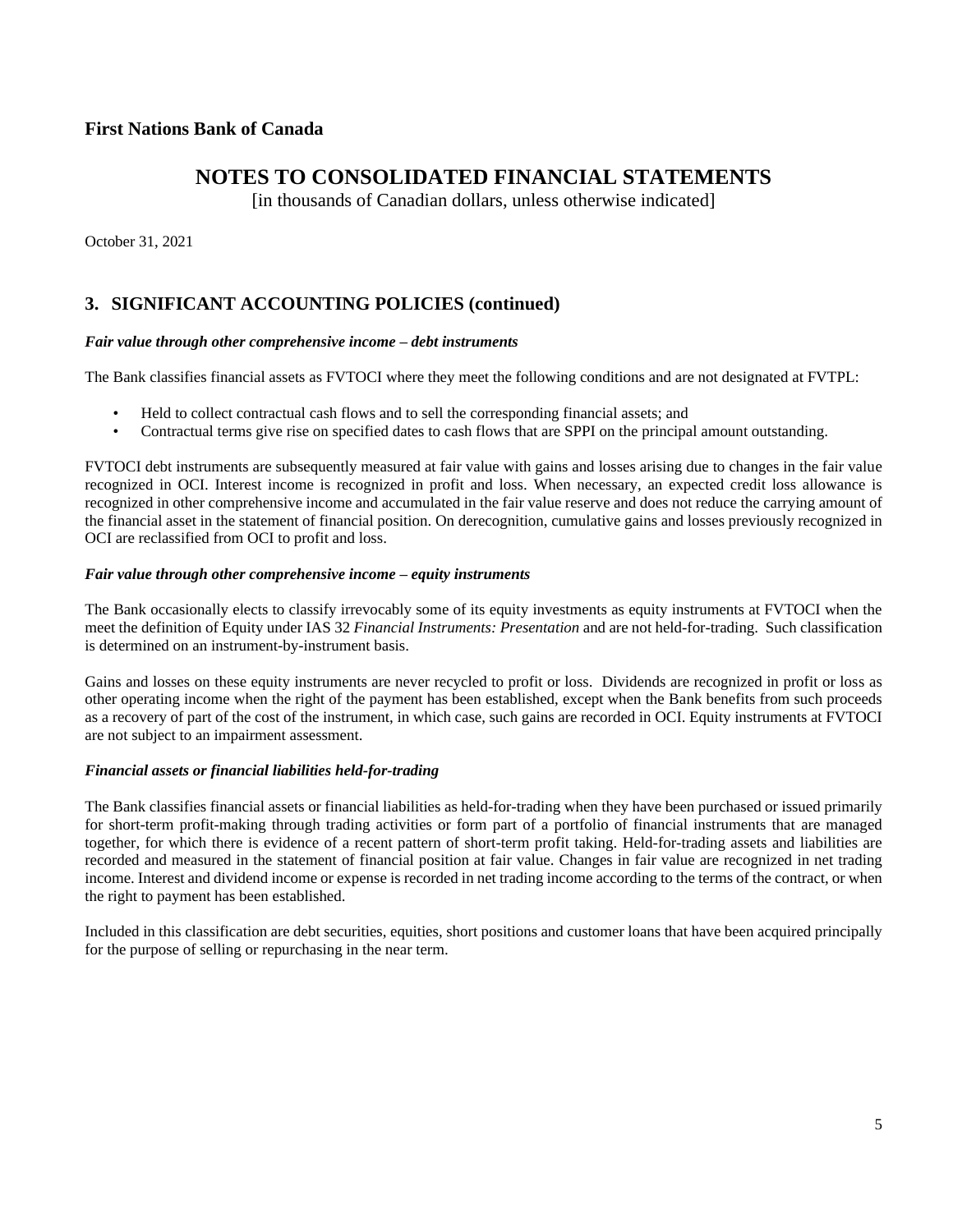[in thousands of Canadian dollars, unless otherwise indicated]

October 31, 2021

## **3. SIGNIFICANT ACCOUNTING POLICIES (continued)**

#### *Fair value through profit or loss*

Financial assets and financial liabilities in this category are those that are not held-for-trading and have been either designated by management upon initial recognition or are mandatorily required to be measured at fair value under IFRS 9. Management only designates an instrument at FVTPL upon initial recognition when one of the following criteria are met. Such designation is determined on an instrument-by-instrument basis:

- The designation eliminates, or significantly reduces, the inconsistent treatment that would otherwise arise from measuring the assets or liabilities or recognizing gains or losses on them on a different basis, or
- The liabilities are part of a group of financial liabilities, which are managed, and their performance evaluated on a fair value basis, in accordance with a documented risk management or investment strategy, or
- The liabilities contain one or more embedded derivatives, unless they do not significantly modify the cash flows that would otherwise be required by the contract, or it is clear with little or no analysis when a similar instrument is first considered that separation of the embedded derivative(s) is prohibited

Financial assets and financial liabilities at FVTPL are recorded in the statement of financial position at fair value. Changes in fair value are recorded in profit and loss, with the exception of movements in fair value of liabilities designated at FVTPL due to changes in the Bank's own credit risk. Such changes in fair value are recorded in the Bank's own credit reserve through OCI and do not get recycled to the profit or loss. Interest earned or incurred on instruments designated at FVTPL is accrued in interest income or interest expense, respectively, using the effective interest rate (EIR). Dividend income from equity instruments measured at FVTPL is recorded in profit or loss as other operating income when the right to the payment has been established. The Bank classifies financial assets that do not meet the criteria for amortized cost or FVTOCI at FVTPL.

#### *Fair value measurement*

The best evidence of the fair value of a financial instrument at initial recognition is the transaction price, unless the fair value of that instrument is evidenced by comparison with other observable current market transactions in the same instrument or based on a valuation technique whose variables include only data from observable markets.

Financial instruments are measured at a closing price. Fair values reflect the credit risk of the instrument and include adjustments to take account of the credit risk of the Bank and the counterparty where appropriate. Fair value is determined in the manner described in Note 19.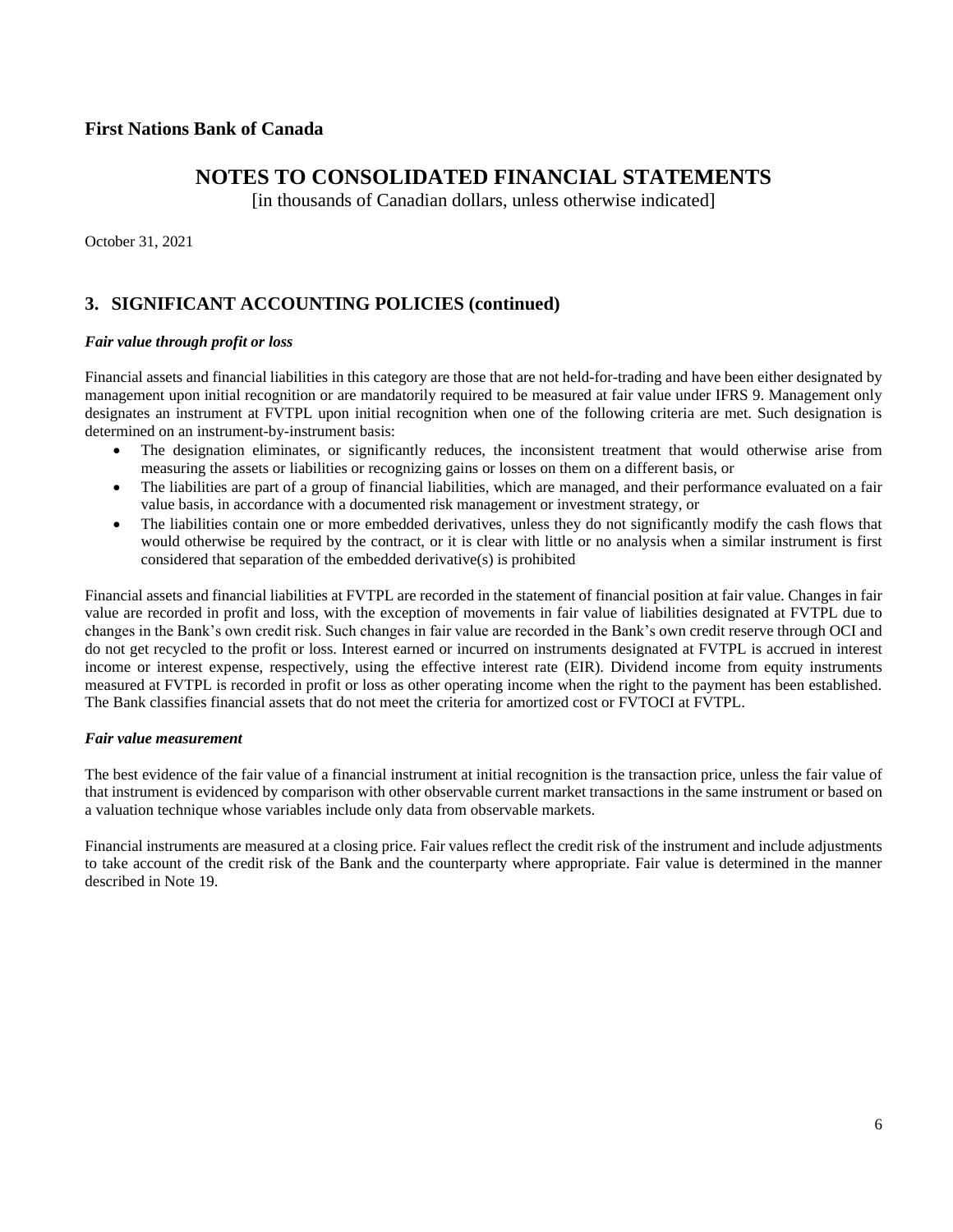[in thousands of Canadian dollars, unless otherwise indicated]

October 31, 2021

## **3. SIGNIFICANT ACCOUNTING POLICIES (continued)**

#### **Impairment of financial assets**

The Bank recognizes a loss allowance for expected credit losses on investments in debt instruments that are measured at amortized cost or at FVTOCI. The amount of expected credit losses is updated at each reporting date to reflect changes in credit risk since initial recognition of the respective financial instrument.

The ECL model consists of three stages:

- Stage 1 twelve-month ECLs for performing financial assets,
- Stage 2 lifetime ECLs for financial assets that have experienced a significant increase in credit risk since initial recognition, and
- Stage 3 lifetime ECLs for finance assets that are impaired.

ECLs are the difference between all contractual cash flows that are due to the Bank in accordance with the contract and all the cash flows that the Bank expects to receive, discounted at the original effective interest rate. If a significant increase in credit risk has occurred since initial recognition, impairment is measured as lifetime ECLs. Otherwise, impairment is measured as twelvemonth ECLs which represent the portion of lifetime ECLs that are expected to occur based on default events that are possible within twelve months after the reporting date. If credit quality improves in a subsequent period such that the increase in credit risk since initial recognition is no longer considered significant, the loss allowance reverts back to being measured based on twelve-month ECLs.

#### *Significant increase in credit risk*

In assessing whether the credit risk on a financial instrument has increased significantly since initial recognition, the Bank compares the risk of a default occurring on the financial instrument at the reporting date with the risk of a default occurring on the financial instrument at the date of initial recognition. In making this assessment, there is consideration of both quantitative and qualitative information that is reasonable and supportable, including historical experience and forward‑looking information that is available without undue cost or effort. The Bank utilizes information available to assign a risk rating to financial instruments which is used in determining whether there has been a significant increase in credit risk. When determining whether there has been a significant increase in credit risk since initial recognition of a financial asset, the Bank considers all reasonable and supportable information that is available without undue cost or effort about past events, current conditions, and forecast or future economic conditions.

Irrespective of the outcome of the above assessment, the Bank presumes that the credit risk on a financial asset has increased significantly since initial recognition when contractual payments are more than 30 days past due, unless the Bank has reasonable and supportable information that demonstrates otherwise.

#### *Definition of default*

The Bank considers a financial instrument defaulted and therefore Stage 3 (credit-impaired) for ECL calculations in all cases when the borrower becomes 90 days past due on its contractual payments or loans with a borrower risk rating (BRR) of 9 for business loan exposures.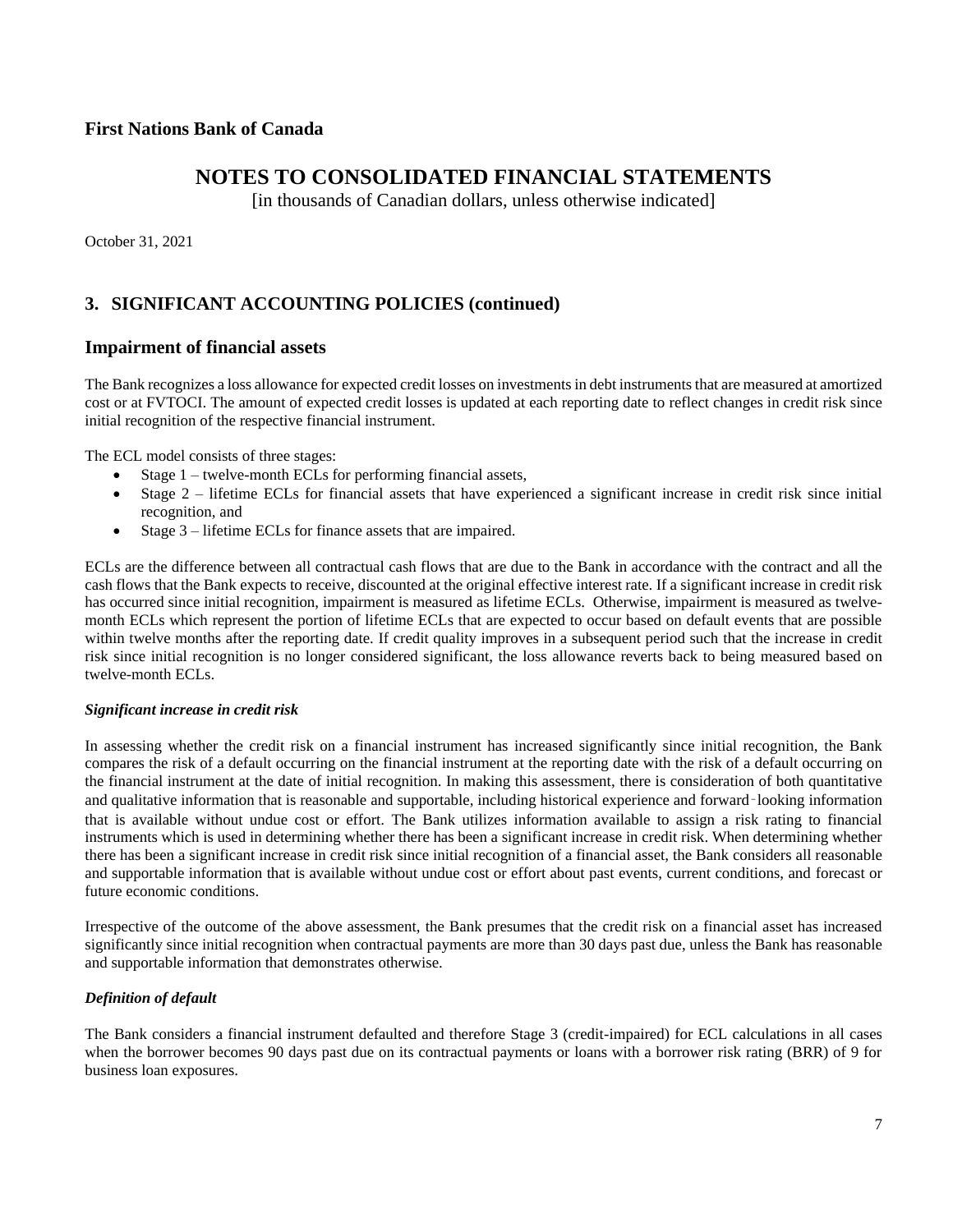[in thousands of Canadian dollars, unless otherwise indicated]

October 31, 2021

## **3. SIGNIFICANT ACCOUNTING POLICIES (continued)**

#### *Forward-looking information*

In calculating the ECL, the Bank utilizes a base economic forecast accompanied by probability-weighted indicators of possible upside and downside economic conditions. Indicators of upside and downside economic conditions that are considered by the Bank include unemployment rates, CPI index, interest rate projections and commodity index forecasts.

#### *Measurement and recognition of expected credit losses*

The measurement of expected credit losses is a function of the probability of default, loss given default (i.e. the magnitude of the loss if there is a default) and the exposure at default. The assessment of the probability of default and loss given default is based on historical data adjusted by forward‑looking information as described above. Expected life is the maximum contractual period the Bank is exposed to credit risk, including extension options for which the borrower has unilateral right to exercise.

For financial assets, the expected credit loss is estimated as the difference between all contractual cash flows that are due to the Bank in accordance with the contract and all the cash flows that the Bank expects to receive, discounted at the original effective interest rate.

#### *Write-offs*

The Bank writes-off financial assets when there is no reasonable expectation of recovering the contractual cash flows on a financial asset in its entirety or a portion thereof.

#### *Derecognition of financial assets*

The Bank derecognizes a financial asset when the contractual rights to the cash flows from the financial asset expire, or when it transfers the financial asset in a transaction in which substantially all the risks and rewards of ownership of the financial asset are transferred or in which the Bank neither transfers nor retains substantially all the risks and rewards of ownership and it does not retain control of the financial asset. Any interest in transferred financial assets that qualify for derecognition that is created or retained by the Bank is recognized as a separate asset or liability in the balance sheet.

On derecognition of a financial asset measured at amortized cost, the difference between the carrying amount of the asset, and the sum of the consideration received, and receivable is recognized in net income.

In addition, on derecognition of an investment in a debt instrument classified as at FVTOCI, the cumulative gain or loss previously accumulated in the fair value reserve is reclassified to profit or loss. In contrast, on derecognition of an investment in equity instrument which the Bank has elected on initial recognition to measure at FVTOCI, the cumulative gain or loss previously accumulated in the fair value reserve is not reclassified to profit or loss, but is transferred to retained earnings.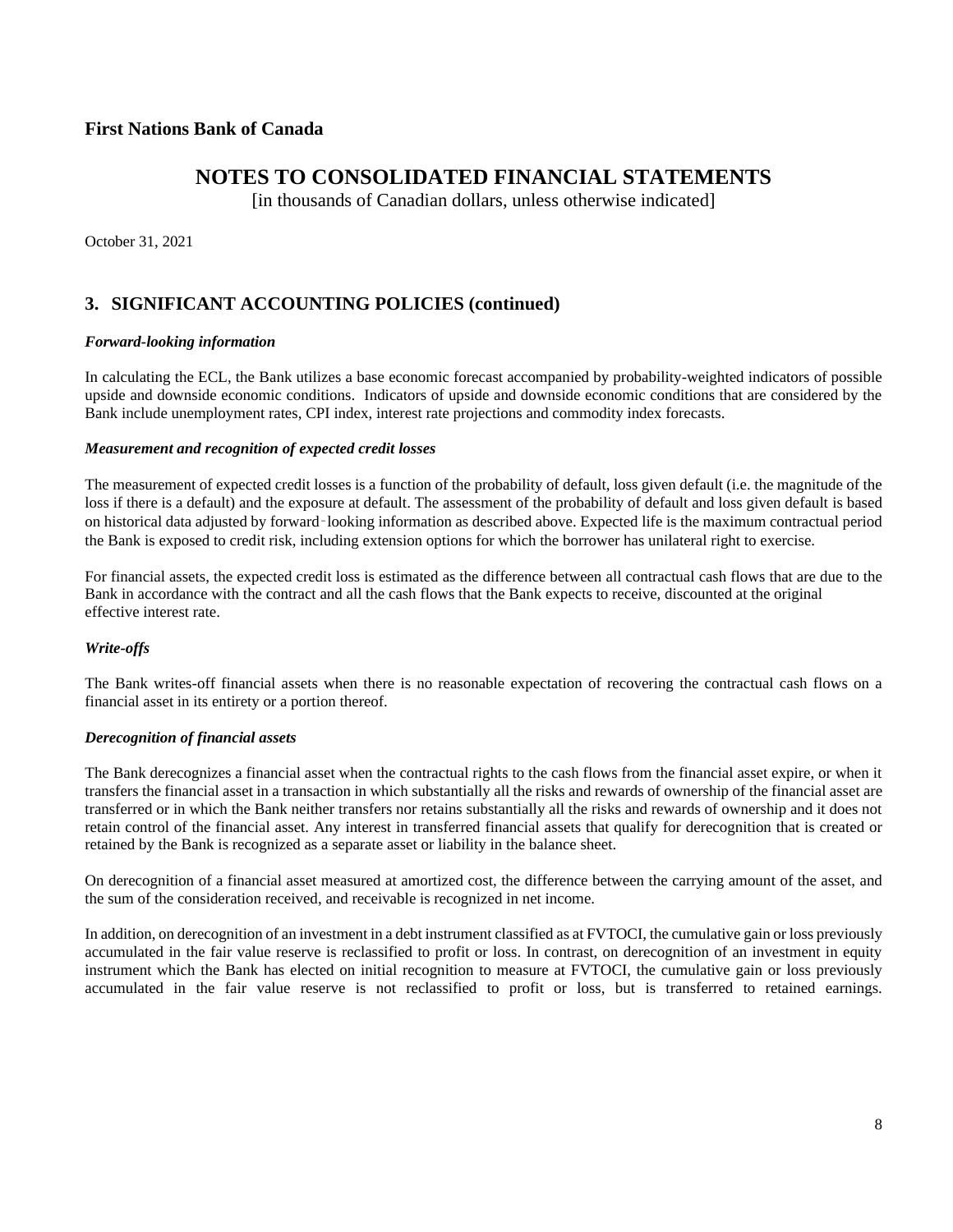[in thousands of Canadian dollars, unless otherwise indicated]

October 31, 2021

## **3. SIGNIFICANT ACCOUNTING POLICIES (continued)**

#### *Renegotiated loans*

Where possible, the Bank seeks to restructure loans rather than to take possession of collateral. This may involve extending the payment arrangements and the agreement of new loan conditions. Once the terms have been renegotiated, any impairment is measured using the original effective interest rate as calculated before the modification of terms and the loan is no longer considered past due. Management continually reviews renegotiated loans to ensure that all criteria are met and that future payments are likely to occur. The loans continue to be subject to an individual or collective impairment assessment, calculated using the loan's original EIR.

### **Financial liabilities**

All financial liabilities are measured subsequently at amortized cost using the effective interest method or at FVTPL.

However, financial liabilities that arise when a transfer of a financial asset does not qualify for derecognition or when the continuing involvement approach applies, and financial guarantee contracts issued by the Bank, are measured in accordance with the specific accounting policies set out below.

#### *Financial liabilities at FVTPL*

Financial liabilities are classified as at FVTPL when the financial liability is (i) contingent consideration of an acquirer in a business combination, (ii) held-for-trading or (iii) it is designated as at FVTPL. The Bank does not have any financial liabilities measured at FVTPL.

#### *Financial liabilities measured subsequently at amortized cost*

Financial liabilities that are not (i) contingent consideration of an acquirer in a business combination, (ii) held-for-trading, or (iii) designated as at FVTPL, are measured subsequently at amortized cost using the effective interest method.

The effective interest method is a method of calculating the amortized cost of a financial liability and of allocating interest expense over the relevant period. The effective interest rate is the rate that exactly discounts estimated future cash payments (including all fees and points paid or received that form an integral part of the effective interest rate, transaction costs and other premiums or discounts) through the expected life of the financial liability, or (where appropriate) a shorter period, to the amortized cost of a financial liability.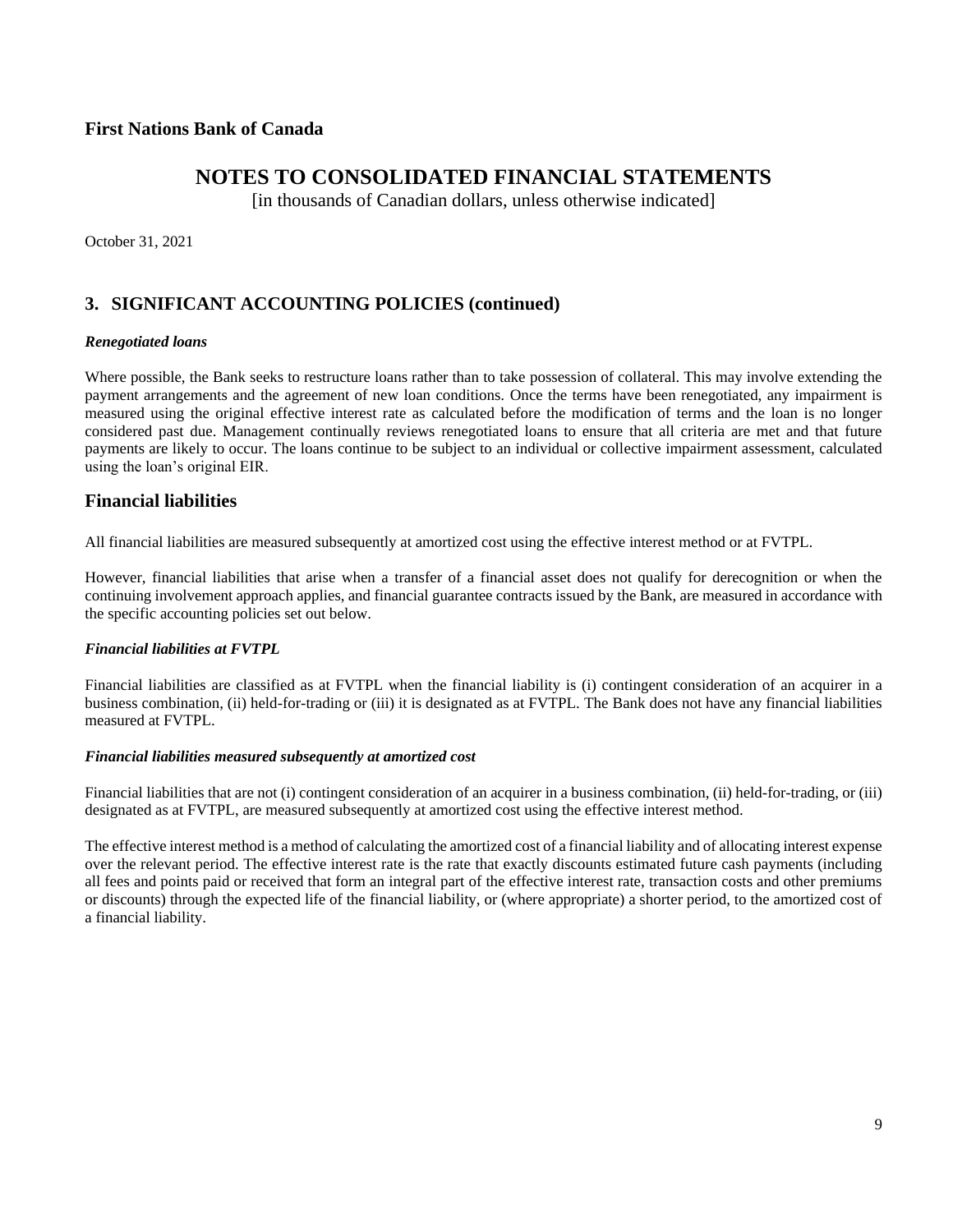[in thousands of Canadian dollars, unless otherwise indicated]

October 31, 2021

## **3. SIGNIFICANT ACCOUNTING POLICIES (continued)**

#### *Derecognition of financial liabilities*

The Bank derecognizes financial liabilities when, and only when, the Bank's obligations are discharged, cancelled or have expired. The difference between the carrying amount of the financial liability derecognized and the consideration paid and payable is recognized in profit or loss.

When the Bank exchanges with the existing lender one debt instrument into another one with the substantially different terms, such exchange is accounted for as an extinguishment of the original financial liability and the recognition of a new financial liability. Similarly, the Bank accounts for substantial modification of terms of an existing liability or part of it as an extinguishment of the original financial liability and the recognition of a new liability. It is assumed that the terms are substantially different if the discounted present value of the cash flows under the new terms, including any fees paid net of any fees received and discounted using the original effective rate is at least 10 per cent different from the discounted present value of the remaining cash flows of the original financial liability. If the modification is not substantial, the difference between: (1) the carrying amount of the liability before the modification; and (2) the present value of the cash flows after modification should be recognized in profit or loss as the modification gain or loss within other gains and losses.

#### **Hedge accounting**

The Bank makes use of interest rate swap derivative instruments to manage interest rates exposures. In order to manage particular risks, the Bank applies hedge accounting for transactions which meet specified criteria.

At inception of the hedge relationship, the Bank formally documents the relationship between the hedged item and the hedging instrument, including the nature of the risk, the risk management objective and strategy for undertaking the hedge and the method that will be used to assess the effectiveness of the hedging relationship at inception and on an ongoing basis. At each hedge effectiveness assessment date, a hedge relationship must be expected to be highly effective on a prospective basis and demonstrate that it was effective (retrospective effectiveness) for the designated period in order to qualify for hedge accounting. A formal assessment is undertaken by comparing the hedging instrument's effectiveness in offsetting the changes in fair value or cash flows attributable to the hedged risk in the hedged item, both at inception and at each quarter end on an ongoing basis. A hedge is expected to be highly effective if the changes in fair value or cash flows attributable to the hedged risk during the period for which the hedge is designated were offset by the hedging instrument in a range of 80% to 125% and were expected to achieve such offset in future periods. Hedge ineffectiveness is recognized in the income statement.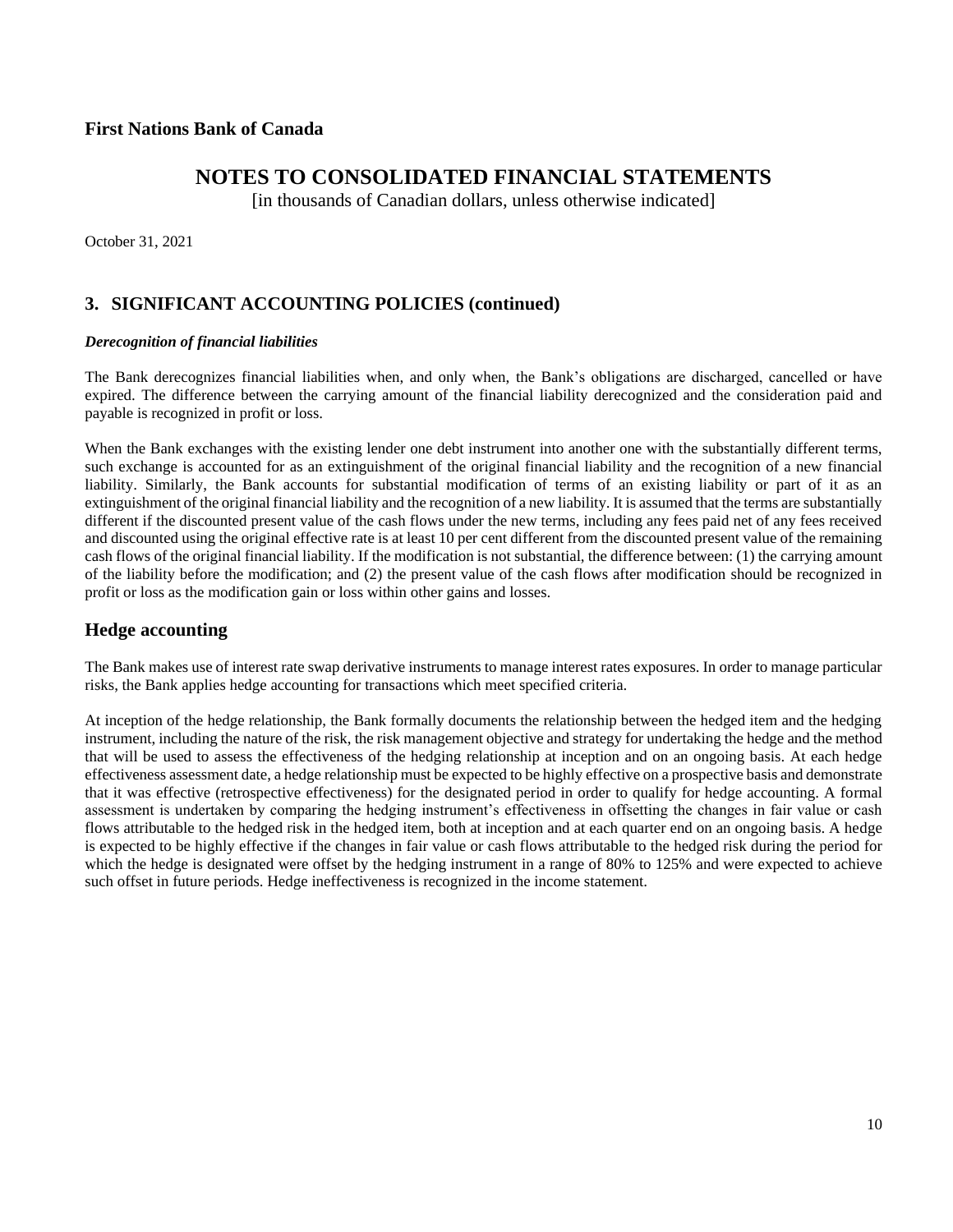[in thousands of Canadian dollars, unless otherwise indicated]

October 31, 2021

## **3. SIGNIFICANT ACCOUNTING POLICIES (continued)**

#### **Fair value hedges**

For designated and qualifying fair value hedges, the cumulative change in the fair value of a hedging derivative is recognized in the income statement. Meanwhile, the cumulative change in the fair value of the hedged item attributable to the risk hedged is recorded as part of the carrying value of the hedged item in the statement of financial position and is also recognized in the statement of comprehensive income through profit or loss.

If the hedging instrument expires or is sold, terminated or exercised, or where the hedge no longer meets the criteria for hedge accounting, the hedge relationship is discontinued prospectively. For hedged items recorded at amortized cost, the difference between the carrying value of the hedged item on termination and the face value is amortized over the remaining term of the original hedge using the recalculated EIR method. If the hedged item is derecognized, the unamortized fair value adjustment is recognized immediately in the income statement.

#### **Cash flow hedges**

For designated and qualifying cash flow hedges, the effective portion of cumulative gain or loss on the hedging instrument is initially recognized directly in OCI within equity (Cash flow hedge reserve). The ineffective portion of the gain or loss on the hedging instrument is recognized in the statement of comprehensive income through profit or loss.

When a hedging instrument expires, is sold, terminated or exercised, or when a hedge no longer meets the criteria for hedge accounting, any cumulative gain or loss that has been recognized in OCI at that time remains in OCI and is recognized when the hedged forecast transaction is ultimately recognised in the income statement. When a forecast transaction is no longer expected to occur, the cumulative gain or loss that was reported in OCI is immediately transferred to the income statement.

#### **Share-based payments - Cash-settled transactions**

The Bank has a cash-settled Performance Share Unit ("PSU") and Phantom Share Option ("PSO") plans for senior executives. The cost of cash-settled transactions is measured initially at fair value at the grant date based on an estimate of the quantity of PSUs and PSOs expected to vest. This fair value is expensed over the period until the vesting date with recognition of a corresponding liability. The liability is re-measured to fair value at each reporting date up to, and including the settlement date, with changes in fair value recognised in employee benefits expense.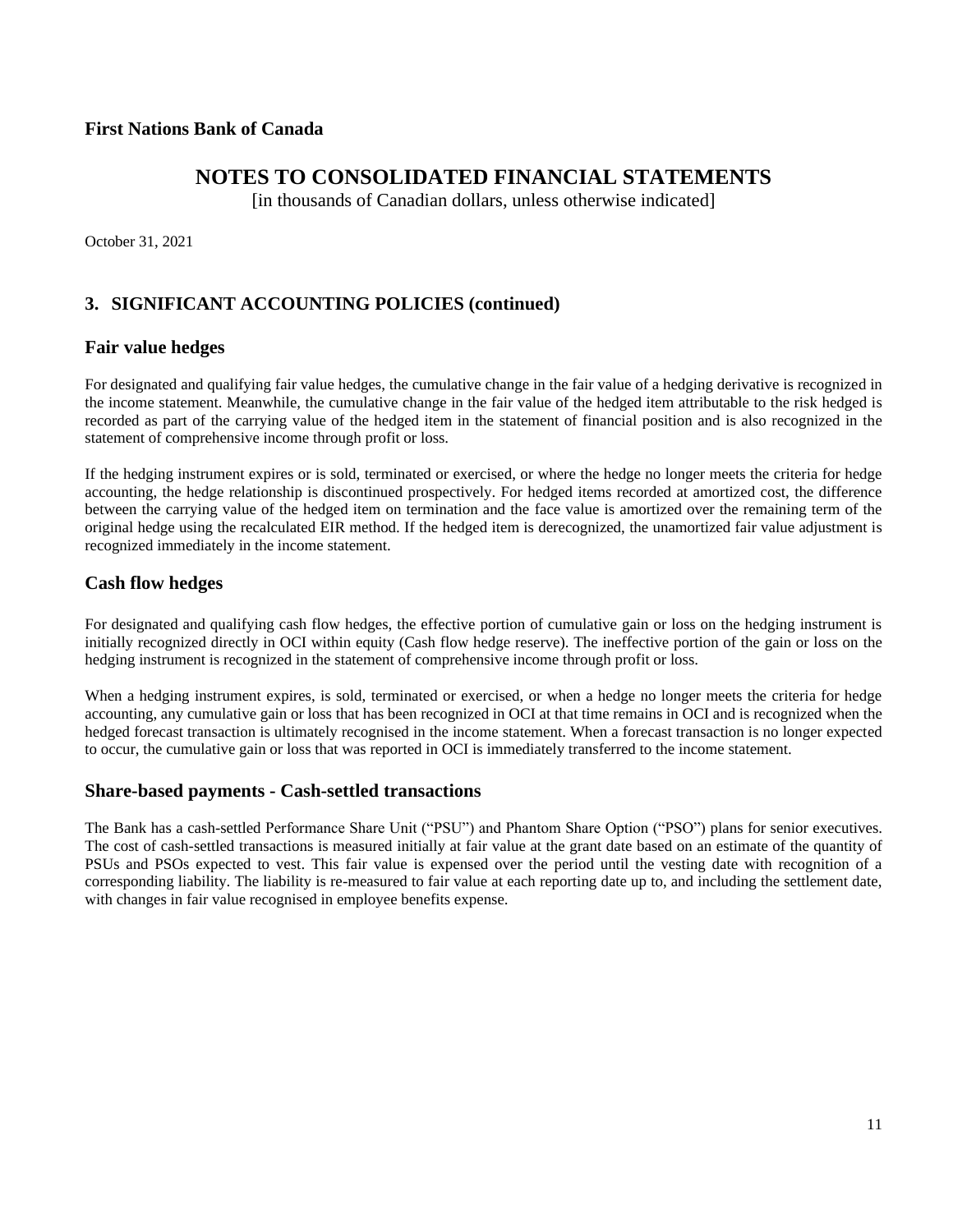[in thousands of Canadian dollars, unless otherwise indicated]

October 31, 2021

## **3. SIGNIFICANT ACCOUNTING POLICIES (continued)**

#### **Property and equipment**

Items of property and equipment are measured at cost less accumulated depreciation and accumulated impairment losses, if any. When parts of an item of property or equipment have different useful lives, they are accounted for as separate items (major components) of property and equipment.

The gain or loss on disposal of an item of property and equipment is determined by comparing the proceeds from disposal with the carrying amount of the item of property and equipment and is recognized in non-interest income or expense in the statement of comprehensive income.

Depreciation is recognized over the estimated lives of each part of an item of property and equipment since this most closely reflects the expected pattern of consumption of the future economic benefits embodied in the asset.

The estimated useful lives for the current and comparative years and depreciation methods are as follows:

| Furniture, fixtures and other equipment | 20% declining balance                      |
|-----------------------------------------|--------------------------------------------|
| Leasehold improvements                  | straight-line over the expected lease term |
| Computer equipment                      | straight-line over 3 years                 |
| Branch prototype project                | straight-line over the expected lease term |

Depreciation methods, useful lives and residual values are reassessed at each reporting date and adjusted if appropriate.

#### **Intangible assets**

Intangible assets with finite lives are stated at cost less accumulated amortization and accumulated impairment losses.

Expenditures on internally generated intangible assets are recognized as assets when the Bank is able to demonstrate its intention and ability to complete the development and use the intangible assets in a manner that will generate future economic benefits and can reliably measure the costs to complete the development. The capitalized costs of internally generated intangible assets include all costs directly attributable to developing the intangible assets and capitalized borrowing costs and are amortized over their useful lives. Subsequent expenditure on intangible assets is capitalized only when it increases the future economic benefits embodied in the specific asset to which it relates. All other expenditure is expensed as incurred.

Amortization is recognized in profit or loss on a straight-line basis over the estimated useful lives of intangible assets from the date that they are available for use, since this most closely reflects the expected pattern of consumption of the future economic benefits embodied in the assets. The estimated useful lives for the current and comparative year are as follows:

| Website development | straight-line over 3 years                 |
|---------------------|--------------------------------------------|
| Computer systems    | straight-line over 10 years                |
| Small market branch | straight-line over the expected lease term |

Amortization methods, useful lives and residual values are reviewed at each financial year-end and adjusted if appropriate.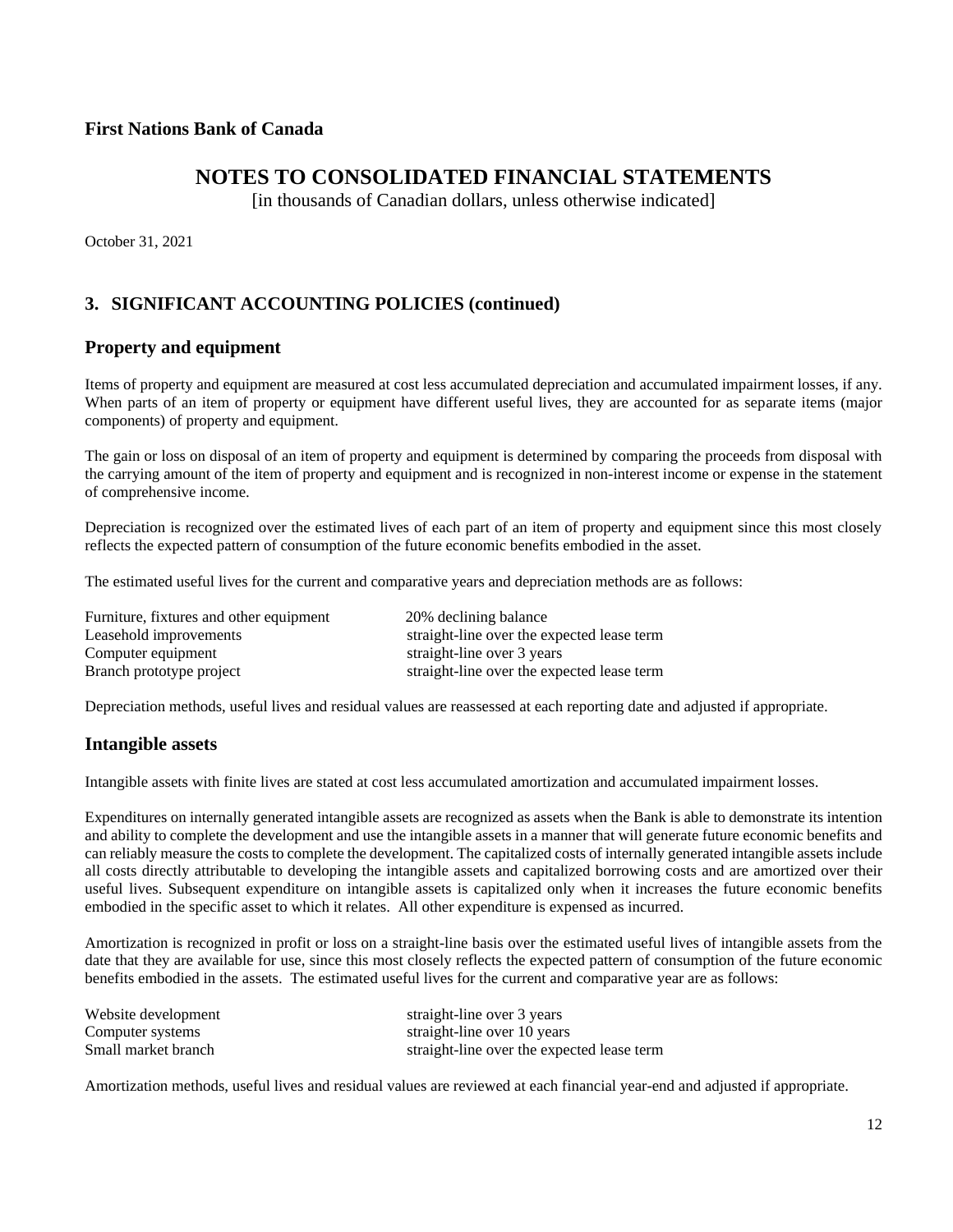[in thousands of Canadian dollars, unless otherwise indicated]

October 31, 2021

## **3. SIGNIFICANT ACCOUNTING POLICIES (continued)**

#### **Impairment of non-financial assets**

At the end of each reporting period, the Bank reviews the carrying amounts of its property and equipment and intangible assets to determine whether there is any indication that those assets have suffered an impairment loss. If any such indication exists, the recoverable amount of the asset is estimated in order to determine the extent of the impairment loss (if any). Where it is not possible to estimate the recoverable amount of an individual asset, the Bank estimates the recoverable amount of the cashgenerating unit (CGU) to which the asset belongs. Where a reasonable and consistent basis of allocation can be identified, corporate assets are also allocated to individual CGU, or otherwise they are allocated to the CGU for which a reasonable and consistent allocation basis can be identified.

Recoverable amount is the higher of fair value less costs to sell and value in use. In assessing value in use, the estimated future cash flows are discounted to their present value using a pre-tax discount rate that reflects current market assessments of the time value of money and the risks specific to the asset for which the estimates of future cash flows have not been adjusted.

If the recoverable amount of an asset (or CGU) is estimated to be less than its carrying amount, the carrying amount of the asset (or CGU) is reduced to its recoverable amount. An impairment loss is recognized immediately in the income statement.

Where an impairment loss subsequently reverses, the carrying amount of the asset (or CGU) is increased to the revised estimate of its recoverable amount, but so that the increased carrying amount does not exceed the carrying amount that would have been determined had no impairment loss been recognized for the asset (or CGU) in prior years. A reversal of an impairment loss is recognized immediately in the income statement.

#### **Deferred costs**

Deferred costs include the cash rebates paid on cash back mortgages which are deferred and amortized over the term of the mortgage. Deferred costs also include prepaid insurance costs.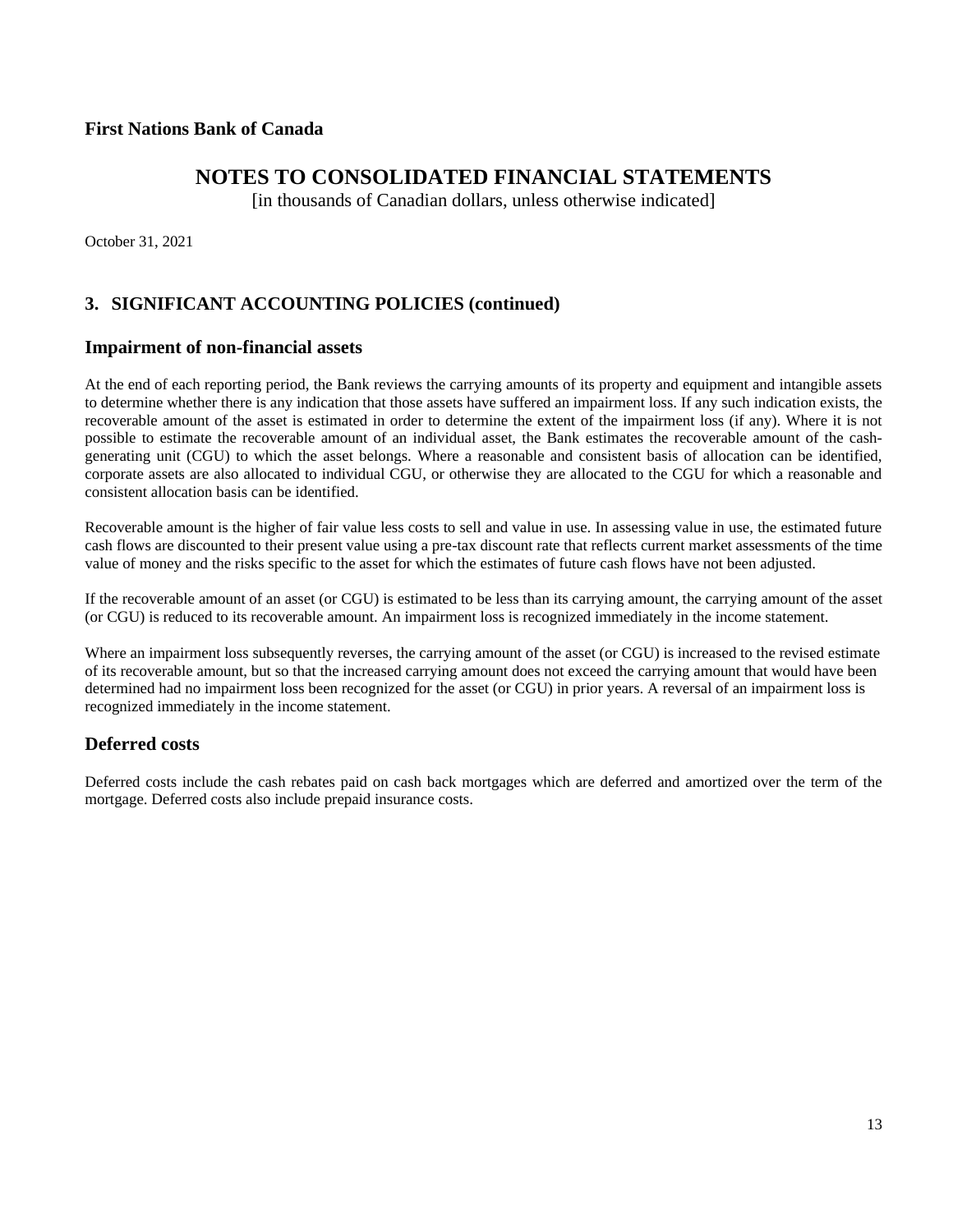[in thousands of Canadian dollars, unless otherwise indicated]

October 31, 2021

## **3. SIGNIFICANT ACCOUNTING POLICIES (continued)**

#### **Income taxes**

Income tax expense comprises current and deferred tax. Current tax and deferred tax are recognized in income or loss except to the extent that it relates to items recognized directly in equity or in other comprehensive (loss) income.

Current tax is the expected tax payable or receivable on the taxable income or loss for the year, using tax rates enacted or substantively enacted at the reporting date, and any adjustment to tax payable in respect of previous years. Current tax payable also includes any tax liability arising from the declaration of dividends.

Deferred tax is recognized in respect of temporary differences between the carrying amounts of assets and liabilities for financial reporting purposes and the amounts used for taxation purposes. Deferred tax is not recognized for:

- temporary differences on the initial recognition of assets or liabilities in a transaction that is not a business combination and that affects neither accounting nor taxable profit or loss;
- temporary differences related to investments in subsidiaries to the extent that it is probable that they will not reverse in the foreseeable future; and
- temporary differences arising on the initial recognition of goodwill.

Deferred tax is measured at the tax rates that are expected to be applied to the temporary differences when they reverse, based on the laws that have been enacted or substantively enacted by the reporting date.

Deferred tax assets and liabilities are offset if there is a legally enforceable right to offset current tax liabilities against current tax assets, and they relate to taxes levied by the same tax authority on the same taxable entity, or on different tax entities, but they intend to settle current tax liabilities and assets on a net basis or their tax assets and liabilities will be realized simultaneously.

A deferred tax asset is recognized for unused tax losses, tax credits and deductible temporary differences to the extent that it is probable that future taxable incomes will be available against which they can be utilized. Deferred tax assets are reviewed at each reporting date and are reduced to the extent that it is no longer probable that the related tax benefit will be realized.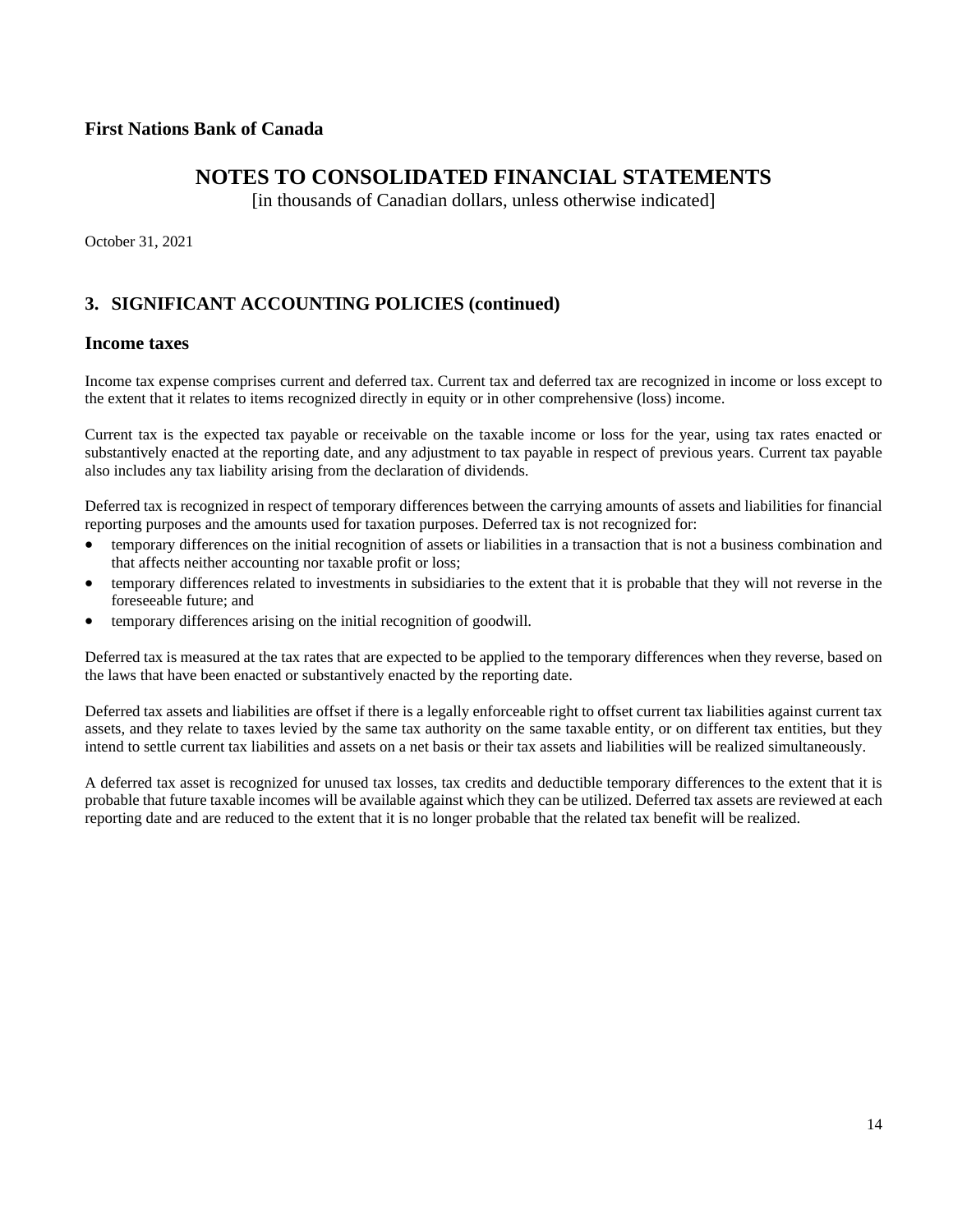[in thousands of Canadian dollars, unless otherwise indicated]

October 31, 2021

## **3. SIGNIFICANT ACCOUNTING POLICIES (continued)**

#### **Leases - Bank as lessee**

A contract is, or contains, a lease if the contract conveys the right to control the use of an identified asset for a period of time in exchange for consideration. Right of use assets and lease liabilities are recognized at the lease commencement date, that is, on the date when the underlying asset is available for use by the Bank. The Bank's right of use assets do not meet the definition of investment property.

Right of use assets are initially and subsequently measured at cost and depreciated over the shorter of the asset's useful life and the lease term, on a straight-line basis. The right of use assets are remeasured in the event of impairment in accordance with IAS 36 *Impairment of Assets*.

Lease liabilities are initially and subsequently measured at the present value of the lease payments which are unpaid as of the commencement date. The future lease payments are discounted using the interest rate implicit in the lease, if readily determinable. If not readily determinable, the Bank's incremental borrowing rate is used, which is the rate to borrow over a similar term and with similar security, the funds necessary to obtain an asset of similar value to the right of use asset. After the commencement date, the carrying amount of lease liabilities are remeasured if there is a modification, a change in the lease term, a change in the lease payments (e.g., changes to future payments resulting from a change in an index or rate used to determine such lease payments) or a change in the assessment of an option to purchase the underlying asset. Adjustments to the carrying amount of the lease obligation as a result of remeasurement are accounted for as a corresponding adjustment to the right of use asset.

Short-term leases include arrangements where the lease term is 12 months or less and do not contain a purchase option. Low value assets for the Bank include items such as information technology equipment & office equipment. Such leases are expensed on a straight-line basis over the lease term.

#### **Provisions**

A provision is recognized if, as a result of a past event, the Bank has a present legal or constructive obligation that can be estimated reliably, and it is probable that an outflow of economic benefits will be required to settle the obligation. Provisions are determined by discounting the expected future cash flows at a rate that reflects current market assessments of the time value of money and the risks specific to the liability.

### **Contingencies**

Management applies its judgment to the fact patterns and advice it receives from its legal counsel and other advisors in assessing if an obligation is probable (i.e. more likely than not) or remote. This judgment application is used to determine if the obligation is recognized as a liability, as a provision, or disclosed as a contingent liability.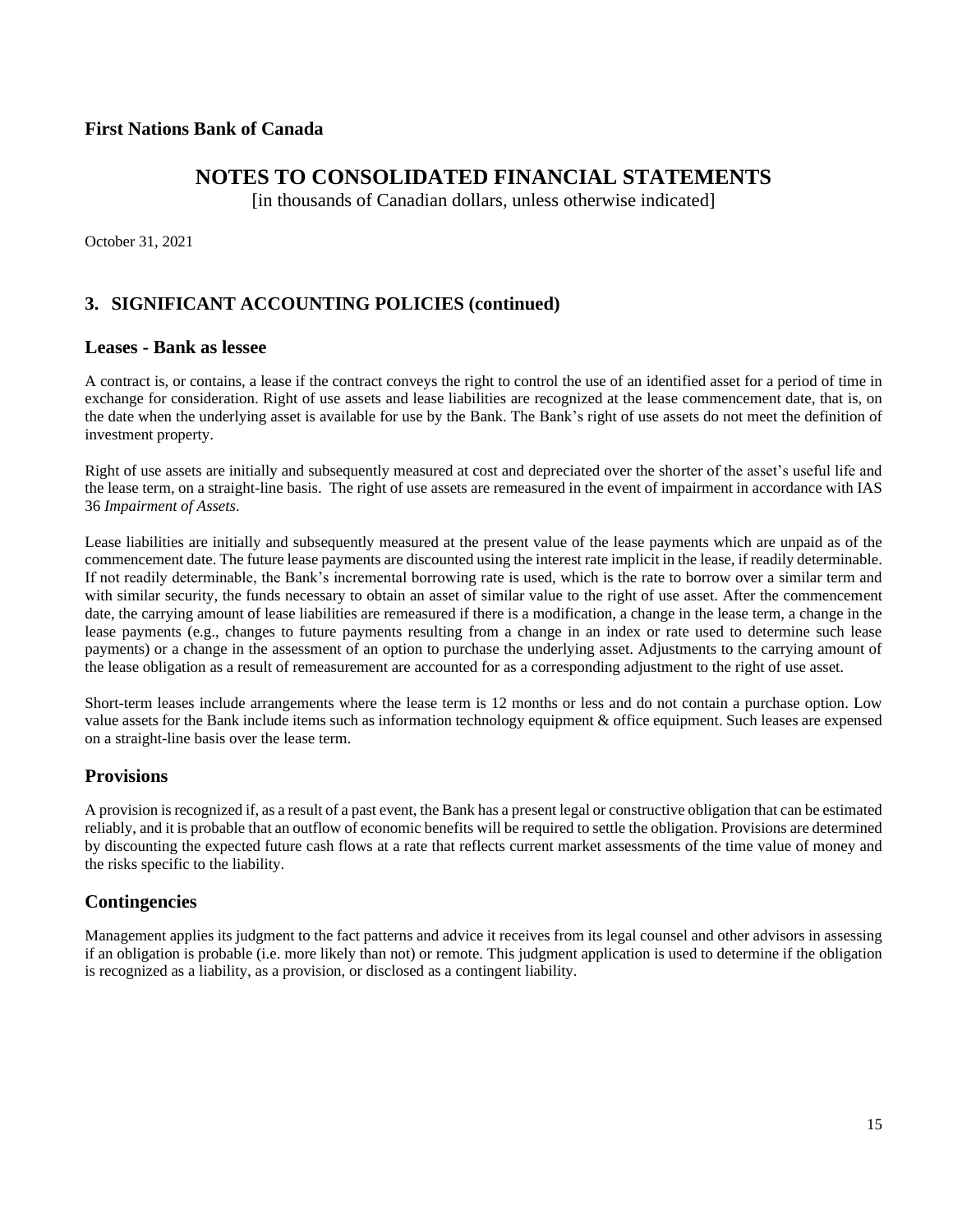## **NOTES TO CONSOLIDATED FINANCIAL STATEMENTS**

[in thousands of Canadian dollars, unless otherwise indicated]

October 31, 2021

## **3. SIGNIFICANT ACCOUNTING POLICIES (continued)**

#### **Income and expense recognition**

Income is recognized to the extent that it is probable that the economic benefits will flow to the Bank and the revenue can be reliably measured. The following specific recognition criteria must also be met before revenue is recognized.

For all financial instruments measured at amortized cost and financial instruments designated at fair value through profit or loss, interest income or expense is recorded using the EIR. EIR is the rate that exactly discounts estimated future cash payments or receipts through the expected life of the financial instrument or a shorter period, where appropriate, to the net carrying amount of the financial asset or financial liability. The calculation considers all contractual terms of the financial instrument and includes any fees or incremental costs that are directly attributable to the instrument and are an integral part of the EIR, but not future credit losses. The carrying amount of the financial asset or financial liability is adjusted if the Bank revises its estimates of payments or receipts. The adjusted carrying amount is calculated based on the original EIR and the change in carrying amount is recorded as "Interest income" for financial assets and "Interest expense" for financial liabilities.

Once the recorded value of a financial asset or a group of similar financial assets has been reduced due to an impairment loss, interest income continues to be recognized using the rate of interest used to discount the future cash flows for the purpose of measuring the impairment loss.

#### **Fee and commission income**

Fees earned for the provision of services over a period of time are accrued over that period. These fees include commission income, other management fees, trust consulting and trust management fees.

Loan commitment fees for loans that are likely to be drawn down and other credit related fees are deferred (together with any incremental costs) and recognized as an adjustment to the EIR on the loan. When it is unlikely that a loan will be drawn down, the loan commitment fees are recognized over the commitment period on a straight-line basis.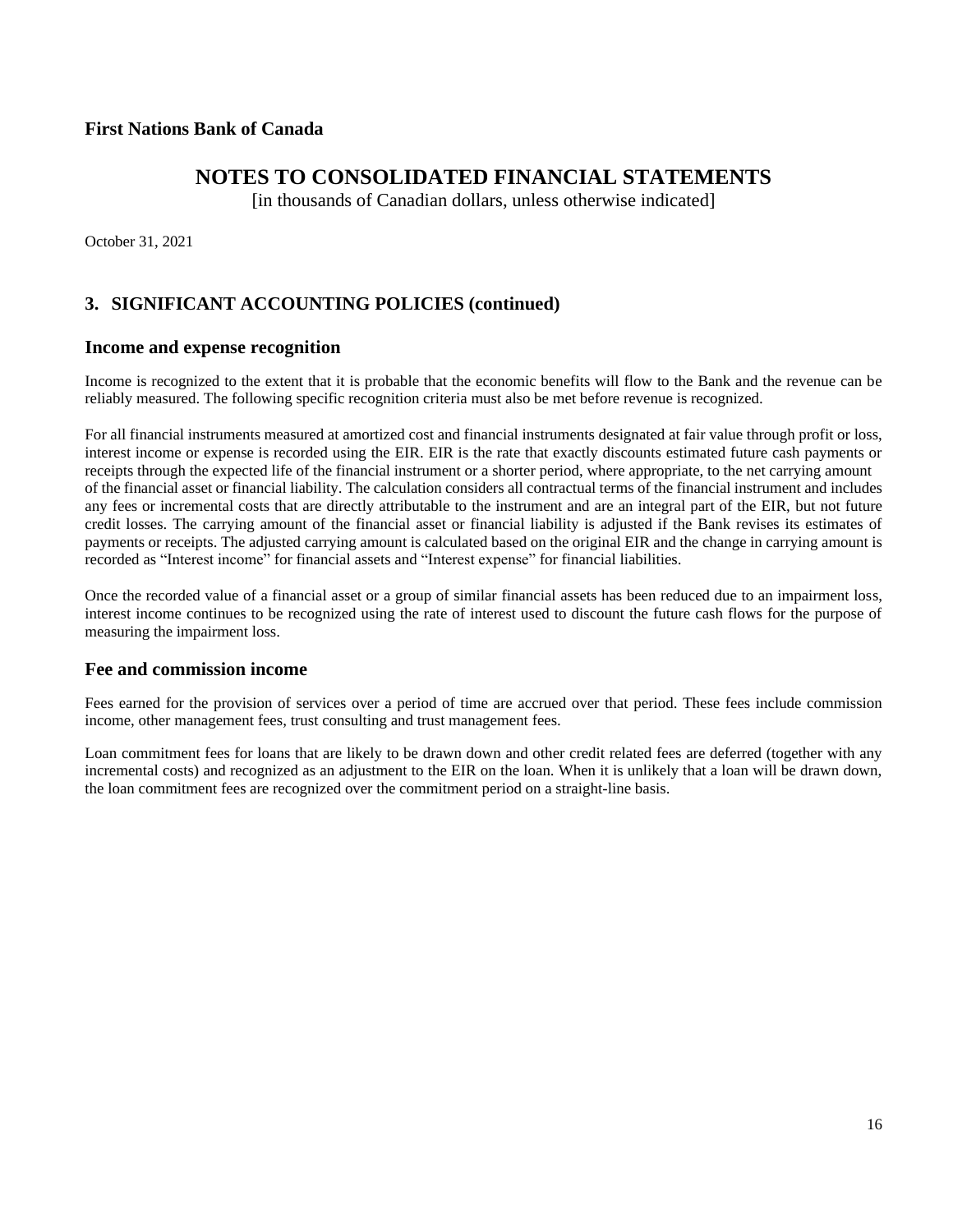[in thousands of Canadian dollars, unless otherwise indicated]

October 31, 2021

### **4. FINANCIAL RISK MANAGEMENT**

The Bank has exposure to the following risks from financial instruments:

- Credit risk
- Liquidity risk<br>• Interest rate ri
- Interest rate risk
- Operational risk
- Foreign exchange risk

This note presents information about the Bank's exposure to each of the above risks, the Bank's objectives, policies and processes for measuring and managing risk, and the Bank's management of capital.

#### **Risk management framework**

The Board of Directors has overall responsibility for the establishment and oversight of the Bank's risk management framework. The Bank's risk management policies are established to identify and analyse the risks faced by the Bank, to set appropriate risk limits and controls, and to monitor risks and adherence to limits. Risk management policies and systems are reviewed regularly to reflect changes in market conditions, products and services offered. The Bank, through its training and management standards and procedures, aims to develop a disciplined and constructive control environment in which all employees understand their roles and obligations.

The Audit and Risk Management Committee is responsible for monitoring compliance with the Bank's risk management policies and procedures, and for reviewing the adequacy of the risk management framework in relation to the risks faced by the Bank. The Audit and Risk Management Committee is assisted in these functions by Internal Audit. Internal Audit undertakes both regular and ad hoc reviews of risk management controls and procedures, the results of which are reported to the Audit and Risk Management Committee.

#### **(a) Credit risk**

Credit risk is the potential for financial loss if a borrower or counterparty in a transaction fails to meet its agreed payment obligations. Credit risk is managed through the credit risk policies, management guidelines and discretionary limits of the Bank. Guidelines are established to monitor and limit industry risk and group exposure in the portfolio. Refer to Note 8 for credit risk exposure.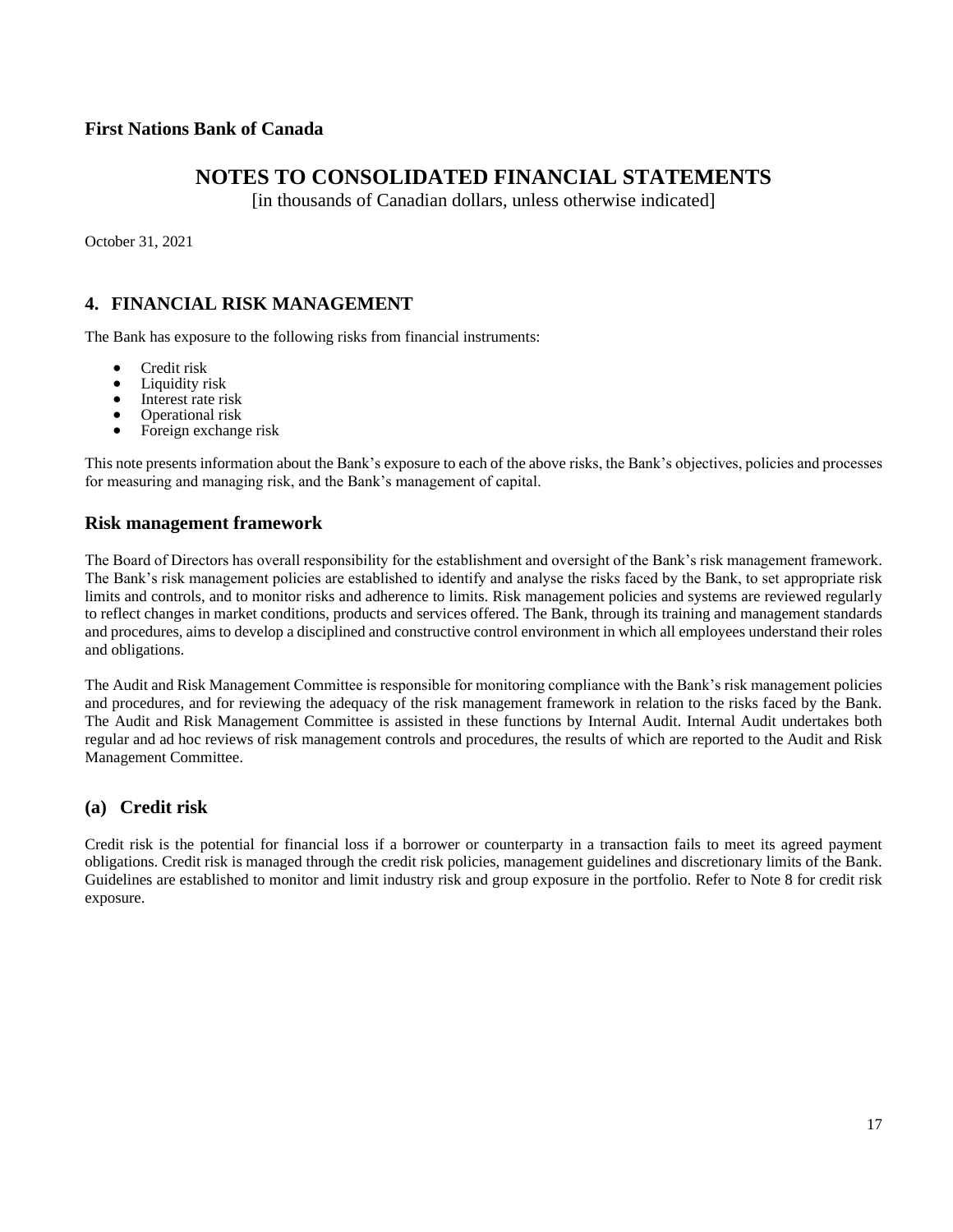[in thousands of Canadian dollars, unless otherwise indicated]

October 31, 2021

### **4. FINANCIAL RISK MANAGEMENT (continued)**

#### **Analysis of risk concentration**

The Bank's concentrations of risk are managed by client and by industry sector. The maximum credit exposure to any client as at October 31, 2021 was \$10,300 [2020 - \$10,000], before taking account of collateral or other credit enhancements.

The majority of personal loans are secured and a significant portion of mortgage loans are insured. The following table shows the risk concentration by industry for the business loans:

#### **Industry**

|                                | 2021    | 2020    |
|--------------------------------|---------|---------|
|                                | \$      | \$      |
| Financial services             | 2,074   | 2,735   |
| $Government - others$          | 950     | 768     |
| <b>Government First Nation</b> | 117,302 | 124,498 |
| Health and social              | 16,914  | 6,648   |
| Professional and recreation    | 4,817   | 4,442   |
| Real estate                    | 108,800 | 95,424  |
| Retail                         | 14,860  | 15,520  |
| Transportation                 | 2,911   | 1,688   |
| Hotel and lodging              | 31,753  | 30,119  |
| Others                         | 40,191  | 42,867  |
|                                | 340,572 | 324,709 |

### **(b) Liquidity risk**

Liquidity risk is the risk that the Bank will encounter difficulty in meeting obligations associated with its financial liabilities that are settled by delivering cash or another financial asset.

The Bank monitors its risk to a shortage of funds using a recurring liquidity planning tool. This tool considers the maturity of both its financial investments and financial assets and projected cash flows from operations. The Bank's objective is to ensure that sufficient readily marketable assets are available at all times to cover three months of expected operational cash flows. The Bank also maintains a combination of readily marketable assets and available bank overdraft to meet cash outflow requirements that may arise from a disruption to the normal course of business. This requirement is defined as the sum of 6% of commercial term and non-term deposits, 10% of total non-term deposits and term deposits expiring within 30 days. The Bank also measures and monitors concentration of funding sources.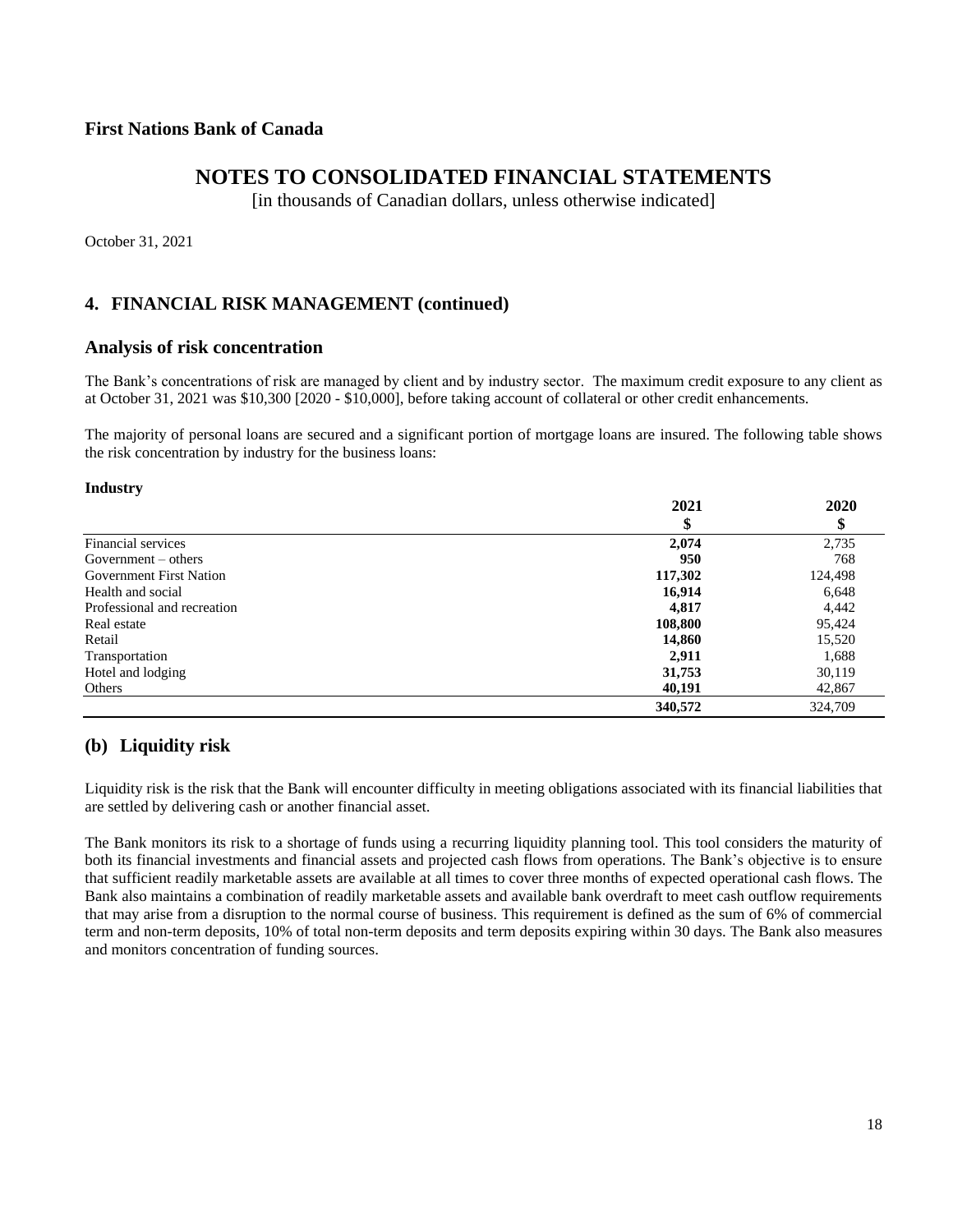[in thousands of Canadian dollars, unless otherwise indicated]

October 31, 2021

## **4. FINANCIAL RISK MANAGEMENT (continued)**

#### **(c) Interest rate risk**

The Bank's exposure to the risk of changes in market interest rates relates primarily to mismatches in the Bank's assets and liabilities. The Bank's policy is to measure and manage interest rate risk exposure in earnings and economic value perspectives. This is done through the use of interest rate swap agreements as disclosed in Note 20. The Bank analyses interest rate shock scenarios to estimate the impact of changes in interest rates on both the annual earnings at risk and the economic value of the Bank's equity at risk. The Bank's policy is to limit the variation in annual net interest income caused by a 1% increase (decrease) in market interest to 5% of annual net interest income. In addition, the Bank's policy limits the change in the Bank's economic value caused by a 1% increase (decrease) in market interest rates to 5% of shareholders' equity.

As at October 31, 2021, with other variables unchanged, an increase (decrease) of 1% in interest rates would (decrease) increase annualized net income before tax by approximately (\$1,091) \$1,091 thousand. Management continues to monitor this internal test and expects to be onside in the near future.

The following tables set out the assets and liabilities on the date of the earlier of contractual maturity or when they re-price. Use of these tables to derive information about the Bank's interest rate risk position is limited by the fact that the date the financial instruments re-price may be different from the earlier of contractual maturity or re-pricing date. Examples of this include mortgages that are shown at contractual maturity, but which often prepay earlier, and certain borrowings, which are shown at contractual maturity but which are often redeemed before their contractual maturity.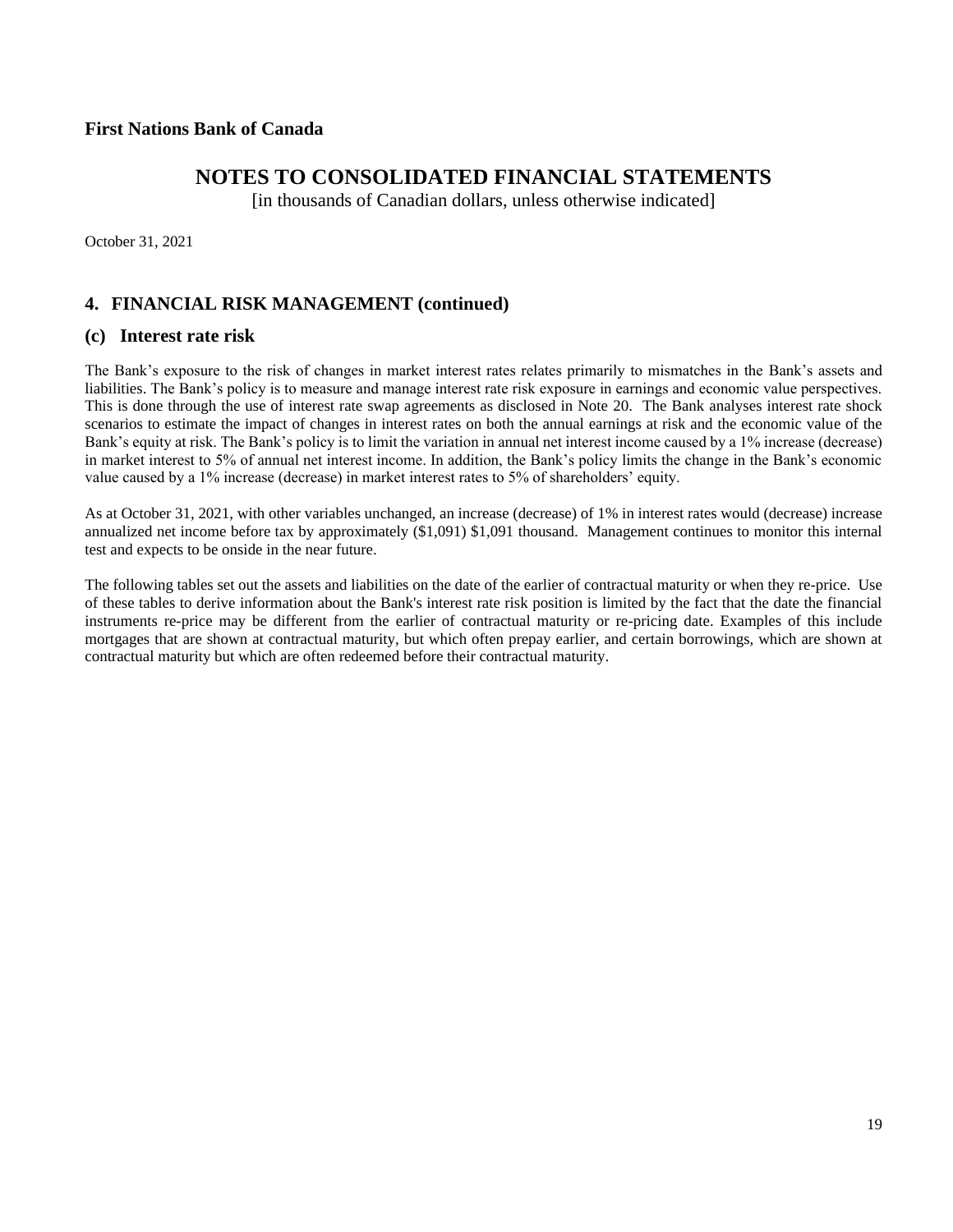# **NOTES TO CONSOLIDATED FINANCIAL STATEMENTS**

[in thousands of Canadian dollars, unless otherwise indicated]

October 31, 2021

# **4. FINANCIAL RISK MANAGEMENT (continued)**

|                                             |                 |                  |        | 2021       |         |               |              |
|---------------------------------------------|-----------------|------------------|--------|------------|---------|---------------|--------------|
|                                             |                 | <b>Less than</b> |        |            |         | Non-          |              |
|                                             | <b>Floating</b> | $\mathbf{1}$     | 1 to 2 | $2$ to $3$ | Over 3  | interest rate |              |
|                                             | rate            | year             | years  | years      | years   | sensitive     | <b>Total</b> |
|                                             | \$              | \$               | \$     | \$         | \$      | \$            | \$           |
|                                             |                 |                  |        |            |         |               |              |
| <b>ASSETS</b>                               |                 |                  |        |            |         |               |              |
| Cash and cash equivalents                   | 469,419         |                  |        |            |         |               | 469,419      |
| Effective yield                             | .29             |                  |        |            |         |               |              |
| Treasury bills                              |                 | 186,821          |        |            |         |               | 186,821      |
| Effective yield                             |                 | .11              |        |            |         |               |              |
| Interest-bearing deposits                   |                 |                  |        |            |         |               |              |
| with financial institutions                 | ٠               | 77,011           |        |            |         |               | 77,011       |
| Effective yield                             |                 | 0.79             |        |            |         |               |              |
| Mortgage loans                              | 6,952           | 26,218           | 19,596 | 18,636     | 33,644  |               | 105,046      |
| Effective yield                             | 2.70            | 3.46             | 3.08   | 3.08       | 2.58    |               |              |
| Personal loans                              | 12,549          | 852              | 386    | 161        | 80      |               | 14,028       |
| Effective yield                             | 5.94            | 13.1             | 12.83  | 11.78      | 10.99   |               |              |
| <b>Business loans</b>                       | 138,382         | 55,893           | 26,535 | 50,226     | 67,122  |               | 338,158      |
| Effective yield                             | 3.62            | 3.90             | 4.56   | 4.89       | 4.32    |               |              |
| Other                                       |                 |                  |        |            |         | 11,877        | 11,877       |
|                                             | 627,302         | 346,795          | 46,517 | 69,023     | 100,846 | 11,877        | 1,202,360    |
| <b>LIABILITIES AND SHAREHOLDERS' EQUITY</b> |                 |                  |        |            |         |               |              |
| Due to customers                            | 975,197         | 146,614          | 6,517  | 6,118      | 507     |               | 1,134,953    |
| Effective yield                             | .22             | .54              | 1.36   | 2.56       | 1.43    |               |              |
| Subordinated debentures                     | 4,310           |                  |        |            |         |               | 4,310        |
| Effective yield                             |                 |                  | ä,     |            |         |               |              |
| Lease liability                             |                 | 1,052            | 976    | 600        | 1,552   |               | 4,180        |
| Effective yield                             |                 | 3.25             | 3.25   | 3.25       | 3.25    |               |              |
| Other                                       |                 |                  |        | ٠          |         | 8,845         | 8,845        |
| Shareholders' equity                        |                 |                  |        |            |         | 50,072        | 50,072       |
|                                             | 979,507         | 147,666          | 7,493  | 6,718      | 2,059   | 58,917        | 1,202,360    |
| Net 2021 Position                           | (352, 205)      | 199,129          | 39,024 | 62,305     | 98,787  | (47, 040)     |              |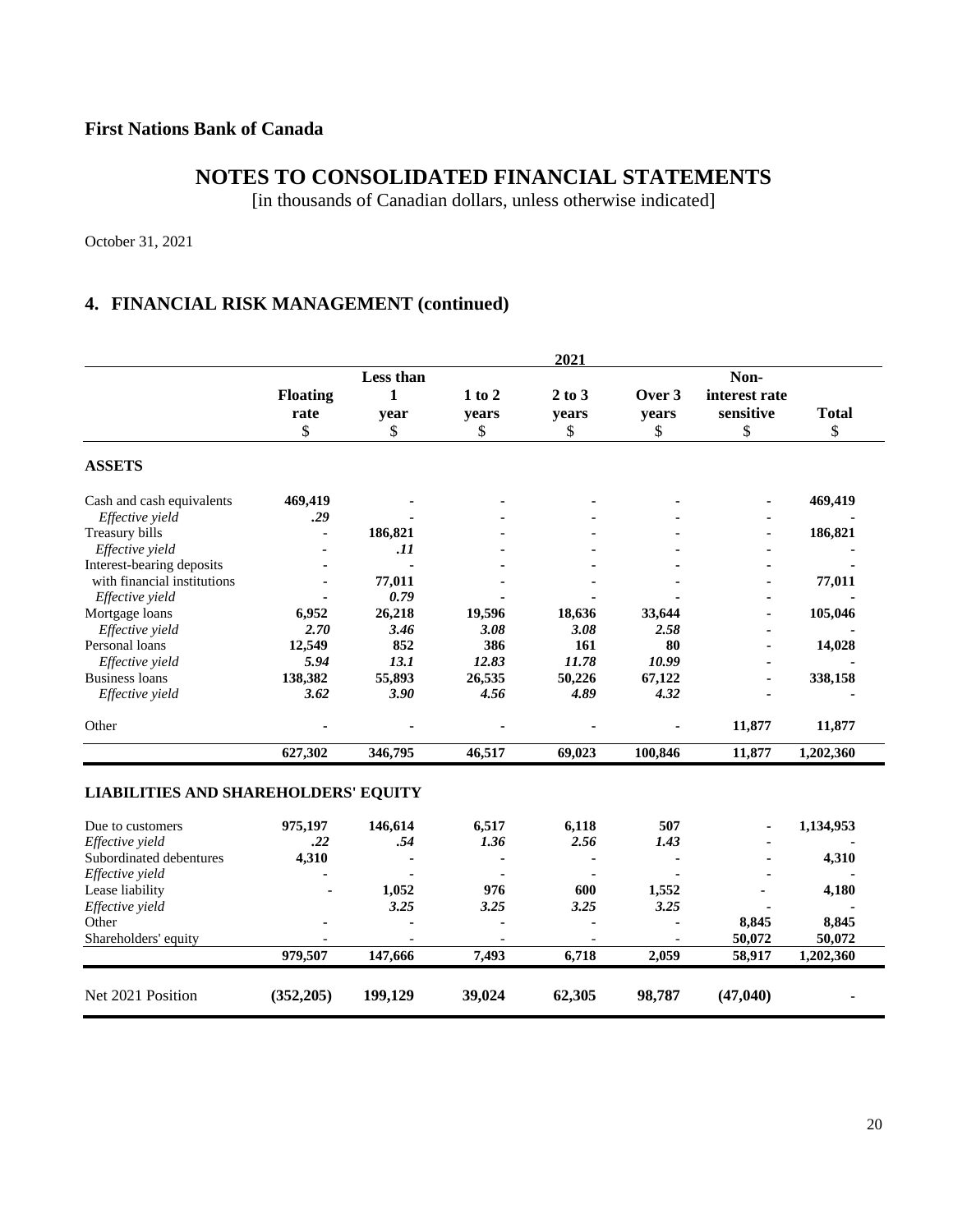# **NOTES TO CONSOLIDATED FINANCIAL STATEMENTS**

[in thousands of Canadian dollars, unless otherwise indicated]

October 31, 2021

# **4. FINANCIAL RISK MANAGEMENT (continued)**

|                                             |                          |                          |        | 2020                     |                          |               |              |
|---------------------------------------------|--------------------------|--------------------------|--------|--------------------------|--------------------------|---------------|--------------|
|                                             |                          | <b>Less than</b>         |        |                          |                          | Non-          |              |
|                                             | <b>Floating</b>          | 1                        | 1 to 2 | $2$ to $3$               | Over 3                   | interest rate |              |
|                                             | rate                     | year                     | vears  | vears                    | vears                    | sensitive     | <b>Total</b> |
|                                             | \$                       | \$                       | \$     | \$                       | \$                       | \$            | \$           |
|                                             |                          |                          |        |                          |                          |               |              |
| <b>ASSETS</b>                               |                          |                          |        |                          |                          |               |              |
| Cash and cash equivalents                   | 441,737                  |                          |        |                          |                          |               | 441,737      |
| Effective yield                             | .41                      |                          |        |                          |                          |               |              |
| Interest-bearing deposits                   |                          |                          |        |                          |                          |               |              |
| with financial institutions                 | $\overline{\phantom{a}}$ | 76,510                   |        |                          |                          |               | 76,510       |
| Effective yield                             |                          | 1.79                     |        |                          |                          |               |              |
| Mortgage loans                              | 10,634                   | 28,753                   | 17,810 | 14,634                   | 27,940                   |               | 99,771       |
| Effective yield                             |                          | 3.60                     | 3.18   | 3.34                     | 3.19                     |               |              |
| Personal loans                              | 11,608                   | 991                      | 518    | 207                      | 66                       |               | 13,390       |
| Effective yield                             |                          | 12.88                    | 12.57  | 11.83                    | 9.83                     |               |              |
| <b>Business loans</b>                       | 136,489                  | 40,091                   | 41,126 | 25,080                   | 79,742                   |               | 322,528      |
| Effective yield                             |                          | 3.69                     | 4.26   | 4.64                     | 4.63                     |               |              |
| Other                                       |                          |                          |        |                          | $\overline{\phantom{a}}$ | 11,798        | 11,798       |
|                                             | 600,468                  | 146,345                  | 59,454 | 39,921                   | 107,748                  | 11,798        | 965,734      |
| <b>LIABILITIES AND SHAREHOLDERS' EQUITY</b> |                          |                          |        |                          |                          |               |              |
| Due to customers                            | 757,694                  | 112,523                  | 20,105 | 1,377                    | 6,129                    |               | 897,828      |
| Effective yield                             |                          | .92                      | 1.46   | 2.12                     | 2.60                     |               |              |
| Subordinated debentures                     | 4,270                    | $\overline{\phantom{a}}$ |        | $\overline{\phantom{a}}$ | $\overline{\phantom{a}}$ |               | 4,270        |
| Effective yield                             |                          |                          |        |                          |                          |               |              |
| Lease liability                             |                          | 1,145                    | 1,061  | 939                      | 1,602                    |               | 4,747        |
| Effective yield                             |                          | 3.25                     | 3.25   | 3.25                     | 3.25                     |               |              |
| Other                                       |                          |                          |        |                          |                          | 12,541        | 12,541       |
| Shareholders' equity                        |                          |                          |        |                          |                          | 46,348        | 46,348       |
|                                             | 761,964                  | 113,668                  | 21,166 | 2,316                    | 7,731                    | 58,889        | 965,734      |
| Net 2020 Position                           | (161, 496)               | 32,677                   | 38,288 | 37,605                   | 100,017                  | (47,091)      |              |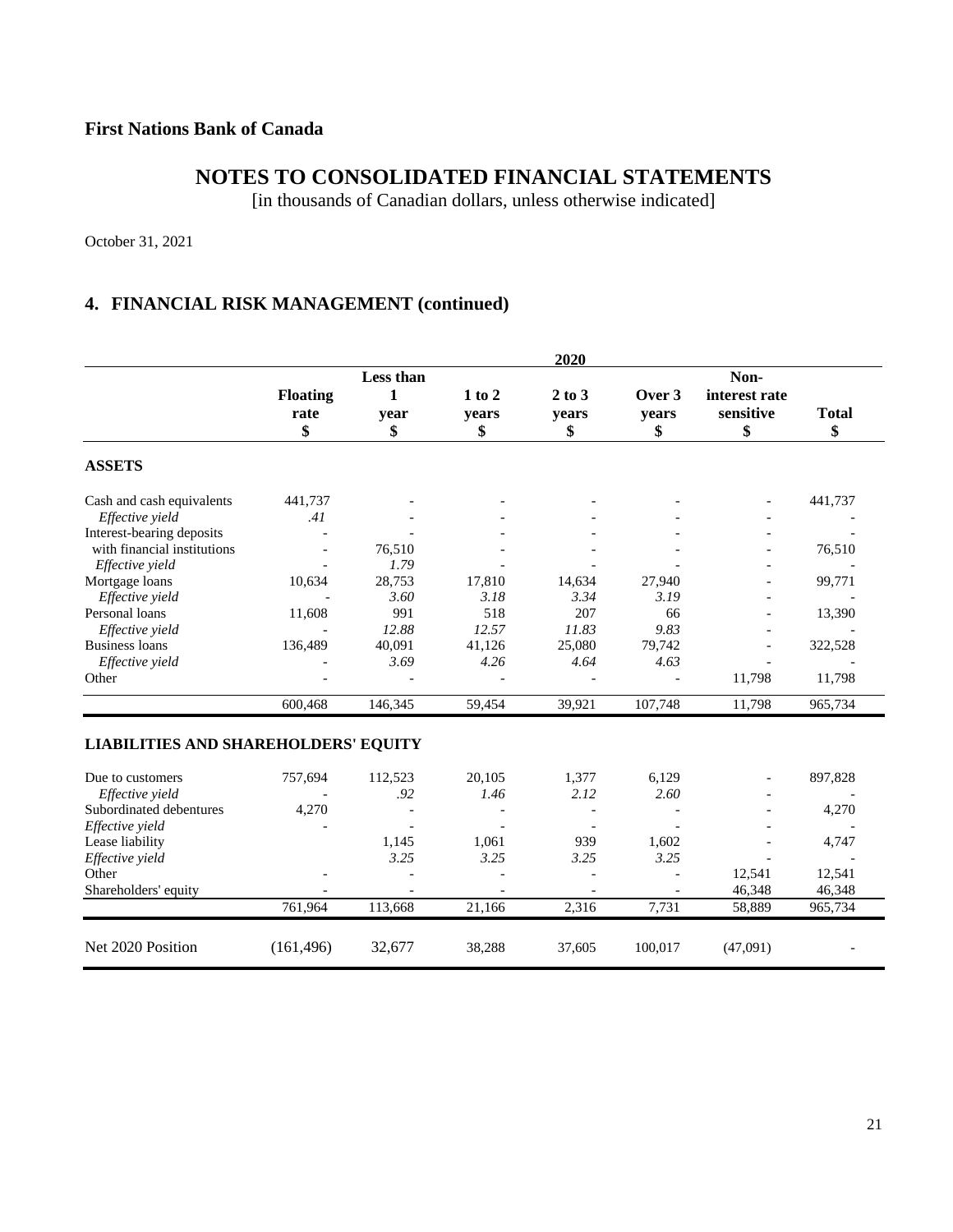[in thousands of Canadian dollars, unless otherwise indicated]

October 31, 2021

### **4. FINANCIAL RISK MANAGEMENT (continued)**

#### **(d) Operational risk**

Operational risk is the risk of direct or indirect loss arising from a wide variety of causes associated with the Bank's involvement with financial instruments, including processes, personnel, technology and infrastructure, and from external factors other than credit, market and liquidity risks such as those arising from legal and regulatory requirements and generally accepted standards of corporate behaviour.

The Bank's objective is to manage operational risk so as to balance the avoidance of financial losses and damage to the Bank's reputation with overall cost effectiveness and to avoid control procedures that restrict initiative and creativity.

### **(e) Foreign exchange risk**

The Bank's operations are subject to foreign exchange risk exposures arising from transactions denominated in a foreign currency. The Bank's objective with respect to foreign exchange risk is to minimize the impact of the volatility related to financial assets and liabilities denominated in a foreign currency where possible through effective cash flow management. Foreign currency exchange risk is limited to the portion of the Bank's business transactions denominated in currencies other than the Canadian dollar. The Bank's only foreign exchange risk arises with respect to the U.S. dollar. On an ongoing basis, management monitors changes in foreign currency exchange rates and considers long-term forecasts to assess the potential cash flow impact to the Bank.

The table that follows provides an indication of the Bank's exposure to changes in the value of the U.S. dollar relative to the Canadian dollar as at October 31, 2021. The analysis is based on financial and monetary assets and liabilities denominated in U.S. dollars at the end of the reporting period ("statement of financial position exposure") and U.S. dollar denominated revenue and operating expenses during the year ("operating exposure").

Based on the Bank's foreign currency exposures noted above, with other variables unchanged, a ±5% change in the Canadian dollar would have impacted net income before income taxes as follows:

|                                              | 2021<br>\$ | 2020<br>\$ |
|----------------------------------------------|------------|------------|
| Exposure in financial assets                 | 5,025      | 8,927      |
| Exposure in financial liabilities            | 5,025      | 8,392      |
| Net statement of financial position exposure | ٠          | 535        |
| Change in Canadian dollar rate               | $\pm 5\%$  | $\pm 5\%$  |
| Increase (decrease) in comprehensive income  | $(-) -$    | 27(27)     |

#### **Approximate Canadian dollars**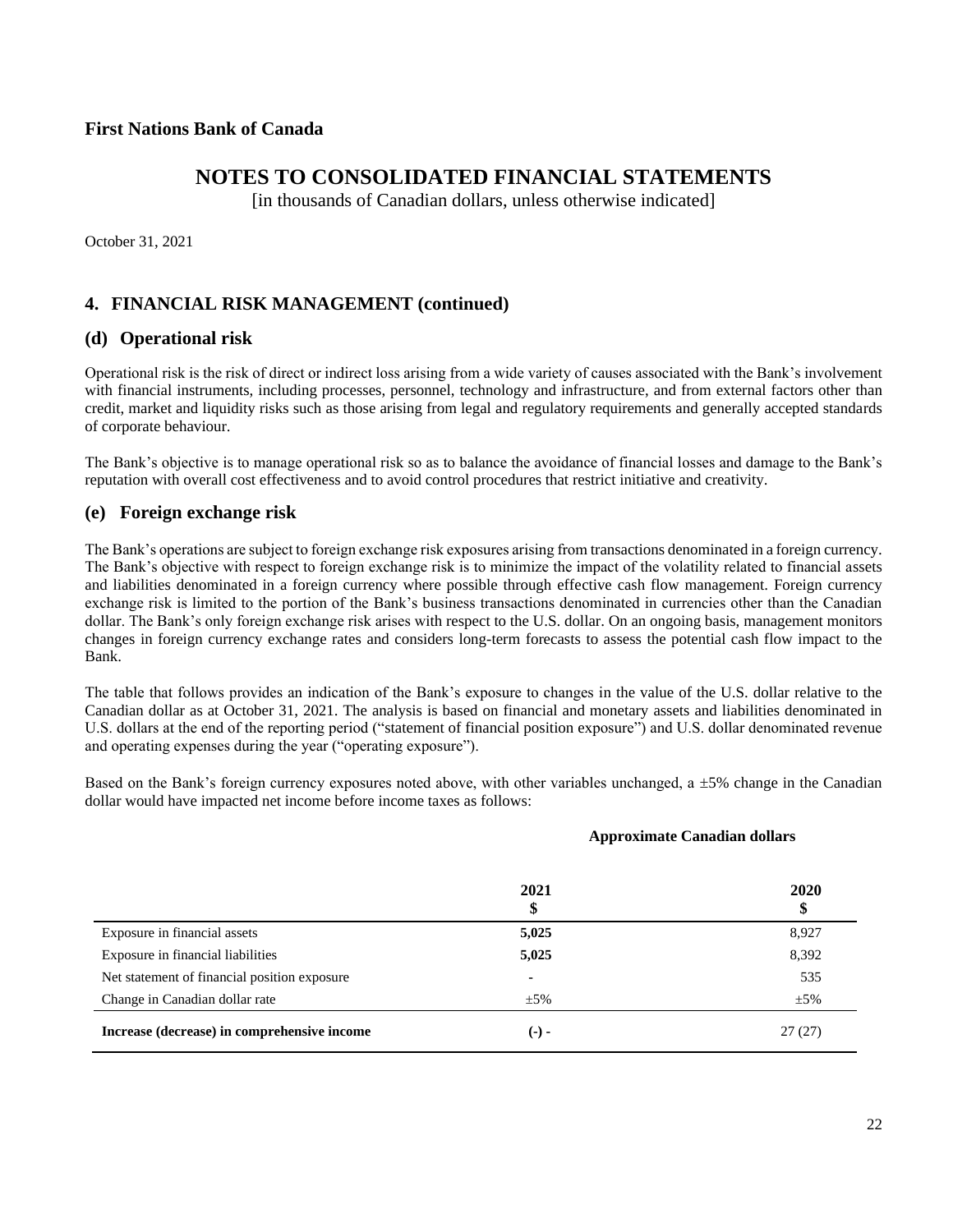## **NOTES TO CONSOLIDATED FINANCIAL STATEMENTS**

[in thousands of Canadian dollars, unless otherwise indicated]

October 31, 2021

### **4. FINANCIAL RISK MANAGEMENT (continued)**

#### **(f) Capital management**

The Bank manages its capital considering both regulatory and economic capital.

#### **Regulatory capital**

The Bank manages its capital under guidelines established by OSFI. The regulatory capital guidelines measure capital in relation to credit, market and operational risks. The Bank has a capital management policy, procedures and controls that it utilizes to achieve its goals and objectives.

The Bank's objectives include:

- Ensure that the quality and quantity of capital is adequate, at a minimum, to meet all applicable regulatory requirements; and
- Provide that at least half of the Bank's capital is permanent, free from mandatory fixed charges and subordinate to the rights of depositors and other creditors.

The Bank's total capital consists of one tier of capital approved under OSFI's regulatory capital guidelines. As at October 31, 2021 and 2020, Tier 1 capital includes items such as common shares, retained earnings and other reserves.

During the years ended October 31, 2021 and 2020, the Bank complied with the capital guidelines for capital ratios and asset-tocapital multiple. This guideline is based on the International *Convergence of Capital Measurement and Capital Standards – A Revised Framework* ["Basel II"] issued by the Basel Committee on Banking Supervision.

#### **The Bank's regulatory capital position as at October 31, 2021 and 2020 was as follows:**

|                                    | <b>OSFI</b> Target | 2021     | 2020     |
|------------------------------------|--------------------|----------|----------|
|                                    |                    |          |          |
| Common Equity Tier 1 Capital       |                    | \$49,798 | \$45,097 |
| Common Equity Tier 1 Capital Ratio | 7.0%               | 12%      | 11.7%    |
| Tier 1 Capital                     |                    | \$49,798 | \$45,097 |
| Tier 1 Capital Ratio               | 8.5%               | 12%      | 11.7%    |
| Total Capital <sup>1</sup>         |                    | \$53,928 | \$49,367 |
| Total Capital Ratio <sup>2</sup>   | 10.5%              | 13%      | 12.8%    |
| Leverage Ratio <sup>3</sup>        |                    | 5.9%     | 5.5%     |

1 Tier 1 capital ratio is calculated as: Tier 1 capital divided by risk-weighted assets ["RWA"].

Total capital ratio is calculated as: total capital divided by RWA.

3 The leverage ratio is calculated as: Tier 1 capital divided by total assets plus off-balance sheet credit instruments, such as certain letters of credit and guarantees.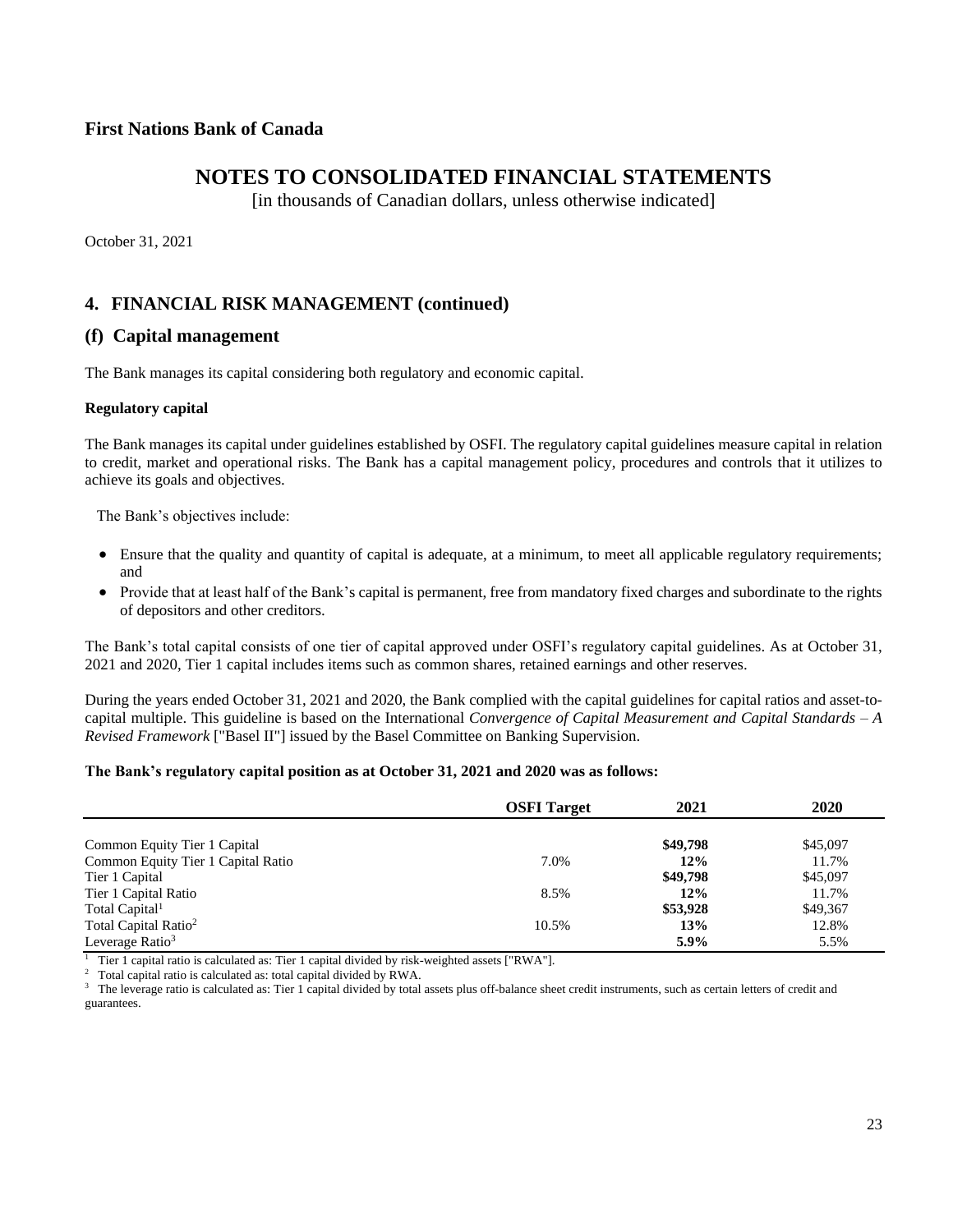# **NOTES TO CONSOLIDATED FINANCIAL STATEMENTS**

[in thousands of Canadian dollars, unless otherwise indicated]

October 31, 2021

# **5. CASH AND CASH EQUIVALENTS**

|                                        | 2021<br>S | 2020    |
|----------------------------------------|-----------|---------|
| Cash on hand                           | 3,735     | 3,210   |
| Cash with other financial institutions | 265,690   | 293,528 |
| Treasury bills                         | 199,994   | 144,999 |
|                                        | 469,419   | 441,737 |

# **6. TREASURY BILLS**

|                                                     | 2021    | 2020 |
|-----------------------------------------------------|---------|------|
|                                                     | \$      | \$   |
| Treasury bill bearing interest at 0.105% per annum, |         |      |
| maturity date of April 28, 2022                     | 14,987  |      |
| Treasury bill bearing interest at 0.11% per annum,  |         |      |
| maturity date of May 26, 2022                       | 24,975  |      |
| Treasury bill bearing interest at 0.11% per annum,  |         |      |
| maturity date of May 26, 2022                       | 29,971  |      |
| Treasury bill bearing interest at 0.08% per annum,  |         |      |
| maturity date of May 26, 2022                       | 19,986  |      |
| Treasury bill bearing interest at 0.12% per annum,  |         |      |
| maturity date of May 26, 2022                       | 15,986  |      |
| Treasury bill bearing interest at 0.11% per annum,  |         |      |
| maturity date of June 23, 2022                      | 34,963  |      |
| Treasury bill bearing interest at 0.11% per annum,  |         |      |
| maturity date of June 23, 2022                      | 19,980  |      |
| Treasury bill bearing interest at 0.12% per annum,  |         |      |
| maturity date of June 23, 2022                      | 25,973  |      |
|                                                     | 186,821 |      |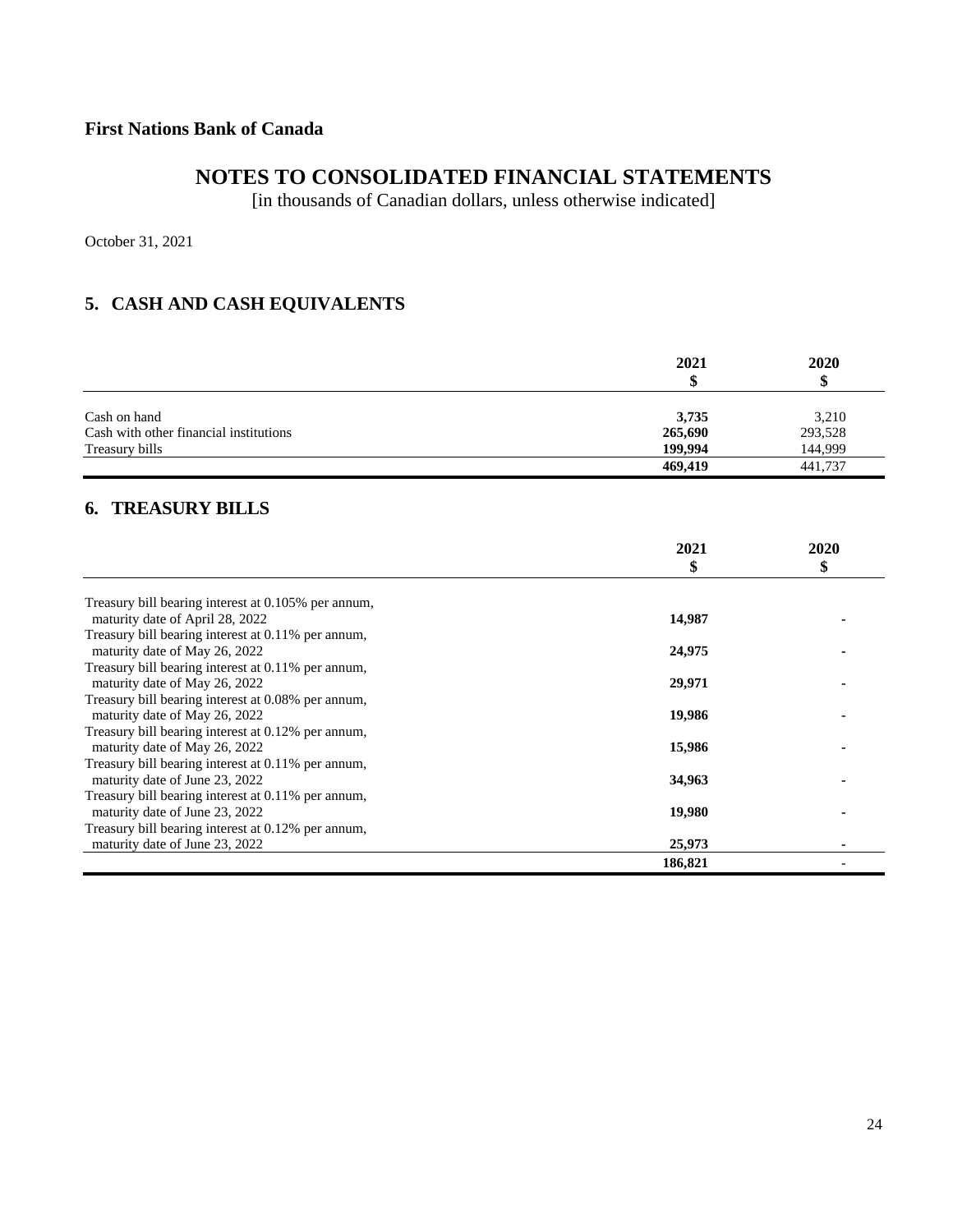[in thousands of Canadian dollars, unless otherwise indicated]

October 31, 2021

## **7. INTEREST-BEARING DEPOSITS WITH FINANCIAL INSTITUTIONS**

|                                                                                       | 2021<br>\$ | 2020<br>\$ |
|---------------------------------------------------------------------------------------|------------|------------|
|                                                                                       |            |            |
| Term deposit bearing interest at 1.20% per annum,<br>maturity date of August 22, 2021 |            | 10,637     |
| Term deposit bearing interest at 1.20% per annum,                                     |            |            |
| maturity date of August 22, 2021                                                      |            | 10,641     |
| Term deposit bearing interest at 1.00% per annum,                                     |            |            |
| maturity date of April 9, 2021                                                        |            | 10,000     |
| Term deposit bearing interest at 1.15% per annum,                                     |            |            |
| maturity date of April 9, 2021                                                        |            | 10,000     |
| Term deposit bearing interest at 1.00% per annum,                                     |            |            |
| maturity date of April 9, 2021                                                        |            | 10,000     |
| Term deposit bearing interest at 1.15% per annum,                                     |            |            |
| maturity date of April 9, 2021                                                        |            | 10,000     |
| Term deposit bearing interest at 2.40% per annum,                                     |            |            |
| maturity date of January 28, 2021                                                     |            | 5,000      |
| Term deposit bearing interest at 1.55% per annum,<br>maturity date of May 11, 2021    |            |            |
| Term deposit bearing interest at 0.90% per annum,                                     |            | 5,117      |
| maturity date of June 14, 2021                                                        |            | 5,115      |
| Term deposit bearing interest at 0.80% per annum,                                     |            |            |
| maturity date of April 11, 2022                                                       | 20,000     |            |
| Term deposit bearing interest at 0.75% per annum,                                     |            |            |
| maturity date of April 11, 2022                                                       | 20,000     |            |
| Term deposit bearing interest at 0.80% per annum,                                     |            |            |
| maturity date of August 22, 2022                                                      | 10,768     |            |
| Term deposit bearing interest at 0.80% per annum,                                     |            |            |
| maturity date of August 22, 2022                                                      | 10,765     |            |
| Term deposit bearing interest at 0.90% per annum,                                     |            |            |
| maturity date of May 11, 2022                                                         | 5,196      |            |
| Term deposit bearing interest at 0.90% per annum,                                     |            |            |
| maturity date of June 14, 2022                                                        | 5,162      |            |
| Term deposit bearing interest at 0.80% per annum,                                     |            |            |
| maturity date of January 28, 2022                                                     | 5,120      |            |
|                                                                                       | 77,011     | 76,510     |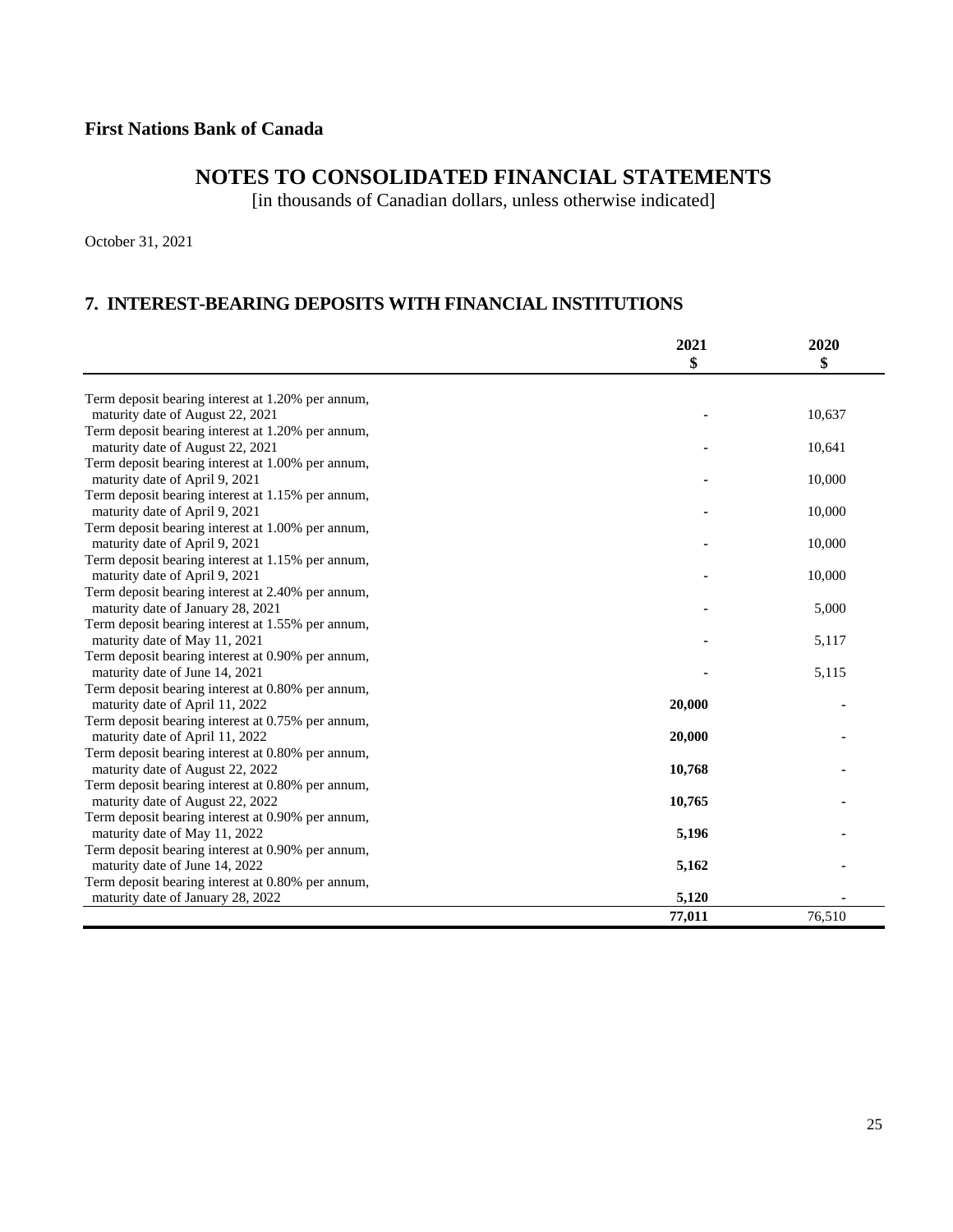### **NOTES TO CONSOLIDATED FINANCIAL STATEMENTS**

[in thousands of Canadian dollars, unless otherwise indicated]

October 31, 2021

### **8. LOANS AND ADVANCES TO CUSTOMERS**

|                |                             | 2021                 |                      |                      |                                  |                            |
|----------------|-----------------------------|----------------------|----------------------|----------------------|----------------------------------|----------------------------|
|                | Gross<br>amount<br>of loans | Stage 1<br>allowance | Stage 2<br>allowance | Stage 3<br>allowance | <b>Net</b><br>amount<br>of loans | Gross<br>impaired<br>loans |
| Mortgage loans | 105,110                     | 35                   | 29                   |                      | 105,046                          |                            |
| Personal loans | 14,130                      | 79                   | 13                   | 10                   | 14,028                           | 62                         |
| Business loans | 340,572                     | 831                  | 1,583                |                      | 338,158                          |                            |
|                | 459,812                     | 945                  | 1.625                | 10                   | 457,232                          | 62                         |

Information on the specific and collective allowance from the comparative period is as follows:

|                |                                  | 2020                 |                      |                           |                                        |                                  |
|----------------|----------------------------------|----------------------|----------------------|---------------------------|----------------------------------------|----------------------------------|
|                | Gross<br>amount<br>of loans<br>Φ | Stage 1<br>allowance | Stage 2<br>allowance | Stage 3<br>allowance<br>Φ | <b>Net</b><br>amount<br>of loans<br>\$ | Gross<br>impaired<br>loans<br>\$ |
| Mortgage loans | 99.914                           | 36                   | 107                  |                           | 99.771                                 | 273                              |
| Personal loans | 13,512                           | 86                   | 26                   | 10                        | 13,390                                 | 31                               |
| Business loans | 324,709                          | L.049                | 1,132                |                           | 322,528                                |                                  |
|                | 438,135                          | 1,171                | 1,265                | 10                        | 435,689                                | 304                              |

Mortgage loans include  $$52,719$  [2020 – \$53,594] of insured loans. Business loans include  $$26,604$  [2020 – \$22,275] of government guaranteed loans.

#### **Financial assets qualifying for derecognition**

Under the Canada Emergency Business Account (CEBA) Program, the Bank provides loans to eligible businesses based on the requirements of this government program. The Bank receives an administration fee to recover the costs to administer the program for the Government of Canada. Loans issued under the program are not recognized on the Bank's Consolidated Statement of Financial Position, as the Bank transfers substantially all the risks and rewards in respect of the loans to the Government of Canada. As of October 31, 2021, the Bank had provided approximately 64 customers [2020 – 55] with CEBA loans and had funded approximately \$3,279 [2020 – \$2,200] in loans under the program.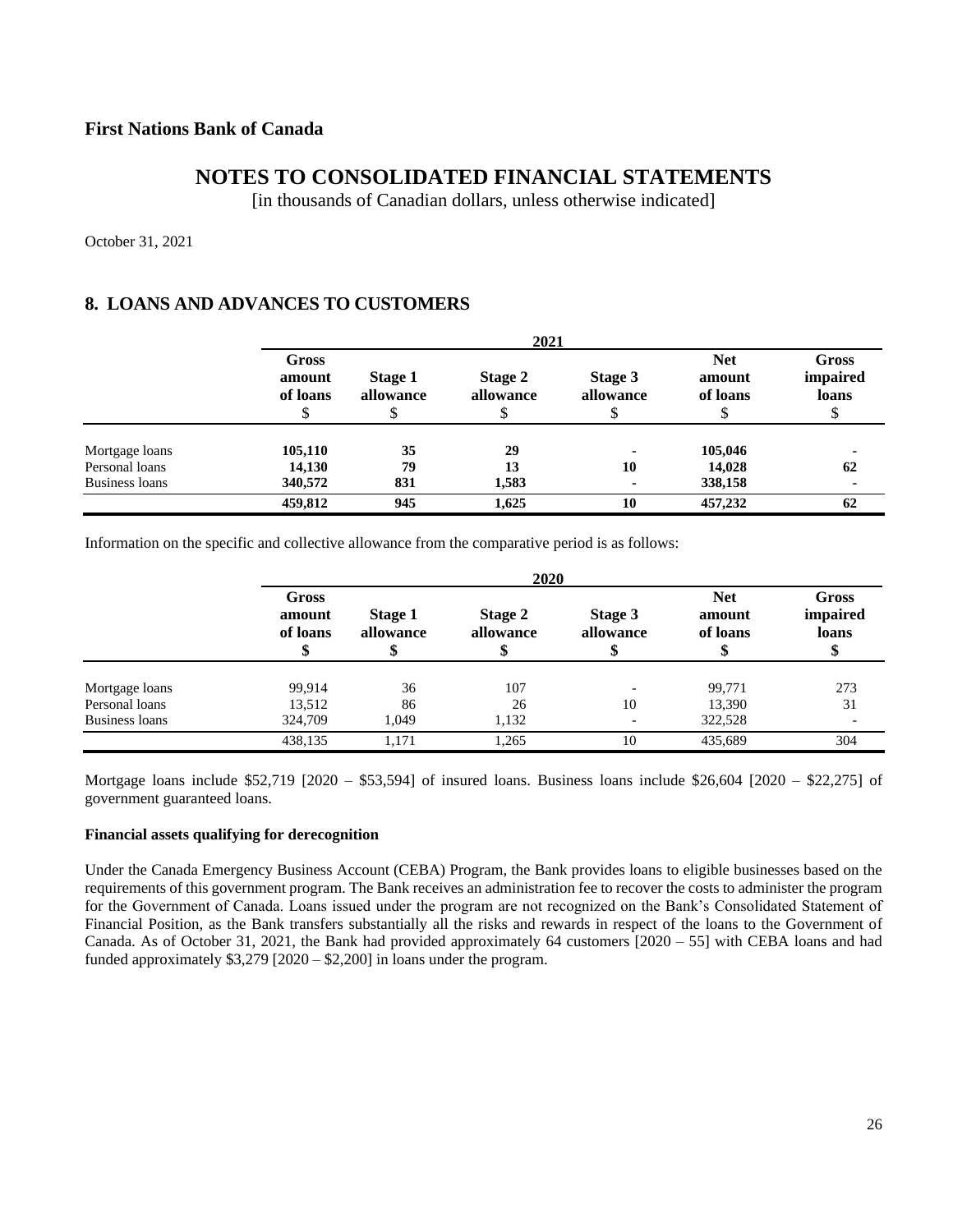# **NOTES TO CONSOLIDATED FINANCIAL STATEMENTS**

[in thousands of Canadian dollars, unless otherwise indicated]

October 31, 2021

### **8. LOANS AND ADVANCES TO CUSTOMERS (continued)**

The following table outlines the movement in loss allowance by category:

|                                   | <b>Stage 1</b> | Stage 2 | Stage 3 | <b>Total</b> |
|-----------------------------------|----------------|---------|---------|--------------|
|                                   | \$             | \$      | \$      | \$           |
| Balance at November 1, 2019       | 1,150          | 434     | 10      | 1,594        |
| Provision for credit losses       | 229            | 761     |         | 990          |
| Transfers (to) from Stage 1       | (165)          | 165     |         |              |
| Transfers (to) from Stage 2       | 9              | (9)     |         |              |
| Transfers (to) from Stage 3       |                |         |         |              |
| Derecognition of financial assets | (205)          | (66)    |         | (271)        |
| New originations                  | 153            |         |         | 153          |
| Write offs                        |                | (20)    |         | (20)         |
| Balance at October 31, 2020       | 1,171          | 1,265   | 10      | 2,446        |
| Provision for credit losses       | (133)          | 265     |         | 132          |
| Transfers (to) from Stage 1       | (328)          | 328     |         |              |
| Transfers (to) from Stage 2       |                |         |         |              |
| Transfers (to) from Stage 3       |                |         |         |              |
| Derecognition of financial assets | (256)          | (92)    |         | (348)        |
| New originations                  | 491            |         |         | 491          |
| Write offs                        |                | (141)   |         | (141)        |
| Balance at October 31, 2021       | 945            | 1,625   | 10      | 2,580        |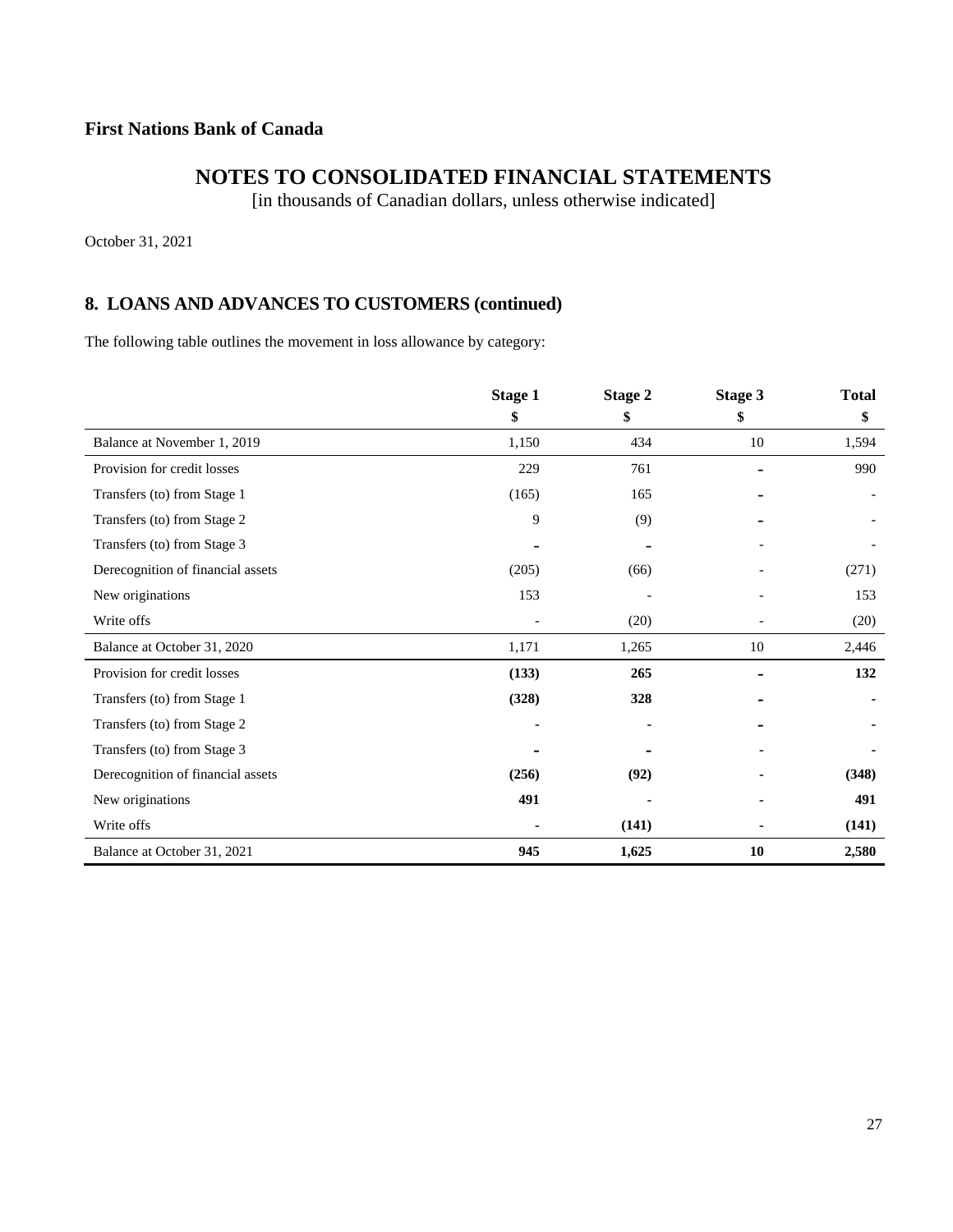# **NOTES TO CONSOLIDATED FINANCIAL STATEMENTS**

[in thousands of Canadian dollars, unless otherwise indicated]

October 31, 2021

### **8. LOANS AND ADVANCES TO CUSTOMERS (continued)**

#### **Impairment allowance for loans and advances to customers**

#### *Business loans*

The table below shows the credit quality and the carrying amount of business loans based on the Bank's internal credit rating system and year-end stage classification. The amounts presented are gross of impairment allowances.

|                              | 2021    |                |         |              |  |
|------------------------------|---------|----------------|---------|--------------|--|
|                              | Stage 1 | <b>Stage 2</b> | Stage 3 | <b>Total</b> |  |
|                              | \$      | \$             | \$      | \$           |  |
| <b>Internal rating grade</b> |         |                |         |              |  |
| <b>Performing</b>            |         |                |         |              |  |
| Satisfactory $(1 - 5)$       | 279,370 | 45,358         | ۰       | 324,728      |  |
| Watch $(6)$                  | 189     | 15,655         | ۰       | 15,844       |  |
| Classified (7-8)             | ٠       | $\blacksquare$ | ۰       |              |  |
| Non-performing               |         |                |         |              |  |
| Individually impaired (9)    | ۰       | $\blacksquare$ | ۰       |              |  |
| <b>Total</b>                 | 279,559 | 61,013         | ۰       | 340,572      |  |
| Loss allowance               | 831     | 1,583          | ۰       | 2,414        |  |
| <b>Carrying amount</b>       | 278,728 | 59,430         | ۰       | 338,158      |  |

|                              | 2020                     |                          |                          |              |  |  |
|------------------------------|--------------------------|--------------------------|--------------------------|--------------|--|--|
|                              | Stage 1                  | <b>Stage 2</b>           | Stage 3                  | <b>Total</b> |  |  |
|                              | \$                       | \$                       | \$                       | \$           |  |  |
| <b>Internal rating grade</b> |                          |                          |                          |              |  |  |
| <b>Performing</b>            |                          |                          |                          |              |  |  |
| Satisfactory $(1 - 5)$       | 284,747                  | 36,310                   |                          | 321,057      |  |  |
| Watch $(6)$                  | 594                      | 2,997                    |                          | 3,591        |  |  |
| Classified (7-8)             | $\overline{\phantom{a}}$ | 61                       | $\overline{\phantom{a}}$ | 61           |  |  |
| Non-performing               |                          |                          |                          |              |  |  |
| Individually impaired (9)    | $\overline{\phantom{a}}$ | $\overline{\phantom{a}}$ | $\overline{\phantom{a}}$ |              |  |  |
| <b>Total</b>                 | 285,341                  | 39,368                   |                          | 324,709      |  |  |
| Loss allowance               | 1,049                    | 1,132                    |                          | 2,181        |  |  |
| <b>Carrying amount</b>       | 284,292                  | 38,236                   |                          | 322,528      |  |  |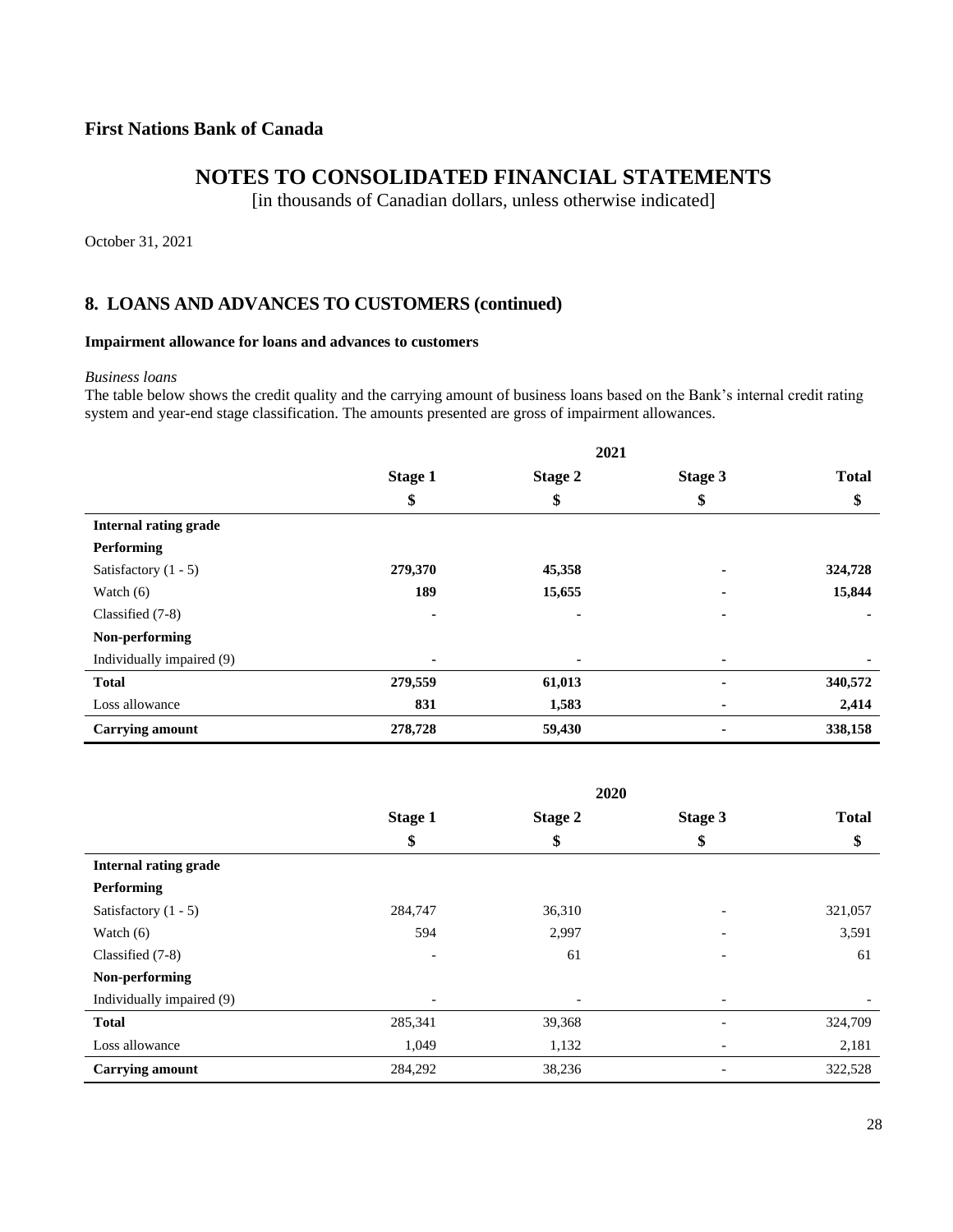[in thousands of Canadian dollars, unless otherwise indicated]

October 31, 2021

#### **8. LOANS AND ADVANCES TO CUSTOMERS (continued)**

#### *Mortgage and personal loans*

The table below shows the credit quality and the carrying amount of mortgage and personal loans based on the Bank's internal rating system and year-end stage classification. The amounts presented are gross of impairment allowances.

|                        | 2021           |         |         |              |  |
|------------------------|----------------|---------|---------|--------------|--|
|                        | <b>Stage 1</b> | Stage 2 | Stage 3 | <b>Total</b> |  |
|                        | \$             | \$      | \$      | \$           |  |
| <b>Performing</b>      |                |         |         |              |  |
| Not past due           | 116,575        | 304     | ۰       | 116,879      |  |
| Non-performing         |                |         |         |              |  |
| 1-89 days past due     | ۰              | 2,300   |         | 2,300        |  |
| 90+ days past due      | ۰              | ٠       | 61      | 61           |  |
| <b>Total</b>           | 116,575        | 2,604   | 61      | 119,240      |  |
| Loss allowance         | 114            | 42      | 10      | 166          |  |
| <b>Carrying amount</b> | 116,461        | 2,562   | 51      | 119,074      |  |

|                        | 2020                     |                          |                              |              |  |
|------------------------|--------------------------|--------------------------|------------------------------|--------------|--|
|                        | <b>Stage 1</b>           | <b>Stage 2</b>           | Stage 3                      | <b>Total</b> |  |
|                        | \$                       | \$                       | \$                           | \$           |  |
| <b>Performing</b>      |                          |                          |                              |              |  |
| Not past due           | 109,323                  | 1,821                    | $\qquad \qquad \blacksquare$ | 111,144      |  |
| Non-performing         |                          |                          |                              |              |  |
| 1-89 days past due     | $\overline{\phantom{a}}$ | 1,978                    | $\overline{\phantom{a}}$     | 1,978        |  |
| 90+ days past due      | $\overline{\phantom{a}}$ | $\overline{\phantom{a}}$ | 304                          | 304          |  |
| <b>Total</b>           | 109,323                  | 3,799                    | 304                          | 113,426      |  |
| Loss allowance         | 122                      | 133                      | 10                           | 265          |  |
| <b>Carrying amount</b> | 109,201                  | 3,666                    | 294                          | 113,161      |  |

As at October 31, 2021, the collateral held against total gross stage 3 loans is \$nil [2020 - \$273] or 0% [2020 – 89%] of total gross stage 3 loans.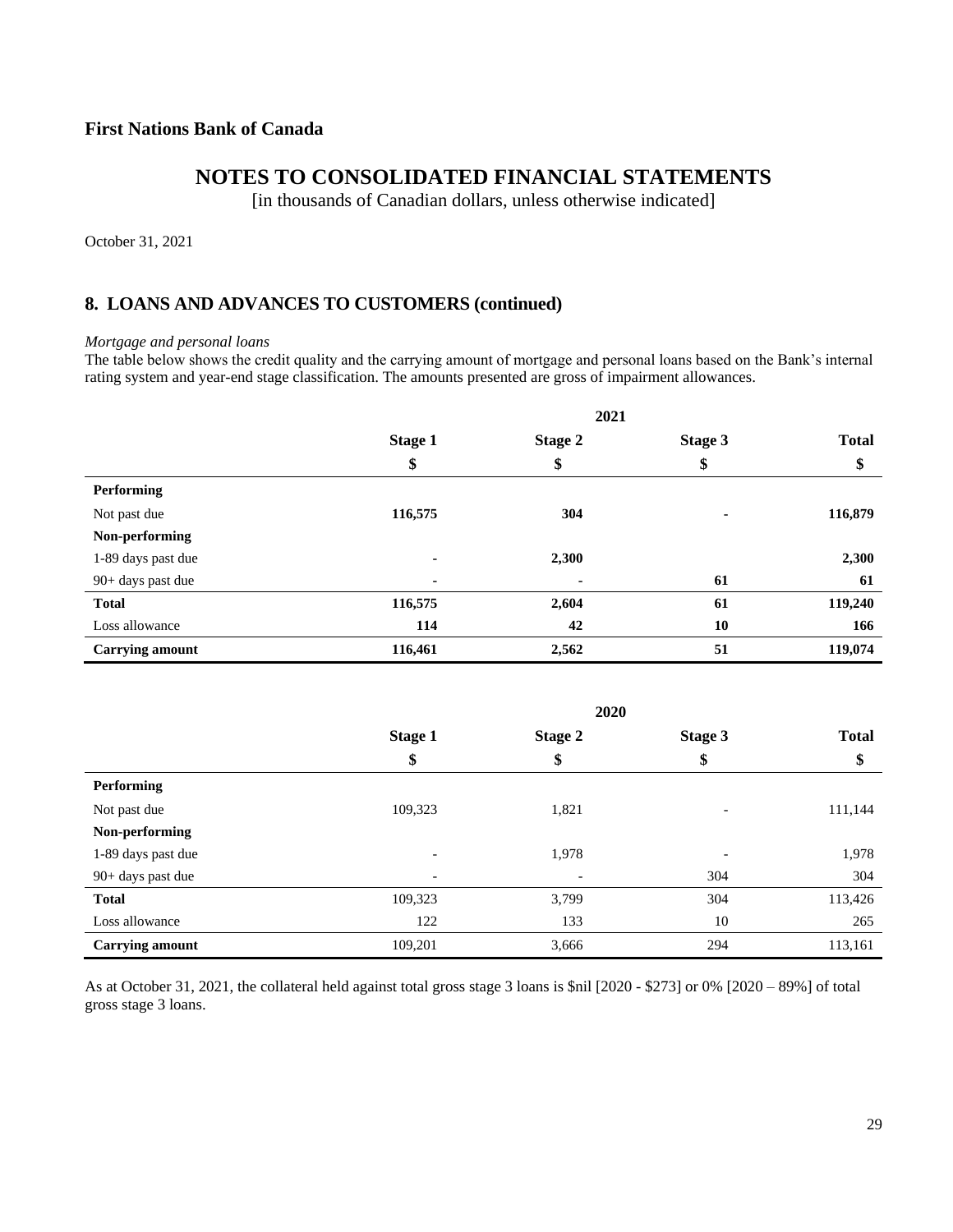[in thousands of Canadian dollars, unless otherwise indicated]

October 31, 2021

### **8. LOANS AND ADVANCES TO CUSTOMERS (continued)**

#### **Forward-Looking Information**

Relevant macroeconomic factors are incorporated in the development of the ECL model as appropriate. Additional macroeconomic factors that are industry-specific are also incorporated where relevant. The key macroeconomic variables that are incorporated in the Banks ECL model include credit card delinquency rates for consumer loans and arrears rates for mortgages. For commercial loans, the key macroeconomic factors include gross domestic product, unemployment rates, interest rates, and credit spreads. Refer to Note 3 for a discussion on how forward-looking information is considered in determining whether there has been a significant increase in credit risk and the measurement of the ECL.

The Bank has utilized forward-looking macroeconomic forecasts of TD Bank as part of the ECL process. A base economic forecast is developed along with an upside and downside forecast which are estimates of realistically possible economic conditions. These forecasts are reviewed each year and any substantial changes are factored into the ECL model.

#### **Expert Credit Judgment**

ECLs are recognized on initial recognition of the financial assets. Allowance for credit losses represents management's best estimate of the risk of default and ECLs on the financial assets at the balance sheet date. Management exercises expert credit judgment in assessing if an exposure has experienced significant increase in credit risk since initial recognition and in determining the amount of ECLs at each reporting date by considering reasonable and supportable information that is not already included in the quantitative models. Changes in these assumptions would have a direct impact on the provision for credit losses and may result in a change in the allowance for credit losses.

#### **Impact of COVID-19**

As a result of COVID-19 there is a higher degree of uncertainty in determining reasonable and supportable forward-looking information used in assessing significant increase in credit risk and measuring ECLs. The current environment is subject to rapid change and to the extent that certain effects of COVID-19 are not fully incorporated into the model calculations, increased temporary quantitative and qualitative adjustments have been applied. This includes borrower credit scores, industry specific COVID-19 impacts, payment support initiatives introduced by the Bank and governments, and the persistence of the economic shutdown, the effects of which are not yet fully reflected in the quantitative models. The Bank has performed certain additional qualitative portfolio assessments to consider this added uncertainty.

#### **Sensitivity Analysis**

The allowance for credit losses is sensitive to the inputs used in the developed models, macroeconomic variables in the forwardlooking forecasts and respective probability weightings in determining the probability-weighted ECL, and other factors considered when applying expert credit judgement. Changes in these inputs, assumptions, models, and judgements would have an impact on the assessment for significant increase in credit risk and the measurement of the ECL.

The following table presents the base ECL scenario compared to the probability-weighted ECL derived from using base, good, and bad cases and weighting them based on probability of occurrence. The Bank has assigned a weight of 30% to the good case, 10% to the bad case and 60% to the base case. These weights were adjusted during the year to reflect a plausible scenario of recovery from COVID-19 impacts, given the lack of comparable historical data for a shock of this nature and the added uncertainty that was considered in the prior period.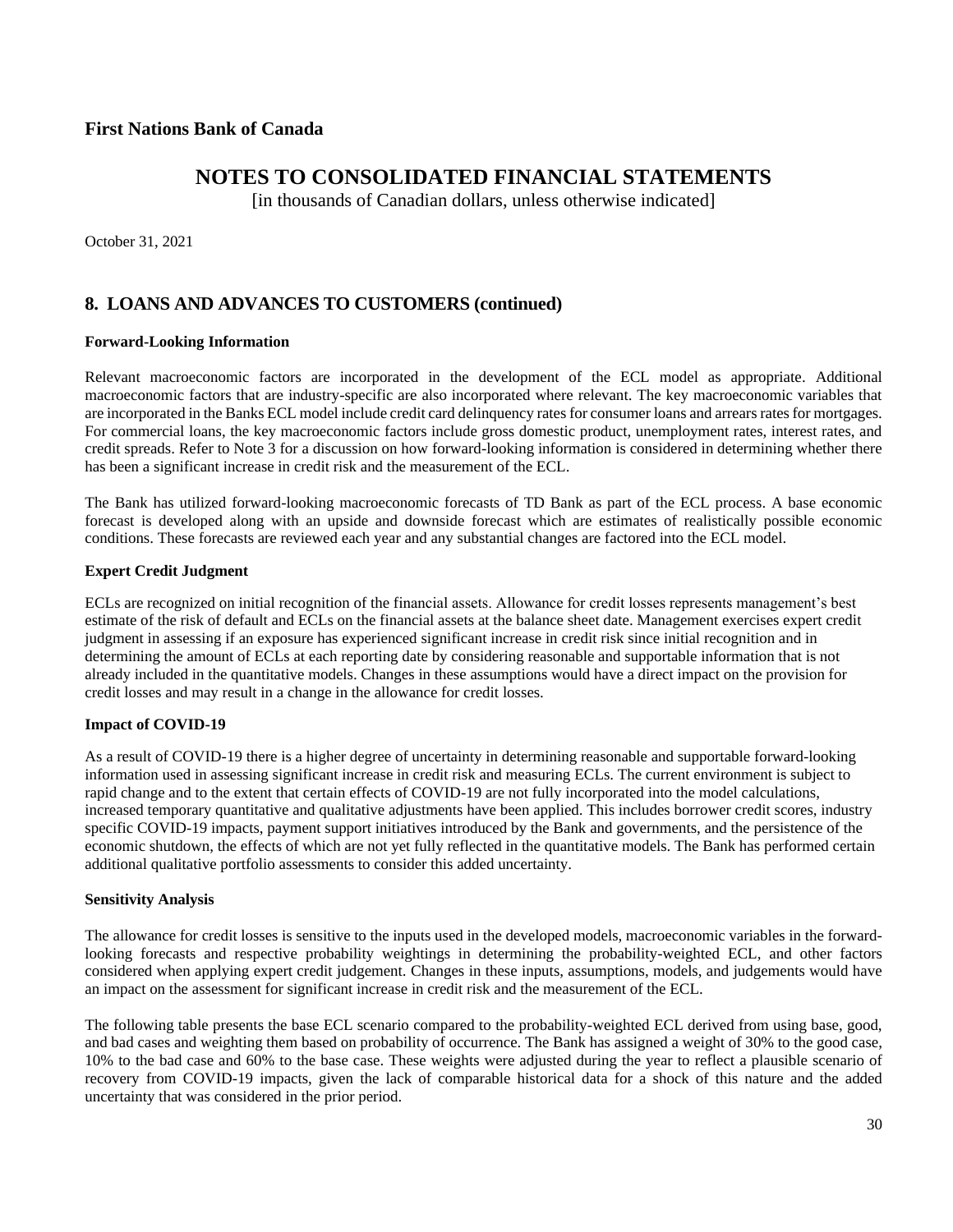## **NOTES TO CONSOLIDATED FINANCIAL STATEMENTS**

[in thousands of Canadian dollars, unless otherwise indicated]

October 31, 2021

### **8. LOANS AND ADVANCES TO CUSTOMERS (continued)**

#### **Change from Probability-Weighted to Base ECL**

|                            | As at                   |
|----------------------------|-------------------------|
|                            | <b>October 31, 2021</b> |
| Probability-weighted ECL   | \$2,580                 |
| Base case ECL              | \$2,529                 |
| Difference $-$ in amount   | \$51                    |
| Difference – in percentage | $1.9\%$                 |

The allowance for credit losses for performing loans consists of an aggregate amount of Stage 1 and Stage 2 probability-weighted ECL which are twelve-month ECLs and lifetime ECLs respectively. Transfers from Stage 1 to Stage 2 result when there is a significant increase in credit risk since the origination of the loan. The following table presents the estimated impact of calculating the ECL for all loans using the twelve-month ECLs compared to the current aggregate probability-weighted ECL.

#### **Incremental Lifetime ECL Impact**

|                                                  | As at                   |
|--------------------------------------------------|-------------------------|
|                                                  | <b>October 31, 2021</b> |
| Aggregate Stage 1 and 2 probability-weighted ECL | \$2,580                 |
| All performing loans using 12-month ECL          | \$1,713                 |
| Difference $-$ in amount                         | \$867                   |
| Difference $-$ in percentage                     | 34%                     |

#### **Loans past due but not impaired**

A loan is past due when a counterparty has failed to make a payment by the contractual due date. The following table provides aging information for loans that are past due but not impaired. A grace period has been incorporated if it is common to a product type and provided to the counterparties. The grace period represents the additional time period [e.g. three days] beyond the contractual due date during which a counterparty is permitted to make the payment without the loan being classified as past due.

During the prior year due to the onset of the COVID-19 pandemic, the Bank had granted additional grace periods based on the request of customers to facilitate short-term needs caused by the pandemic. As at October 31, 2021, no customers [2020 – 18] with outstanding loan balances of \$nil [2020 – \$25,200] were granted this additional grace period. Notwithstanding any other changes in credit risk, this does not in and of itself trigger a significant increase in credit risk since initial recognition (which would result in stage migration) and does not result in default or additional days past due.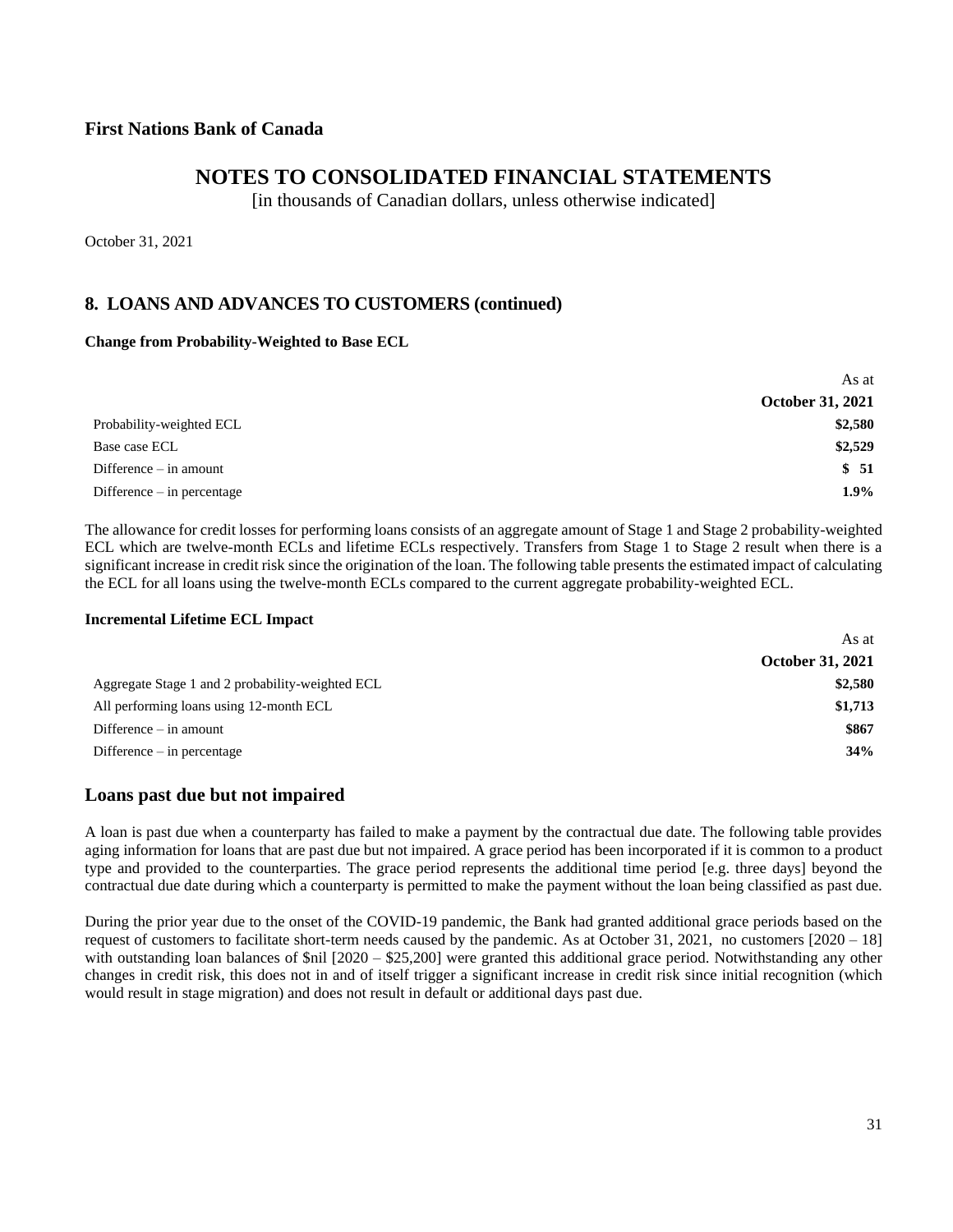# **NOTES TO CONSOLIDATED FINANCIAL STATEMENTS**

[in thousands of Canadian dollars, unless otherwise indicated]

October 31, 2021

### **8. LOANS AND ADVANCES TO CUSTOMERS (continued)**

#### **Gross amount of loans past due but not impaired as at October 31, 2021:**

|                | $1 - 30$<br>days | $31-60$<br>days | 61-89<br>davs | <b>Total</b><br>Φ |
|----------------|------------------|-----------------|---------------|-------------------|
|                |                  |                 |               |                   |
| Mortgage loans | 1,946            |                 | $\sim$        | 1,951             |
| Personal loans | 231              | 49              | 70            | 350               |
| Business loans | 217              | ۰               | $\sim$        | 217               |
|                | 2,394            | 54              | 70            | 2,518             |

Gross amount of loans past due but not impaired as at October 31, 2020:

|                | $1 - 30$<br>davs | $31 - 60$<br>days | 61-89<br>days            | <b>Total</b><br>Φ |
|----------------|------------------|-------------------|--------------------------|-------------------|
|                |                  |                   |                          |                   |
| Mortgage loans | 1,129            | 79                | 442                      | 1,650             |
| Personal loans | 181              | 17                | 31                       | 229               |
| Business loans | 257              | -                 | $\overline{\phantom{a}}$ | 257               |
|                | l.567            | 96                | 473                      | 2,136             |

# **9. OTHER ASSETS**

Other assets consist of the following:

|                                     | 2021  | 2020  |
|-------------------------------------|-------|-------|
|                                     |       |       |
| Interest receivable                 | 1,505 | 1,682 |
| Prepaid expenses and deferred costs | 1,114 | 585   |
|                                     | 2,619 | 2,267 |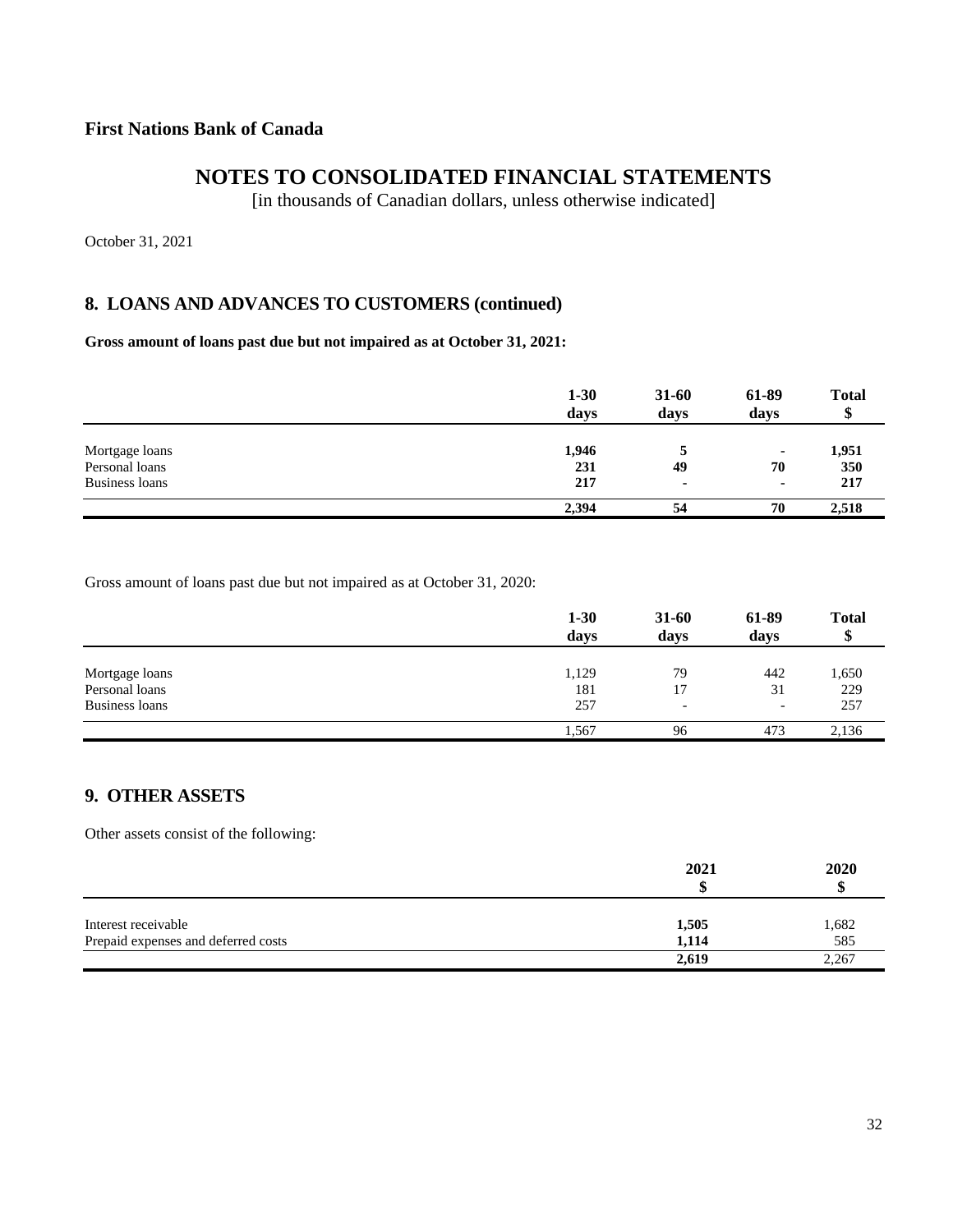# **NOTES TO CONSOLIDATED FINANCIAL STATEMENTS**

[in thousands of Canadian dollars, unless otherwise indicated]

October 31, 2021

## **10. OTHER LIABILITIES**

Other liabilities consist of the following:

|                   | 2021    | 2020   |  |
|-------------------|---------|--------|--|
|                   | ¢<br>۰D |        |  |
|                   |         |        |  |
| Interest payable  | 390     | 708    |  |
| Other liabilities | 8,455   | 11,833 |  |
|                   | 8,845   | 12,541 |  |

### **11. RIGHT OF USE ASSETS**

|                                 | 2021<br>\$   | 2020<br>\$   |
|---------------------------------|--------------|--------------|
| <b>COST - PREMISE LEASES</b>    |              |              |
| Balance, opening<br>Additions   | 5,685<br>574 | 5,306<br>379 |
| <b>Balance, October 31</b>      | 6,259        | 5,685        |
| <b>ACCUMULATED AMORTIZATION</b> |              |              |
| Balance, opening                | 1,028        |              |
| Additions                       | 1,201        | 1,028        |
| <b>Balance, October 31</b>      | 2,229        | 1,028        |
| <b>CARRYING AMOUNTS</b>         | 4,030        | 4,657        |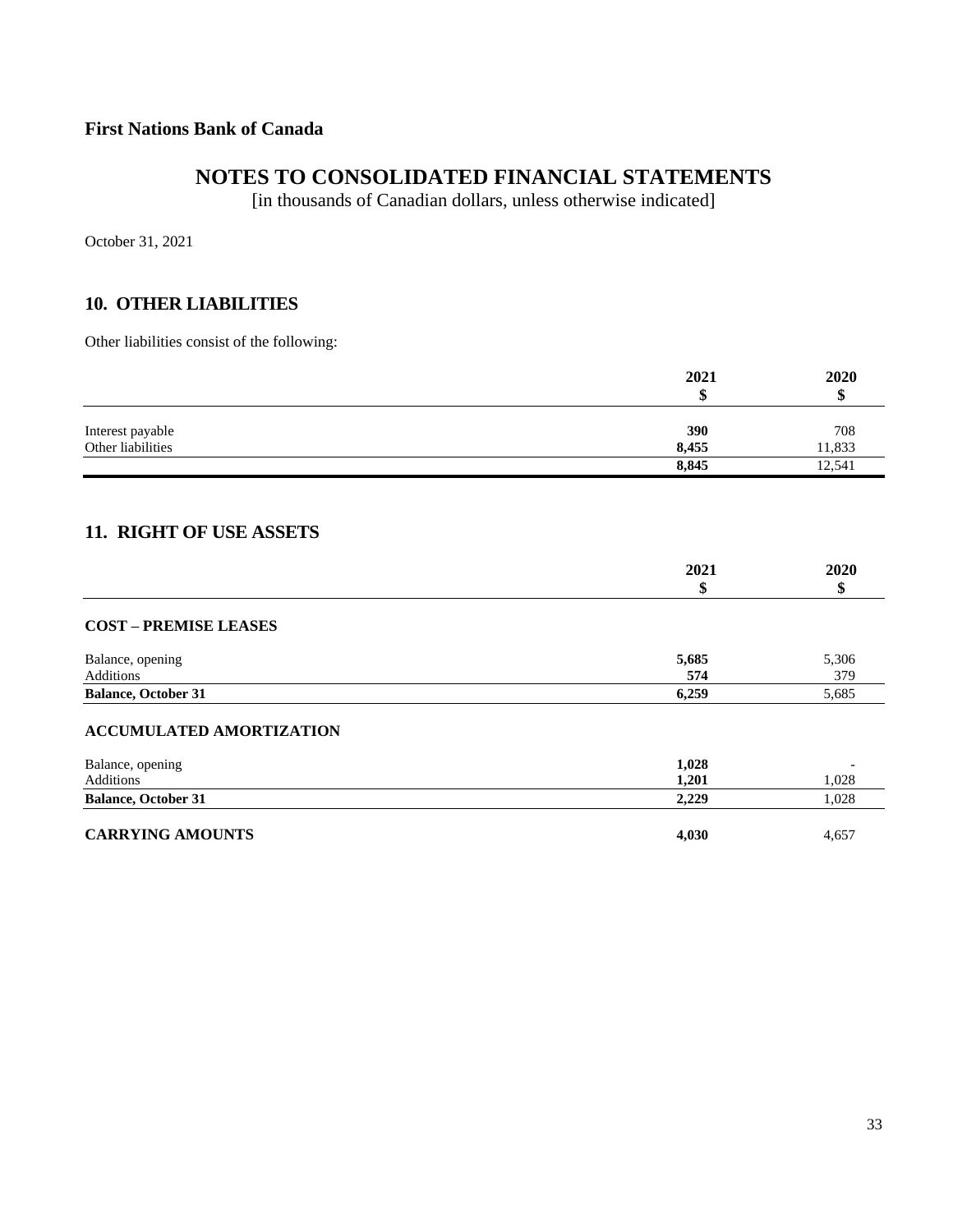# **NOTES TO CONSOLIDATED FINANCIAL STATEMENTS**

[in thousands of Canadian dollars, unless otherwise indicated]

October 31, 2021

# **12. PROPERTY AND EQUIPMENT**

|                                                          | Furniture,<br>fixtures and<br>other equipment | Leasehold<br><i>improvements</i> | Computer<br>equipment | <b>Branch</b><br>prototype<br>project | <b>Total</b><br>\$ |
|----------------------------------------------------------|-----------------------------------------------|----------------------------------|-----------------------|---------------------------------------|--------------------|
| <b>COST</b>                                              |                                               |                                  |                       |                                       |                    |
| Balance at November 1, 2019<br><b>Additions</b>          | 945                                           | 4,912<br>7                       | 967<br>77             | 273                                   | 7,097<br>84        |
| Balance at October 31, 2020                              | 945                                           | 4,919                            | 1,044                 | 273                                   | 7,181              |
| Balance at November 1, 2020<br>Additions                 | 945<br>69                                     | 4,919<br>66                      | 1,044<br>80           | 273                                   | 7,181<br>215       |
| <b>Balance at October 31, 2021</b>                       | 1,014                                         | 4,985                            | 1,124                 | 273                                   | 7,396              |
| <b>ACCUMULATED DEPRECIATION</b>                          |                                               |                                  |                       |                                       |                    |
| Balance at November 1, 2019<br>Depreciation for the year | 645<br>60                                     | 2,401<br>397                     | 448<br>255            | 147<br>31                             | 3,641<br>743       |
| Balance at October 31, 2020                              | 705                                           | 2,798                            | 703                   | 178                                   | 4,384              |
| Balance at November 1, 2020<br>Depreciation for the year | 705<br>49                                     | 2,798<br>405                     | 703<br>241            | 178<br>31                             | 4,384<br>726       |
| <b>Balance at October 31, 2020</b>                       | 754                                           | 3,203                            | 944                   | 209                                   | 5,110              |
| <b>CARRYING AMOUNTS</b>                                  |                                               |                                  |                       |                                       |                    |
| At October 31, 2020<br>At October 31, 2021               | 240<br>260                                    | 2,121<br>1,782                   | 341<br>180            | 95<br>64                              | 2,797<br>2,286     |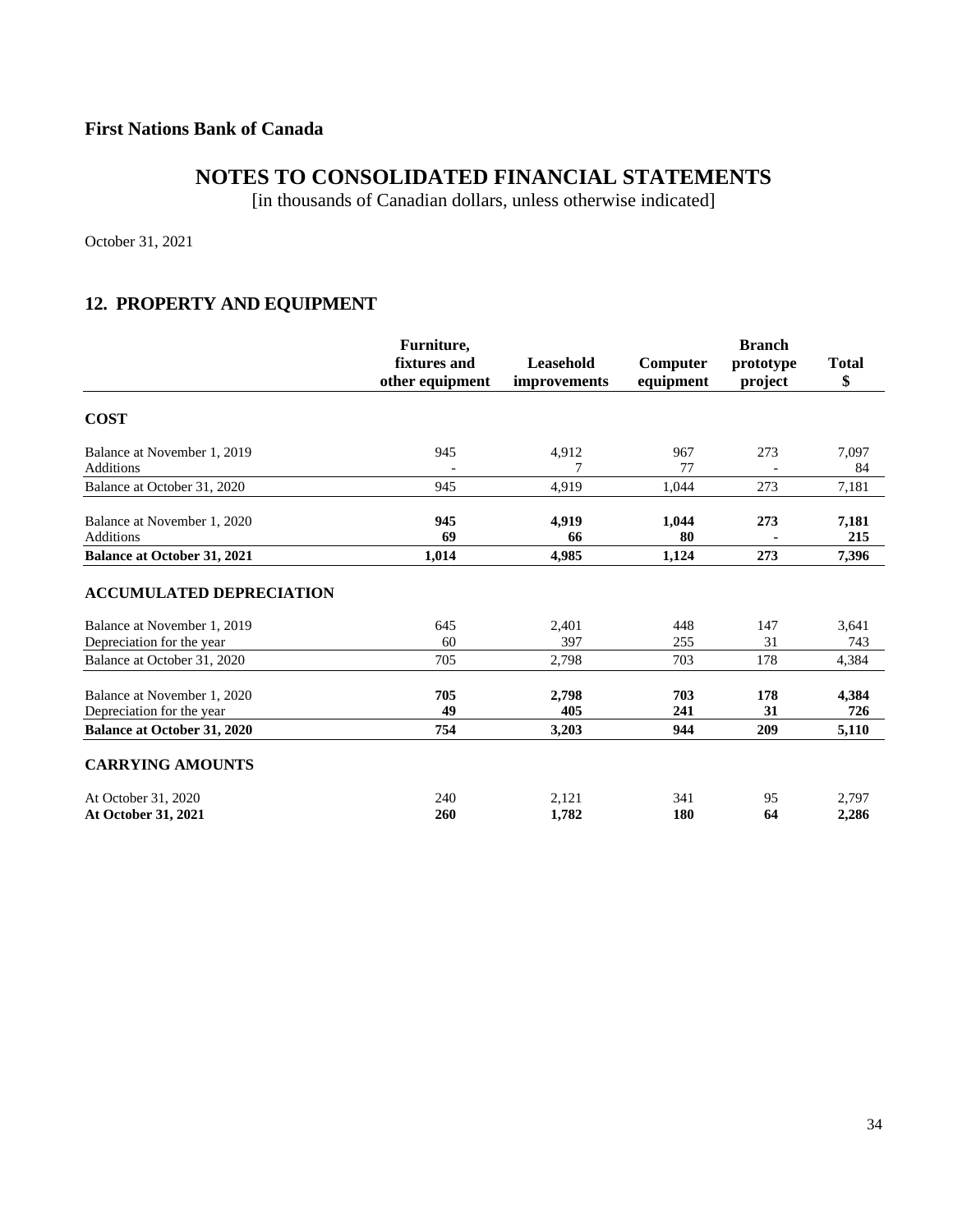# **NOTES TO CONSOLIDATED FINANCIAL STATEMENTS**

[in thousands of Canadian dollars, unless otherwise indicated]

October 31, 2021

## **13. INTANGIBLE ASSETS**

|                                             | Website<br>development | Computer<br>systems | <b>Small market</b><br>branch | <b>Total</b><br>\$ |
|---------------------------------------------|------------------------|---------------------|-------------------------------|--------------------|
| <b>COST</b>                                 |                        |                     |                               |                    |
| Balance at November 1, 2019                 | 76                     | 5,769               | 288                           | 6,133              |
| Acquisitions                                |                        | 176                 | 195                           | 371                |
| Balance at October 31, 2020                 | 76                     | 5,945               | 483                           | 6,504              |
| Balance at November 1, 2020<br>Acquisitions | 76                     | 5,945<br>82         | 483                           | 6,504<br>82        |
| <b>Balance at October 31, 2021</b>          | 76                     | 6,027               | 483                           | 6,586              |
| <b>ACCUMULATED AMORTIZATION</b>             |                        |                     |                               |                    |
| Balance at November 1, 2019                 | 76                     | 3,897               | 84                            | 4.057              |
| Amortization for the year                   |                        | 717                 | 103                           | 820                |
| Balance at October 31, 2020                 | 76                     | 4,614               | 187                           | 4,877              |
| Balance at November 1, 2020                 | 76                     | 4,614               | 187                           | 4,877              |
| Amortization for the year                   |                        | 754                 | 134                           | 888                |
| <b>Balance at October 31, 2021</b>          | 76                     | 5,368               | 321                           | 5,765              |
| <b>CARRYING AMOUNTS</b>                     |                        |                     |                               |                    |
| At October 31, 2020                         |                        | 1,331               | 296                           | 1,627              |
| At October 31, 2021                         |                        | 659                 | 162                           | 821                |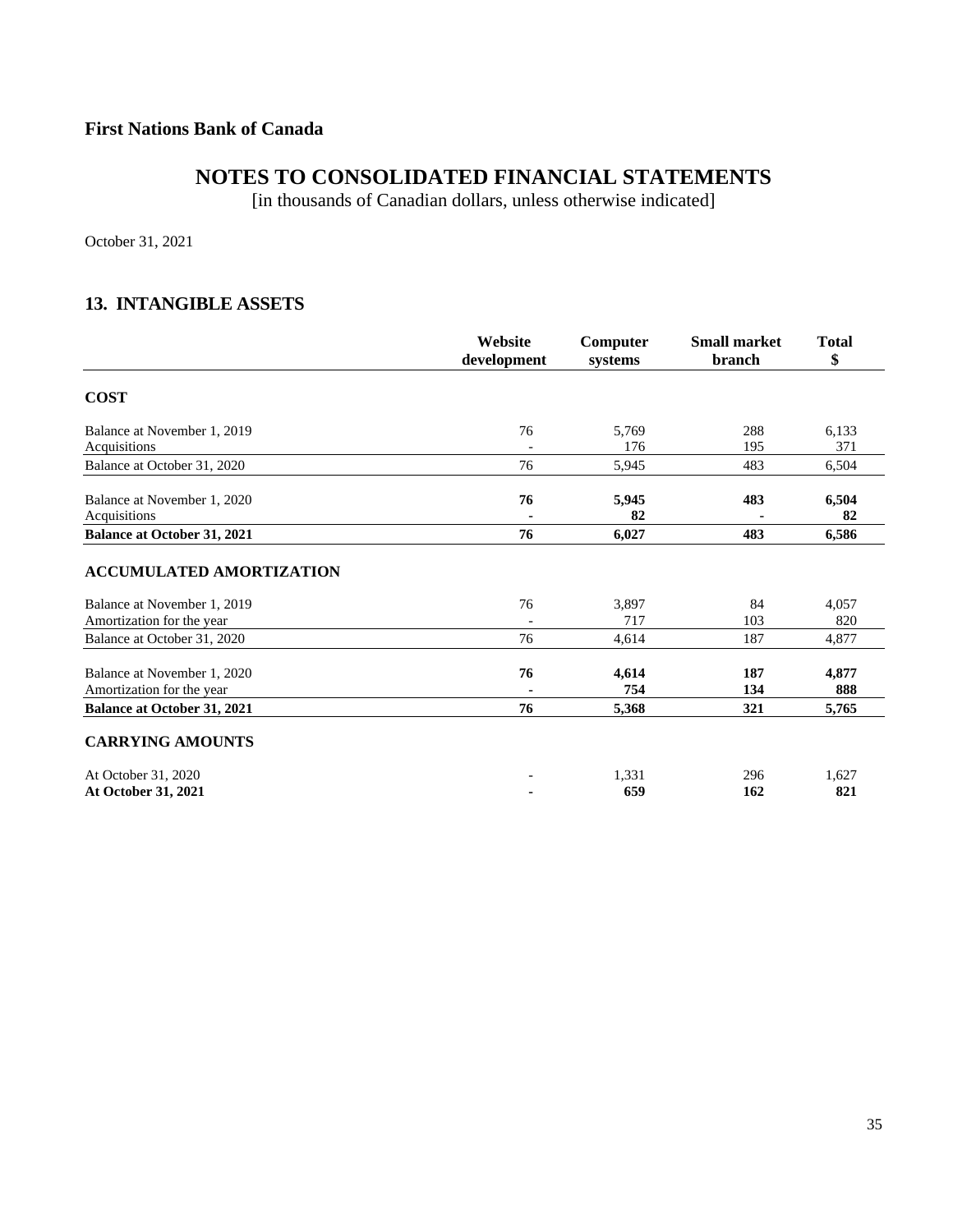# **NOTES TO CONSOLIDATED FINANCIAL STATEMENTS**

[in thousands of Canadian dollars, unless otherwise indicated]

October 31, 2021

## **14. LEASE LIABILITIES**

|                     | 2021<br>Φ | 2020<br>\$ |
|---------------------|-----------|------------|
| Balance, opening    | 4,747     | 5,306      |
| Additions           | 574       | 379        |
| Interest            | 163       | 169        |
| Repayments          | (1, 304)  | (1,107)    |
| Balance, October 31 | 4,180     | 4,747      |

The maturity of the undiscounted lease liability as at October 31, 2021, is as follows:

|                                                    | $1,172$<br>$1,063$<br>$660$<br>$489$ |
|----------------------------------------------------|--------------------------------------|
|                                                    | 403                                  |
| 2022<br>2023<br>2024<br>2025<br>2026<br>Thereafter | 756                                  |
|                                                    | 4,543                                |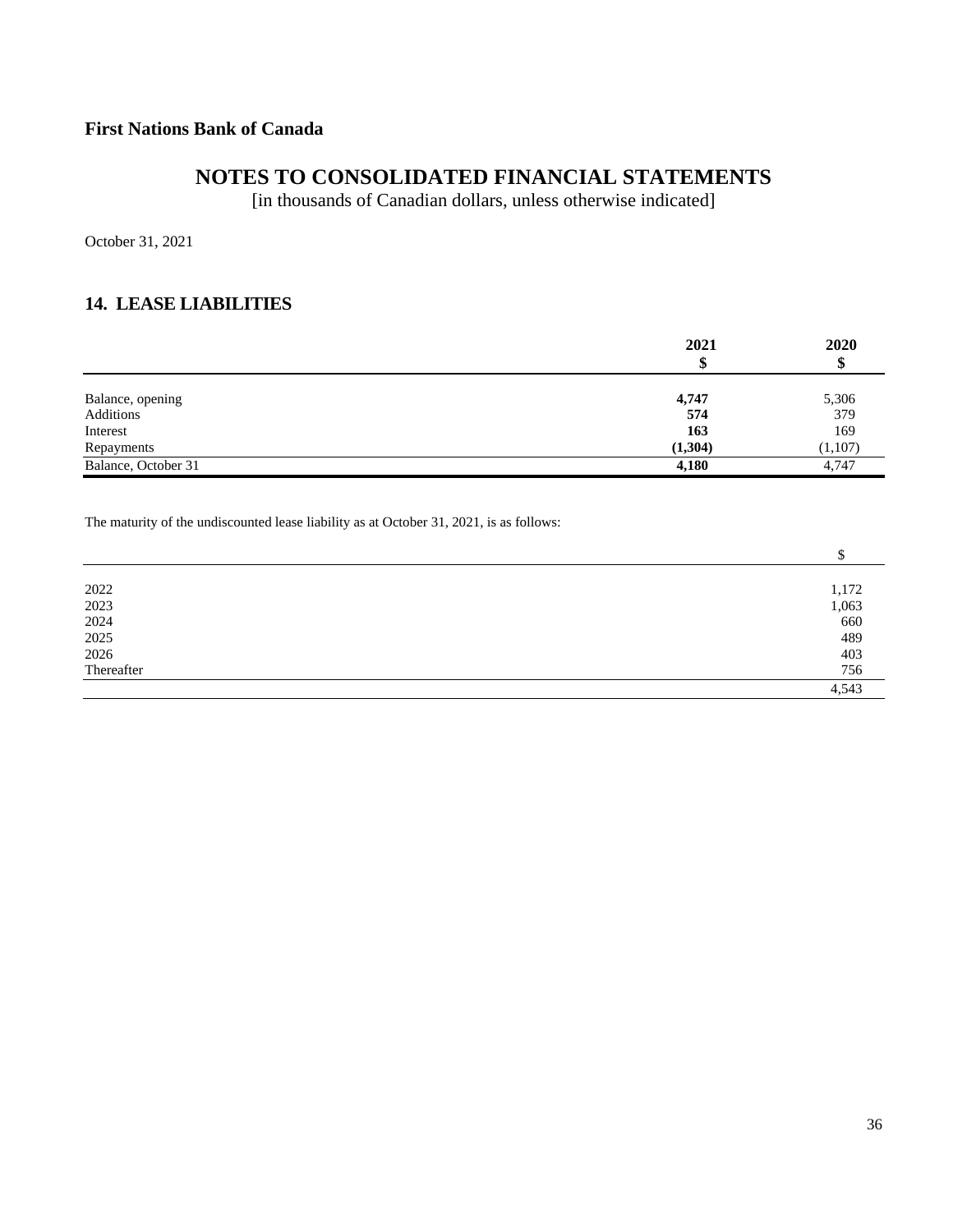# **NOTES TO CONSOLIDATED FINANCIAL STATEMENTS**

[in thousands of Canadian dollars, unless otherwise indicated]

October 31, 2021

### **15. RELATED PARTY TRANSACTIONS**

Parties are considered to be related if one party has the ability to directly or indirectly control the other party or exercise significant influence over the other party in making financial or operational decisions.

All related party transactions are measured at exchange amount.

#### **Loans to directors and employees**

At October 31, 2021, loans provided to the Bank's directors and employees amounted to \$5,593 [2020 - \$4,990]. Loans provided to employees are at discounts to customer rates.

#### **Transactions with key management personnel**

Key management personnel are those persons having authority and responsibility for planning, directing and controlling the activities of the Bank, directly or indirectly. The Bank's key management personnel include all directors and executives who have the authority and responsibility for planning, executing, and controlling the activities of the Bank. Key management personnel compensation for the year comprised:

|                                                 | 2021 | 2020    |
|-------------------------------------------------|------|---------|
| Salaries, director fees and short-term benefits | OE5  | $- - -$ |

#### **Amount owed from related parties (key management):**

|                                 | 2021<br>S | 2020  |
|---------------------------------|-----------|-------|
| Maximum balance during the year | 1,900     | 1,358 |
| Balance as at October 31        | 1,122     | 1,216 |

The above-mentioned outstanding balances arose from the ordinary course of business. The interest rates charged to employees are at discounts to customer rates. Majority of the outstanding balances at the year-end are secured. There have been no guarantees provided or received for any related party receivables or payables. For the year ended October 31, 2021, the Bank has not made any provision for doubtful debts relating to amounts owed by related parties [2020 – \$nil].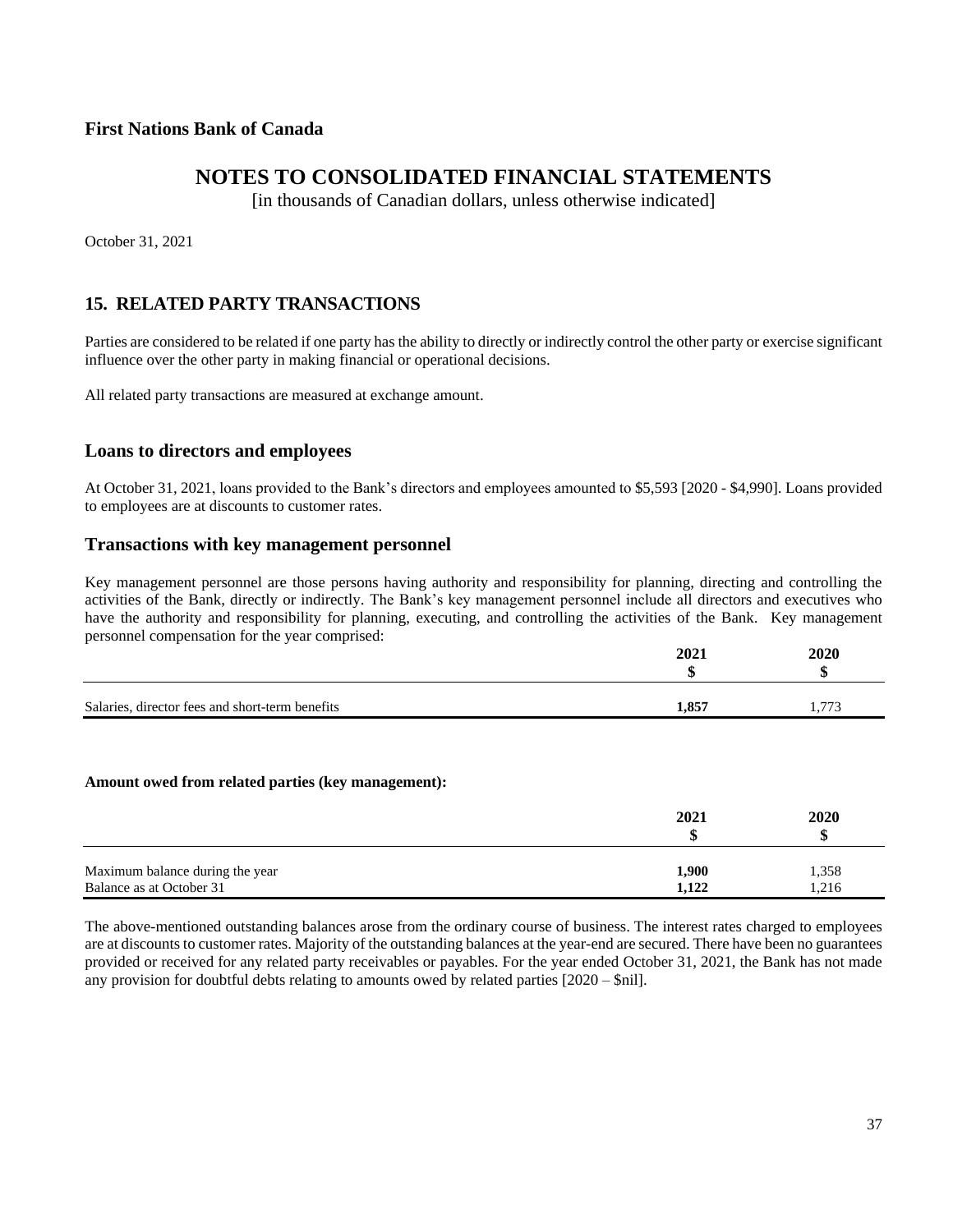[in thousands of Canadian dollars, unless otherwise indicated]

October 31, 2021

### **16. SUBORDINATED DEBENTURES**

Subordinated debentures are direct unsecured obligations of the Bank and are subordinated in right of payment to the claims of depositors and certain other creditors. Redemptions, cancellations, exchanges, and modifications of subordinated debentures qualifying as regulatory capital are subject to the consent and approval of OSFI. The debentures contain non-viability contingent capital (NVCC) provisions necessary for the debentures to qualify as Tier 2 regulatory capital. Under the NVCC provisions, the debentures are convertible into a variable number of common shares upon either of two events: (i) the public announcement by OSFI that the Bank has ceased, or is about to cease, to be viable; or (ii) a federal or provincial government of Canada publicly announces that the Bank has accepted or agreed to accept a capital injection, or equivalent support, from the federal government or any provincial government or political subdivision or agent thereof without which the Bank would have been determined by OSFI to be non-viable.

| <b>Maturity date</b> | <b>Interest</b><br>Rate $(\% )$ | <b>Earliest par</b><br>redemption<br>date | 2021  | 2020  |
|----------------------|---------------------------------|-------------------------------------------|-------|-------|
| July 2025            | $4.9\%$ <sup>1</sup>            | <b>August 2020</b>                        | 4.310 | 4,270 |
|                      |                                 |                                           | 4,310 | 4,270 |

<sup>1</sup>Subsequent to the earliest par redemption date the rate of 3-month CDOR plus 4.40% which was 4.9% at October 31, 2021. Prior to August 2020 the rate was fixed at 6%.

The aggregate remaining maturities of the Bank's subordinated debentures are as follows:

| <b>Maturities</b>       | 2021<br>S                | 2020<br>۰D |
|-------------------------|--------------------------|------------|
|                         |                          |            |
| Within 1 year           | $\overline{\phantom{0}}$ |            |
| Over 1 year to 3 years  | $\overline{\phantom{0}}$ |            |
| Over 3 years to 4 years | 4,500                    |            |
| Over 4 years to 5 years | ٠                        | 4,500      |
|                         | 4,500                    | 4,500      |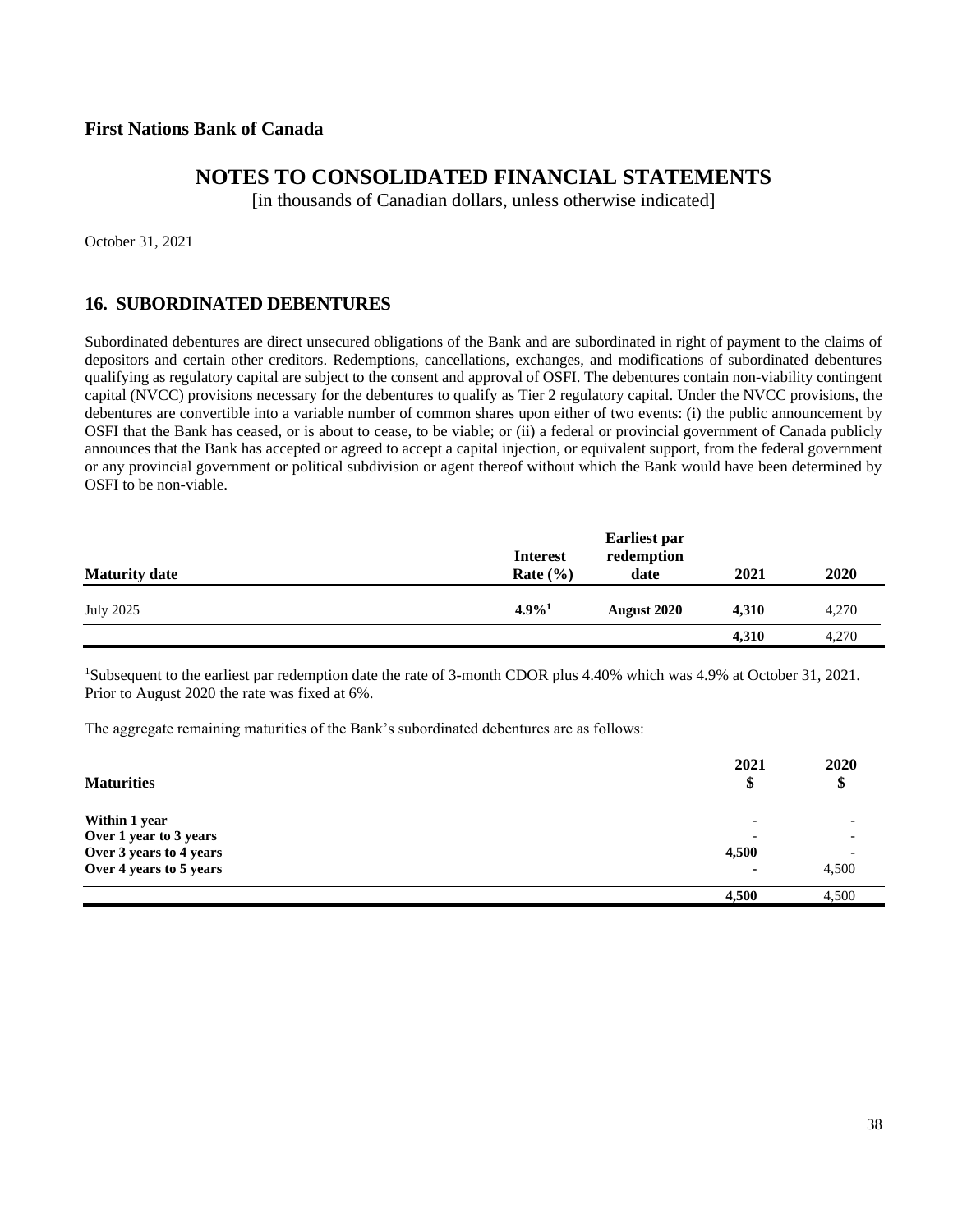# **NOTES TO CONSOLIDATED FINANCIAL STATEMENTS**

[in thousands of Canadian dollars, unless otherwise indicated]

October 31, 2021

### **17. ISSUED CAPITAL**

Issued capital consists of the following:

| 2021       |        | <b>2020</b> |        |
|------------|--------|-------------|--------|
| #          | ۰D     | #           | Φ      |
|            |        |             |        |
|            |        |             |        |
|            |        |             |        |
| 15,068,255 | 30,212 | 15,010,005  | 30,030 |
| 55,691     | 184    | 58,250      | 182    |
| 15,123,946 | 30,396 | 15,068,255  | 30,212 |
| 15,123,946 | 30,396 | 15,068,255  | 30,212 |
|            |        |             |        |

Under the terms of the Bylaw of the Bank, a minimum of 67% of all common shares outstanding must be owned by Indigenous Investors as defined in the Bylaw. The common shares have no par value.

Dividends of \$376 [2020 – \$374] were declared and paid during the year of \$.025 per share [2020 - \$0.025 per share]. Dividends of \$184 [2020 - \$182] were reinvested through the dividend reinvestment program resulting in the issuance of 55,691 shares  $[2020 - 58,250]$  shares.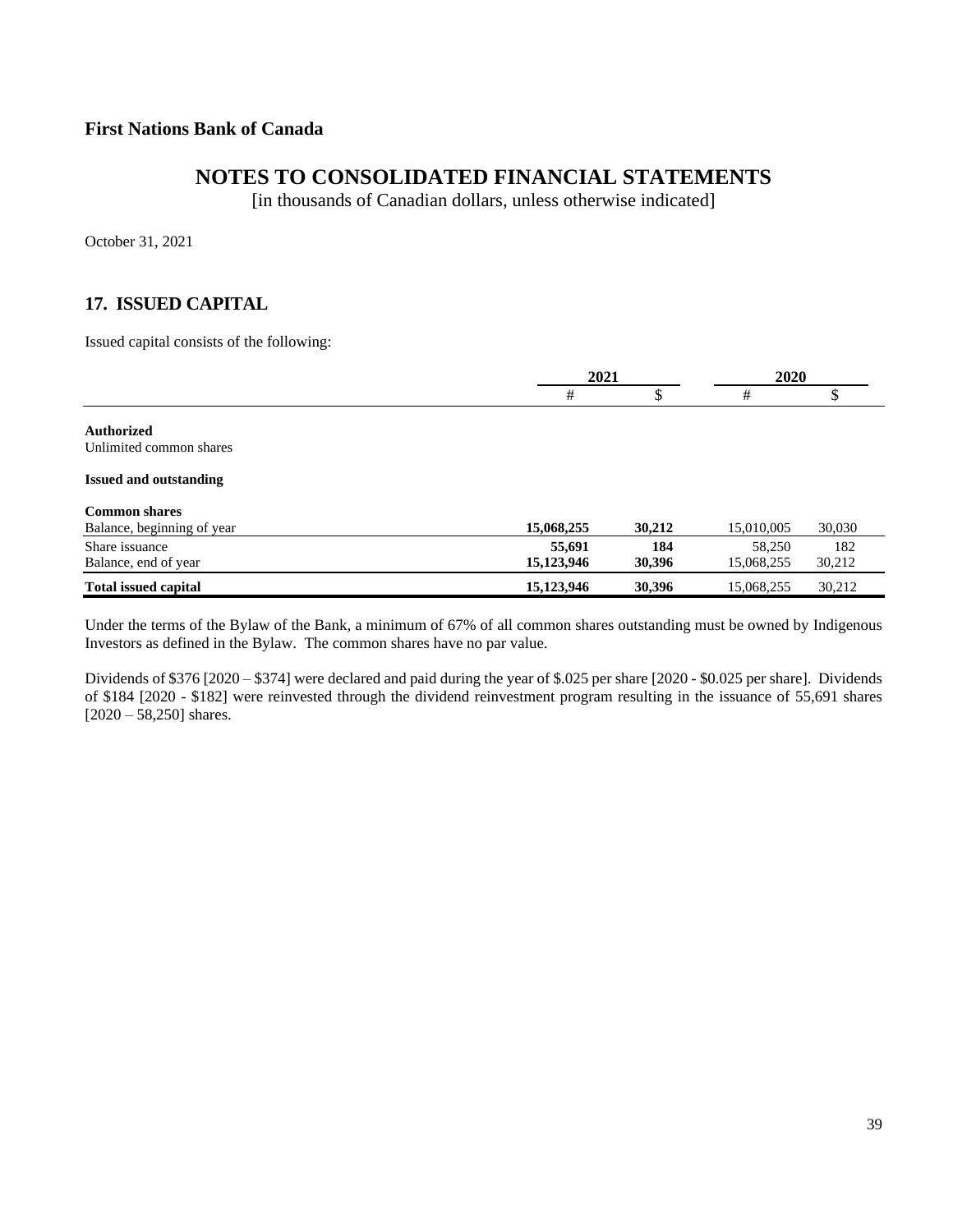# **NOTES TO CONSOLIDATED FINANCIAL STATEMENTS**

[in thousands of Canadian dollars, unless otherwise indicated]

October 31, 2021

### **18. INCOME TAXES**

Significant components of the Bank's deferred tax liabilities are as follows:

|                                          | 2021  | 2020  |
|------------------------------------------|-------|-------|
|                                          |       | \$    |
| Deferred tax asset (liability)           |       |       |
| Impairment for credit losses             | 694   | 658   |
| Property and equipment                   | (117) | (115) |
| Intangible assets                        | (175) | (376) |
| Share based compensation                 | 304   | 142   |
| Other comprehensive income deposit hedge | (319) |       |
| Miscellaneous                            | u     |       |
| Tax loss carry forward                   | 161   | 67    |
| Net deferred tax asset (liability)       | 557   | 376   |

Current and deferred income taxes are computed for the Bank by applying the applicable statutory tax rates:

|                                                                                                 | 2021  | 2020<br>◡ |
|-------------------------------------------------------------------------------------------------|-------|-----------|
| Current income tax charge                                                                       | 1.498 | 1,396     |
| Deferred income tax expense relating to origination and reversal of<br>temporary differences    | (406) | (530)     |
| Income tax expense reported in the statements of comprehensive<br>Income through profit or loss | 1.092 | 866       |

The reconciliation of income tax expense applicable to profit from operating activities before income tax at the statutory income tax rate to income tax expense at the Bank's effective income tax rate for the years ended October 31, 2021 and October 31, 2020 is as follows:

|                                           | 2021          |                 |            | 2020                     |
|-------------------------------------------|---------------|-----------------|------------|--------------------------|
|                                           |               | $\%$            |            | $\%$                     |
| Income before income taxes                | 4.139         | $\sim$          | 3.483      | $\overline{\phantom{a}}$ |
| Income taxes at statutory rate<br>Other   | 1,112<br>(20) | 26.87<br>(0.49) | 936<br>70) | 26.90<br>(2.04)          |
| Income tax expense and effective tax rate | 1.092         | 26.38           | 866        | 24.86                    |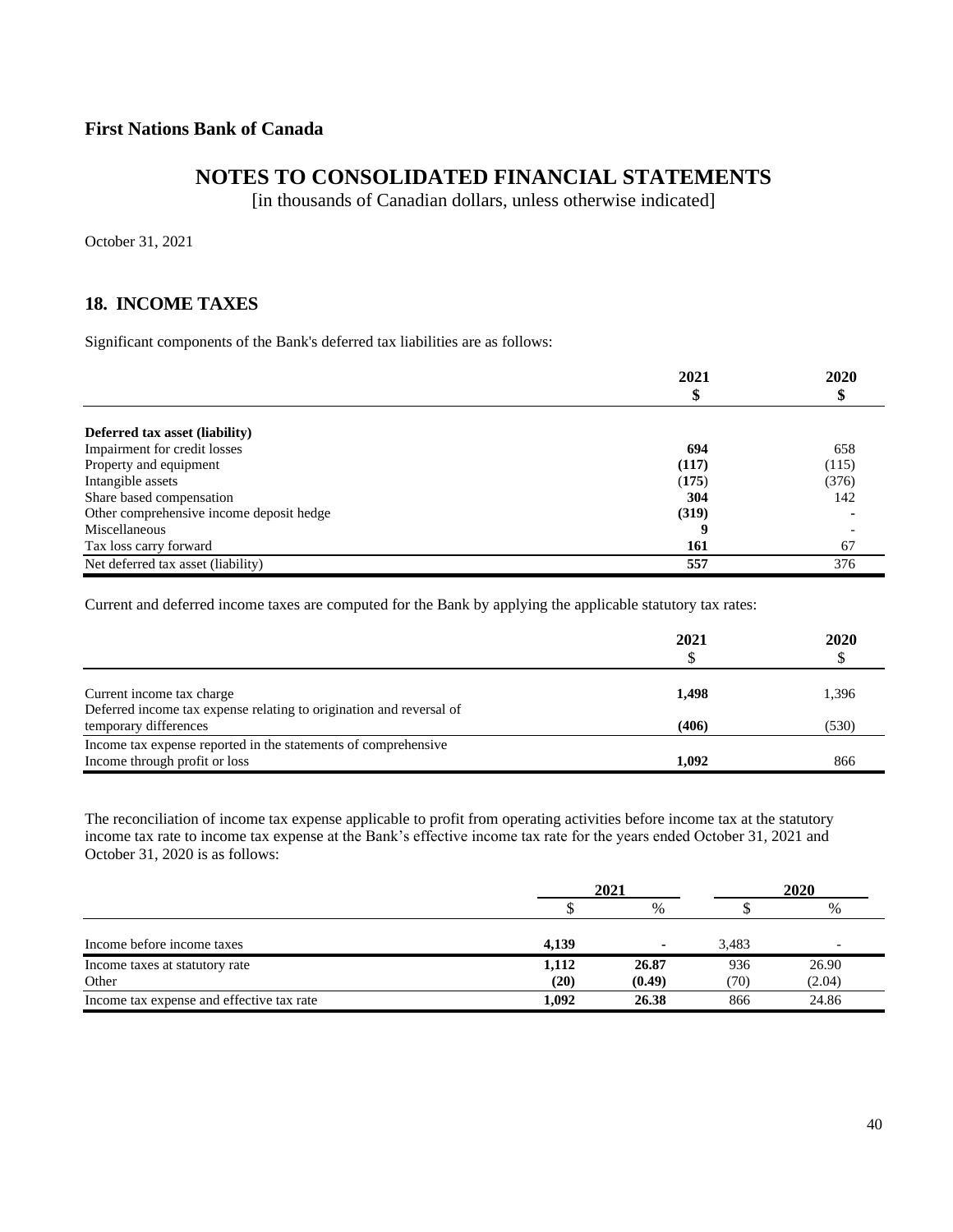[in thousands of Canadian dollars, unless otherwise indicated]

October 31, 2021

### **19. FINANCIAL ASSETS AND LIABILITIES**

Several of the Bank's significant financial instruments, such as loans and deposits, lack an available trading market as they are not typically exchanged. Therefore, these instruments have been valued assuming they will not be sold, using present value or other suitable techniques and are not necessarily representative of the amounts realizable in an immediate settlement of the instrument.

Changes in interest rates are the main cause of changes in the fair value of the Bank's financial instruments. The carrying value of loans and deposits are not adjusted to reflect increases or decreases in fair value due to interest rate changes as the Bank's intention is to realize their value over time by holding them to maturity.

#### **Fair value**

The table below sets out the carrying amounts and estimated fair values of the Bank's financial assets and liabilities:

|                                                       | 2021                    | 2020                                |                        |                                     |
|-------------------------------------------------------|-------------------------|-------------------------------------|------------------------|-------------------------------------|
| <b>Statement of financial position</b>                | Carrying<br>value<br>\$ | <b>Estimated</b><br>fair value<br>D | Carrying<br>value<br>S | <b>Estimated</b><br>fair value<br>S |
| <b>Financial assets</b>                               |                         |                                     |                        |                                     |
| Treasury bills                                        | 186.821                 | 186,821                             |                        |                                     |
| Interest-bearing deposits with financial institutions | 77.011                  | 77,011                              | 76.510                 | 76,510                              |
| Loans and advances to customers                       | 457,232                 | 461,543                             | 435.689                | 439.435                             |
| Derivative financial instruments                      | 1,564                   | 1,564                               | 74                     | 74                                  |
| <b>Financial Liabilities</b>                          |                         |                                     |                        |                                     |
| Due to customers                                      | 1,134,953               | 1.134.989                           | 897.828                | 898,240                             |
| Other liabilities                                     | 8,845                   | 8.845                               | 12.541                 | 12,541                              |
| Subordinated debentures                               | 4,310                   | 4.494                               | 4.270                  | 4,493                               |

Carrying values of loans and advances to customers due to customers, treasury bills, interest-bearing deposits with financial institutions and other liabilities represent the amortized cost. The aggregate of the estimated fair value amounts presented does not represent management's estimate of the underlying value of the Bank. Moreover, fair values disclosed represent estimates of values made at a specific point in time and may not be reflective of future fair values.

Fair values are based on the following methods of valuation and assumptions:

Level 1: quoted (unadjusted) prices in active markets for identical assets or liabilities.

Level 2: other techniques for which all inputs which have a significant effect on the recorded fair value are based on observable market data, either directly or indirectly.

Level 3: techniques that use inputs which have a significant effect on the recorded fair value that are not based on observable market data.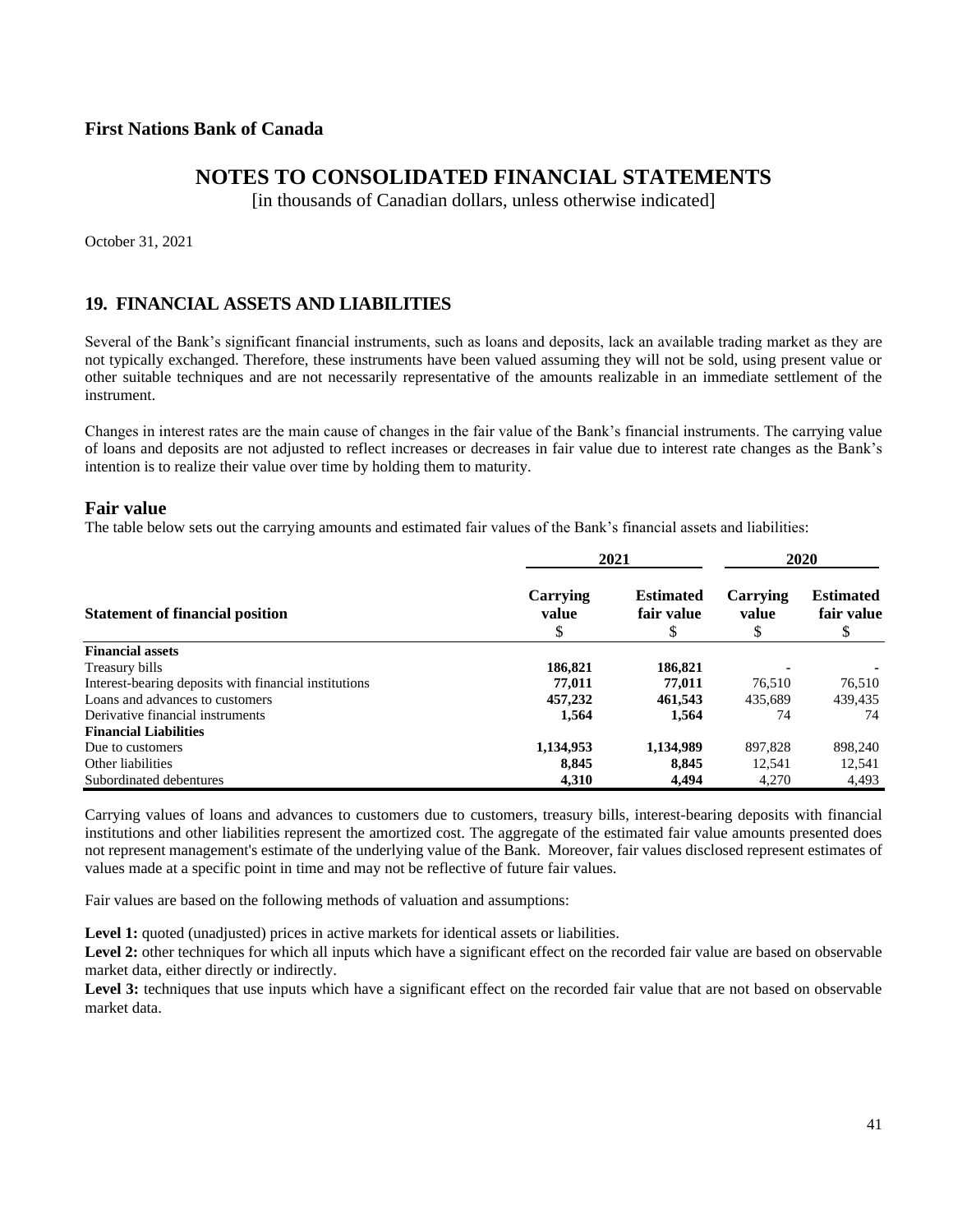[in thousands of Canadian dollars, unless otherwise indicated]

October 31, 2021

## **19. FINANCIAL ASSETS AND LIABILITIES (continued)**

Derivative financial instruments fall in the Level 2 category. For fixed rate loans, the fair value is determined by discounting the expected future contractual cash flows of these loans at interest rates estimated by using appropriate swap curve rates for the remaining term (Level 3). For fixed rate term deposits, the fair value is determined by discounting the expected future contractual outflows, using management's best estimates of average market interest rates currently offered for deposits with similar remaining terms (Level 3).

In the case of items that are short-term in nature or contain variable rate features, fair value is considered to be equal to carrying value. The estimated fair value reflects changes in general interest rates that have occurred since the loans and borrowings were originated.

The table below presents the fair values by level within the fair value hierarchy for those assets and liabilities not carried at fair value:

|                                 |                | 2021          |         |
|---------------------------------|----------------|---------------|---------|
|                                 | Level 1        | Level 2       | Level 3 |
|                                 | \$             | \$            | \$      |
| <b>Financial assets</b>         |                |               |         |
| Loans and advances to customers |                |               | 298,642 |
| <b>Financial liabilities</b>    |                |               |         |
| Due to customers                |                |               | 159,792 |
| Subordinated debentures         |                |               | 4,494   |
|                                 |                |               | 462,928 |
|                                 |                |               |         |
|                                 |                |               |         |
|                                 |                | 2020          |         |
|                                 | <b>Level 1</b> | Level 2<br>\$ | Level 3 |
| <b>Financial assets</b>         |                |               |         |
| Loans and advances to customers |                |               | 285,978 |
| <b>Financial liabilities</b>    |                |               |         |
| Due to customers                |                |               | 140,545 |
| Subordinated debentures         |                |               | 4,493   |

During the reporting period ended October 31, 2021 and 2020, there were no transfers between leveling categories.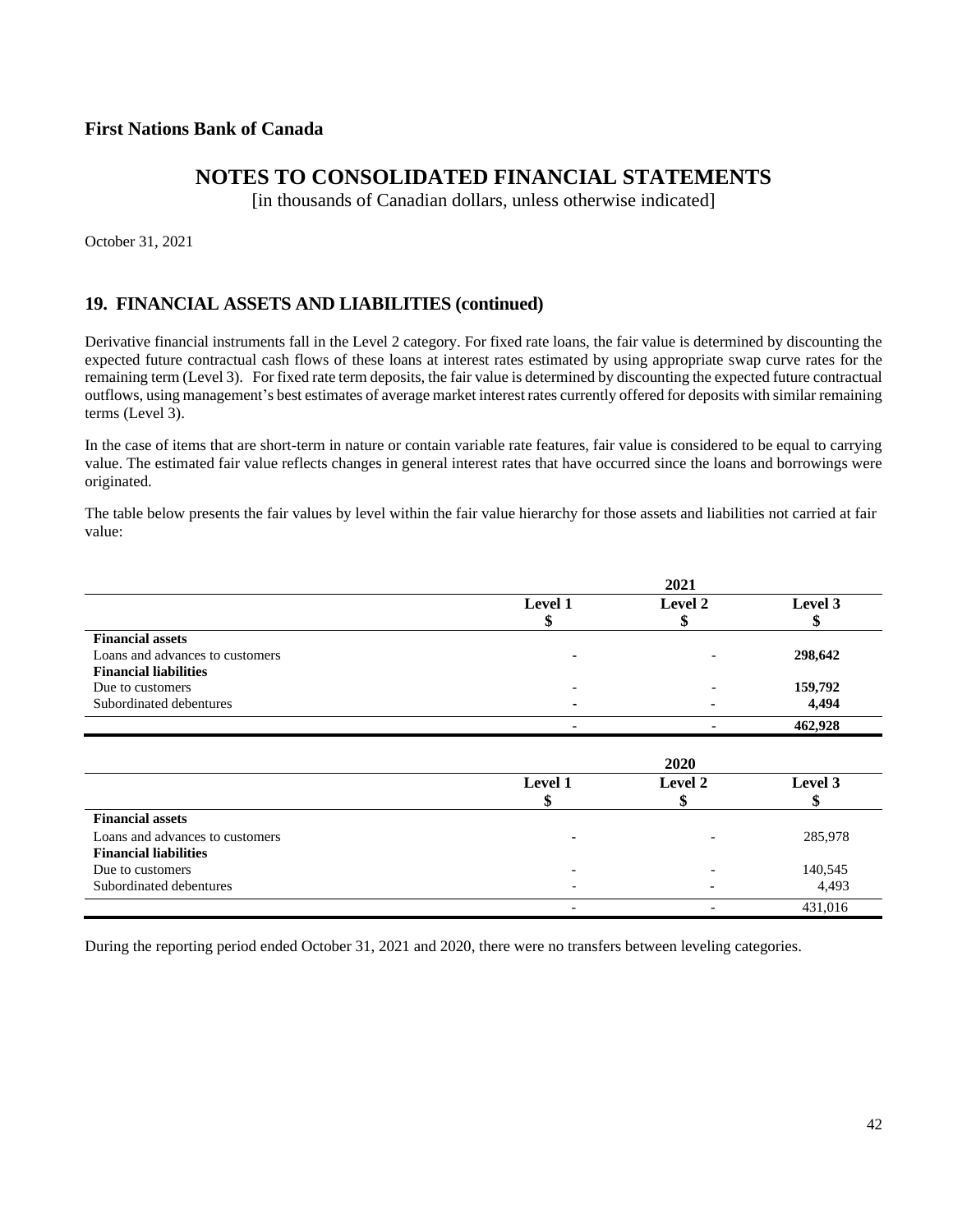[in thousands of Canadian dollars, unless otherwise indicated]

October 31, 2021

### **20. DERIVATIVE FINANCIAL INSTRUMENTS**

The Bank has entered into multiple fixed for floating interest rate swaps with TD Bank in order to hedge against interest rate fluctuations that have been accounted for as both fair value and cash flow hedges. A summary of the interest rate swaps as at October 31, 2021 is provided below:

|                      |                           |                         |                      | 2021                           |                 |                          |                             |
|----------------------|---------------------------|-------------------------|----------------------|--------------------------------|-----------------|--------------------------|-----------------------------|
| <b>Type of Hedge</b> | <b>Notional</b><br>Amount | <b>Maturity</b><br>Date | Paying<br>rate index | <b>Receiving</b><br>rate index | Paying<br>rate  | <b>Receiving</b><br>rate | Fair<br>value<br>(negative) |
|                      | \$                        |                         |                      |                                |                 |                          | \$                          |
| <b>Fair value</b>    | 6,036                     | $1-Dec-21$              | <b>Fixed</b>         | 1-month CDOR                   | 3.750%          | $CDOR+2.29%$             | (10)                        |
| <b>Fair value</b>    | 6.491                     | $3-Mav-24$              | <b>Fixed</b>         | 1-month CDOR                   | $0.995\%$       | 1-month CDOR             | 103                         |
| <b>Fair value</b>    | 6,055                     | $1-Apr-24$              | <b>Fixed</b>         | 1-month CDOR                   | $0.940\%$       | 1-month CDOR             | 97                          |
| <b>Fair value</b>    | 8,388                     | $1-Sep-25$              | Fixed                | 1-month CDOR                   | 1.130%          | 1-month CDOR             | 131                         |
| <b>Fair value</b>    | 9,790                     | $1-Mar-31$              | <b>Fixed</b>         | 1-month CDOR                   | 1.975%          | 1-month CDOR             | 59                          |
| <b>Cash flow</b>     | 20,000                    | $27-Au$ g-26            | <b>Fixed</b>         | <b>TD Prime</b>                | 3.308%          | <b>TD Prime</b>          | 569                         |
| Other*               | 20,000                    | $27-Aug-26$             | <b>TD Prime</b>      | <b>OIS</b>                     | <b>TD Prime</b> | $OIS + 2.25\%$           | (2)                         |
| <b>Cash flow</b>     | 30,000                    | 27-Aug-24               | Fixed                | <b>TD Prime</b>                | 3.043%          | <b>TD Prime</b>          | 619                         |
| Other*               | 30,000                    | 27-Aug-24               | <b>TD Prime</b>      | <b>OIS</b>                     | <b>TD Prime</b> | $OIS + 2.25\%$           | (2)                         |
|                      |                           |                         |                      |                                |                 |                          | 1,564                       |

\*The fair value of derivatives as of October 31, 2021 that do not qualify for hedge accounting and as a result have been recorded through profit and loss is \$(4) (2020 - \$nil)

|                      |                                        |                         |                      | <b>2020</b>                    |                |                   |                             |
|----------------------|----------------------------------------|-------------------------|----------------------|--------------------------------|----------------|-------------------|-----------------------------|
| <b>Type of Hedge</b> | <b>Notional</b><br><b>Amount</b><br>\$ | <b>Maturity</b><br>Date | Paving<br>rate index | <b>Receiving</b><br>rate index | Paying<br>rate | Receiving<br>rate | Fair<br>value<br>(negative) |
| <b>Fair value</b>    | 767                                    | $1-Nov-20$              | Fixed                | 3-month CDOR                   | 2.521%         | $CDOR+1.42%$      | 2                           |
| <b>Fair value</b>    | 6.327                                  | $1$ -Dec-21             | Fixed                | 1-month CDOR                   | 3.750%         | $CDOR+2.29%$      | 72                          |
|                      |                                        |                         |                      |                                |                |                   | 74                          |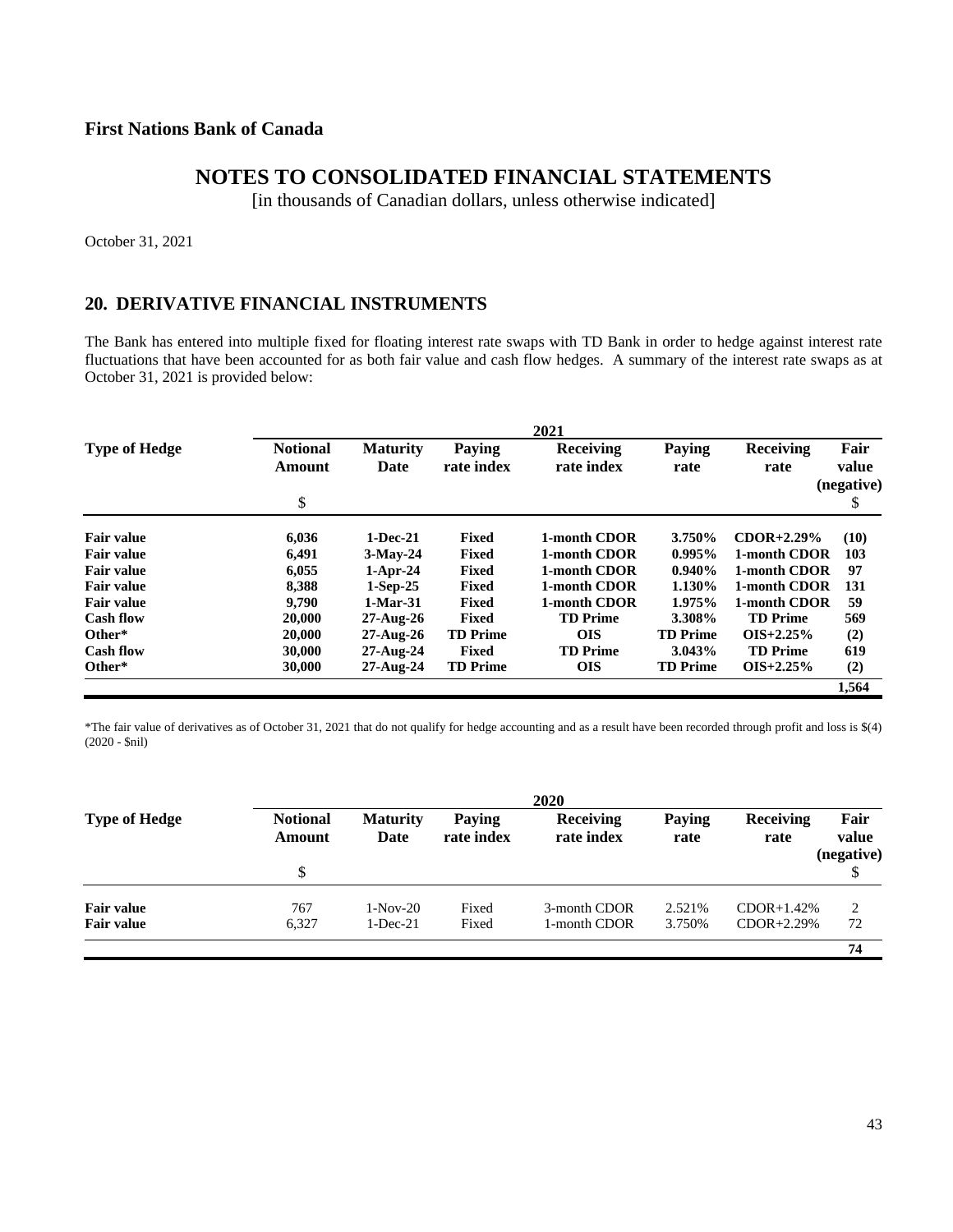[in thousands of Canadian dollars, unless otherwise indicated]

October 31, 2021

### **20. DERIVATIVE FINANCIAL INSTRUMENTS (continued)**

The following table presents the effect of fair value hedges on loans on the Bank's Consolidated Statement of Comprehensive Income.

| <b>Fair Value Hedges</b> |                                              | For the year ended October 31, 2021                 |                                     |                                           |                                                                    |  |  |
|--------------------------|----------------------------------------------|-----------------------------------------------------|-------------------------------------|-------------------------------------------|--------------------------------------------------------------------|--|--|
|                          | <b>Change in</b><br>value of<br>hedged items | Change in<br>fair value<br>of hedging<br>instrument | Hedge<br><i>ineffectiveness</i>     | Carrying<br>amount for<br>hedged<br>items | <b>Accumulated</b><br>fair value<br>adjustments on<br>hedged items |  |  |
| Loans                    | (305)                                        | 305                                                 |                                     | 36,380                                    | (379)                                                              |  |  |
|                          |                                              |                                                     | For the year ended October 31, 2020 |                                           |                                                                    |  |  |
| Loans                    | (138)                                        | 138                                                 |                                     | 7.020                                     | (74)                                                               |  |  |

The following table presents the effect of cash flow hedges on deposits on the Bank's Consolidated Statement of Comprehensive Income on a pre-tax basis. All changes in other comprehensive income are due to changes in the fair value of cash flow hedges used to manage interest rate risk.

| <b>Cash Flow Hedges</b> | For the year ended October 31, 2021   |                                                     |                                 |                                                   |  |  |
|-------------------------|---------------------------------------|-----------------------------------------------------|---------------------------------|---------------------------------------------------|--|--|
|                         | Change in<br>Value of<br>hedged items | Change in<br>fair value<br>of hedging<br>instrument | Hedge<br><i>ineffectiveness</i> | Net change<br>in other<br>comprehensive<br>income |  |  |
| Interest rate risk      | (1, 188)                              | 1,188                                               |                                 | (1, 188)                                          |  |  |

### **21. GUARANTEES**

Letters of guarantee have been provided to third parties by the Bank to make payments on behalf of customers up to \$17,061  $[2020 - $6,478]$ .

In the normal course of operations the Bank, as set out in its Bylaws, indemnifies directors and officers in certain circumstances, to the extent permitted by law, against certain claims that may be made against them as a result of their services to the Bank. The Bank may be required to indemnify directors, officers and such person's heirs or legal representatives for costs incurred as a result of civil, criminal or administrative actions to which such person is made a party in certain circumstances. The duty of the Bank to indemnify is further contingent on the director or officer meeting certain criteria in the By-laws, such as to have acted honestly and in good faith with a view to the best interest of the Bank. The nature of the indemnification prevents the Bank from making a reasonable estimate of the maximum potential amount that the Bank would be required to pay such persons. No amount has been accrued in the financial statements with respect to this indemnification.